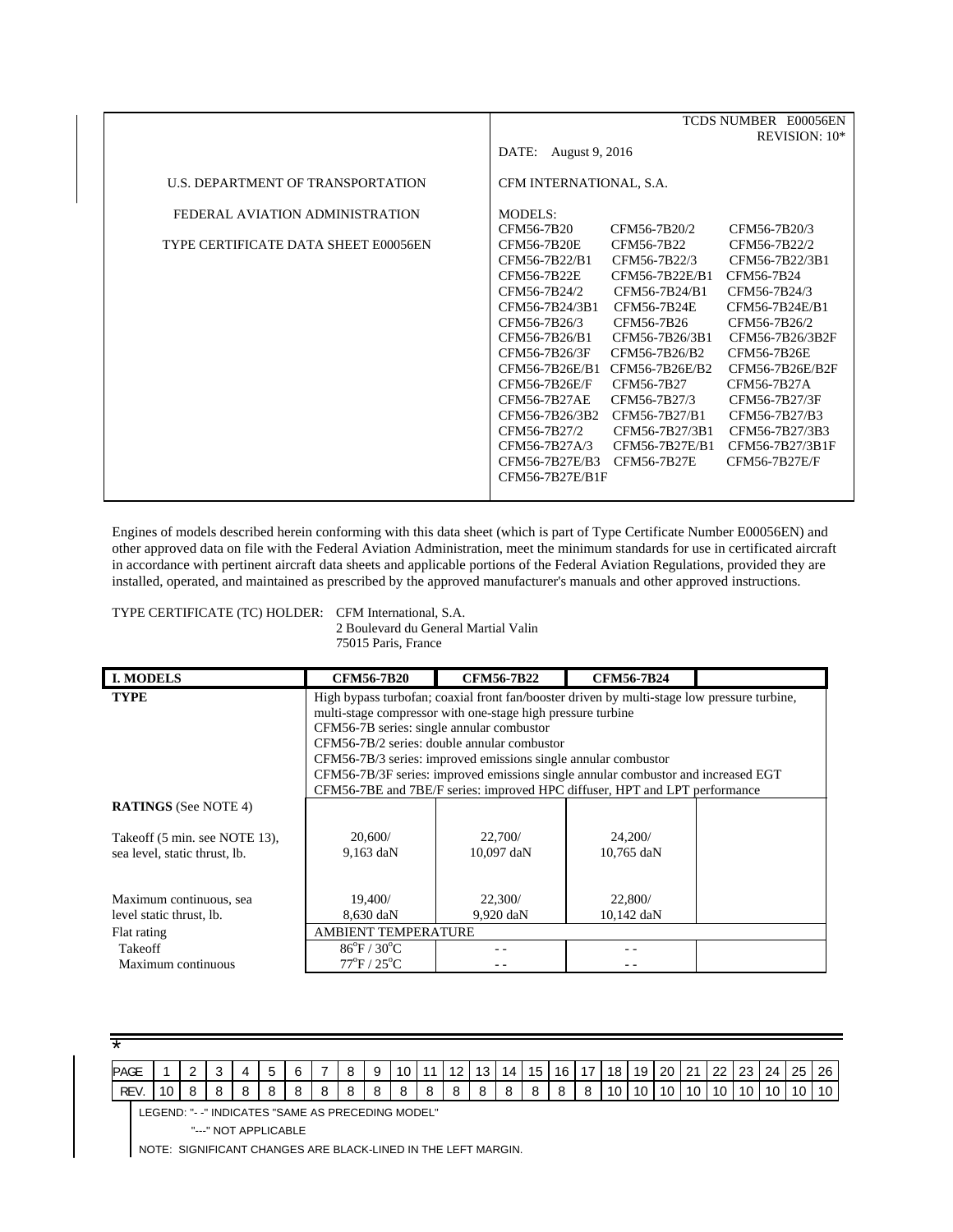| I. MODELS (CONT.)                | <b>CFM56-7B20</b>                                    | <b>CFM56-7B22</b>                                                                             | <b>CFM56-7B24</b> |  |  |  |  |  |
|----------------------------------|------------------------------------------------------|-----------------------------------------------------------------------------------------------|-------------------|--|--|--|--|--|
| <b>FUEL SYSTEM</b>               | See NOTE 7 for approved fuels.                       |                                                                                               |                   |  |  |  |  |  |
|                                  |                                                      |                                                                                               |                   |  |  |  |  |  |
| Fuel pump / SNECMA part          | 340-402-104                                          | $\sim$ $\sim$                                                                                 | - -               |  |  |  |  |  |
| number $(P/N)$                   | 340-402-105                                          |                                                                                               |                   |  |  |  |  |  |
| (Combined boost and single       |                                                      |                                                                                               |                   |  |  |  |  |  |
| element gear-type pump)          |                                                      |                                                                                               |                   |  |  |  |  |  |
|                                  |                                                      |                                                                                               |                   |  |  |  |  |  |
| Hydromechanical unit / GE P/N    | 1853M56                                              | . .                                                                                           |                   |  |  |  |  |  |
|                                  |                                                      |                                                                                               |                   |  |  |  |  |  |
| Electronic control unit / GE P/N |                                                      |                                                                                               |                   |  |  |  |  |  |
| - Hardware                       | 1851M50                                              |                                                                                               |                   |  |  |  |  |  |
|                                  | 1853M33                                              |                                                                                               |                   |  |  |  |  |  |
|                                  | 2042M67                                              |                                                                                               |                   |  |  |  |  |  |
|                                  | 2044M16                                              |                                                                                               |                   |  |  |  |  |  |
|                                  |                                                      |                                                                                               |                   |  |  |  |  |  |
| - Software                       | 1853M78                                              | $-$                                                                                           | $ -$              |  |  |  |  |  |
|                                  | 2044M25                                              | $ -$                                                                                          | $ -$              |  |  |  |  |  |
|                                  |                                                      |                                                                                               |                   |  |  |  |  |  |
| Identification plugs /           | 340-131-712                                          | 340-131-721                                                                                   | 340-131-732       |  |  |  |  |  |
| <b>SNECMA P/N</b>                | 340-131-717                                          | 340-131-726                                                                                   | 340-131-737       |  |  |  |  |  |
|                                  | 340-203-201                                          | 340-203-301                                                                                   | 340-203-401       |  |  |  |  |  |
|                                  | 340-198-850                                          | 340-199-250                                                                                   | 340-200-050       |  |  |  |  |  |
|                                  | 340-198-950                                          | 340-199-350                                                                                   | 340-200-150       |  |  |  |  |  |
| OIL                              |                                                      | Synthetic type conforming to GE Specification D50TF1, Type I and Type II.                     |                   |  |  |  |  |  |
|                                  |                                                      | CFM Service Bulletin CFM56-7B 79-001 list approved brand oils.                                |                   |  |  |  |  |  |
|                                  |                                                      |                                                                                               |                   |  |  |  |  |  |
| <b>IGNITION SYSTEM</b>           | <b>GEP/N</b>                                         |                                                                                               |                   |  |  |  |  |  |
|                                  |                                                      |                                                                                               |                   |  |  |  |  |  |
| Two ignition units               |                                                      |                                                                                               |                   |  |  |  |  |  |
| Unison                           | 9238M66                                              |                                                                                               |                   |  |  |  |  |  |
| Simmonds                         | 1538M69                                              |                                                                                               |                   |  |  |  |  |  |
|                                  |                                                      |                                                                                               |                   |  |  |  |  |  |
| Two igniter plugs                |                                                      |                                                                                               |                   |  |  |  |  |  |
| Unison                           | 1374M12                                              | $\sim$ $\sim$                                                                                 | $\sim$ $\sim$     |  |  |  |  |  |
| Champion                         | 1374M13                                              | $\sim$ $\sim$                                                                                 | $ -$              |  |  |  |  |  |
| PRINCIPAL DIMENSIONS             | <b>INCHES / MILLIMETERS</b>                          |                                                                                               |                   |  |  |  |  |  |
| Length (fan case forward         | 98.7/2507.5                                          | $\sim$ $\sim$                                                                                 | $\sim$ $\sim$     |  |  |  |  |  |
| flange to LPT frame aft          |                                                      |                                                                                               |                   |  |  |  |  |  |
| flange)                          |                                                      |                                                                                               |                   |  |  |  |  |  |
| Width (maximum envelope)         | 83.4/2118.0                                          |                                                                                               |                   |  |  |  |  |  |
| Height (fan case forward         | 72.0/1829.0                                          |                                                                                               |                   |  |  |  |  |  |
| flange outer diameter)           |                                                      |                                                                                               |                   |  |  |  |  |  |
| <b>WEIGHT</b> (dry)              |                                                      | Includes basic engine accessories and optional equipment as listed in manufacturer's engine   |                   |  |  |  |  |  |
|                                  |                                                      | specification, including engine mounted portions of the condition monitoring instrumentation. |                   |  |  |  |  |  |
| Pounds                           | 5260.0                                               |                                                                                               |                   |  |  |  |  |  |
| Kilograms                        | 2385.9                                               |                                                                                               |                   |  |  |  |  |  |
| <b>CENTER OF GRAVITY</b>         | STATION, ENGINE ONLY (REFER TO INSTALLATION DRAWING) |                                                                                               |                   |  |  |  |  |  |
| <b>LOCATIONS</b>                 |                                                      |                                                                                               |                   |  |  |  |  |  |
| Inches                           | $207.4 + 1.0$                                        | $\sim$ $\sim$                                                                                 | $\sim$ $\sim$     |  |  |  |  |  |
| Millimeters                      | $5269 + 25$                                          | $\sim$ $\sim$                                                                                 | $=$ $=$           |  |  |  |  |  |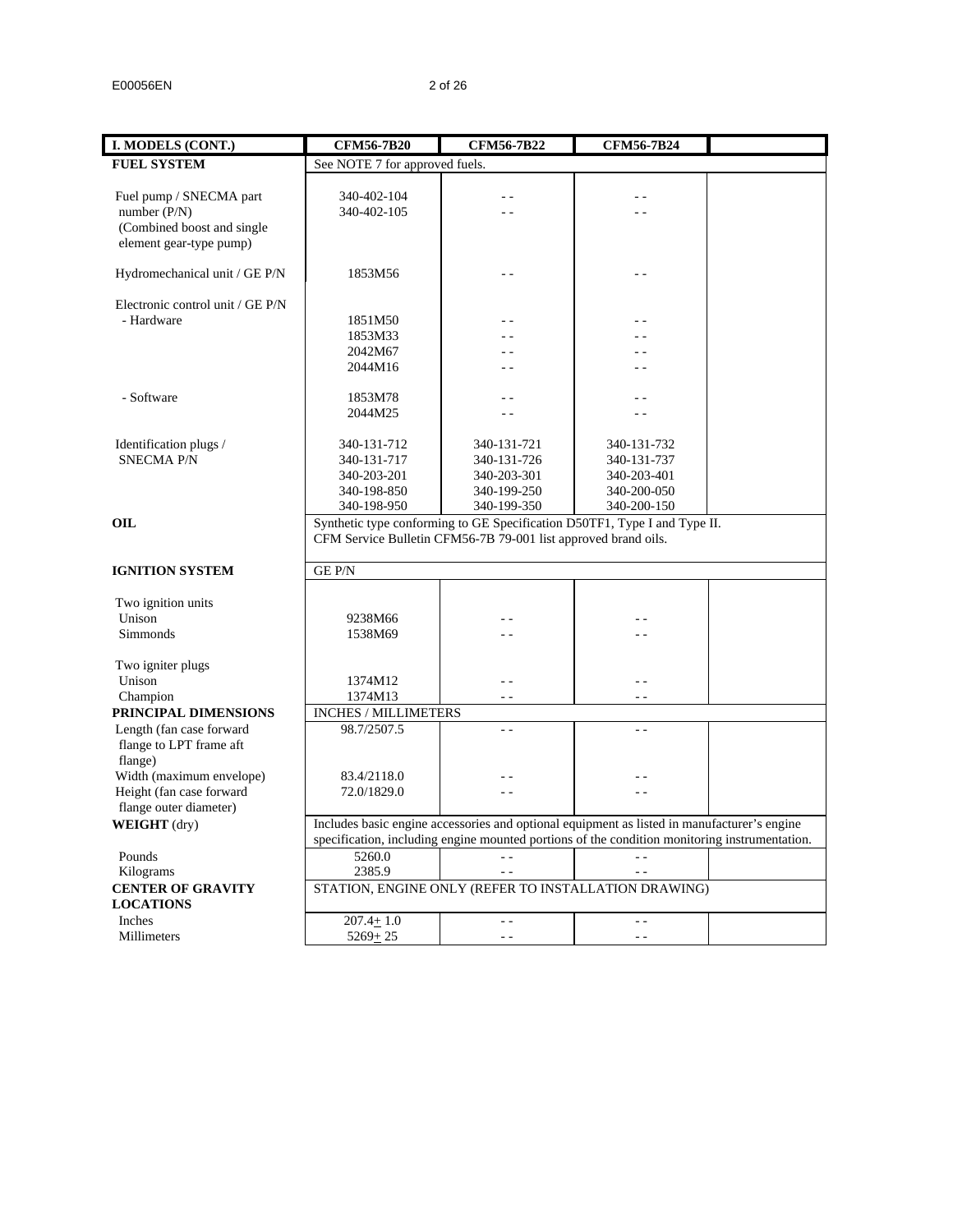| <b>II. MODELS</b>                                  | <b>CFM56-7B26</b>               | <b>CFM56-7B27</b>                                                                                                                                   | <b>CFM56-7B27A</b>    | CFM56-7B20/2             | CFM56-7B22/2             |  |  |  |  |  |
|----------------------------------------------------|---------------------------------|-----------------------------------------------------------------------------------------------------------------------------------------------------|-----------------------|--------------------------|--------------------------|--|--|--|--|--|
| <b>TYPE</b>                                        |                                 | High bypass turbofan; coaxial front fan/booster driven by multi-stage low pressure turbine, multi-                                                  |                       |                          |                          |  |  |  |  |  |
|                                                    |                                 | stage compressor with one-stage high pressure turbine                                                                                               |                       |                          |                          |  |  |  |  |  |
|                                                    |                                 | CFM56-7B series: single annular combustor                                                                                                           |                       |                          |                          |  |  |  |  |  |
|                                                    |                                 | CFM56-7B/2 series: double annular combustor                                                                                                         |                       |                          |                          |  |  |  |  |  |
|                                                    |                                 | CFM56-7B/3 series: improved emissions single annular combustor<br>CFM56-7B/3F series: improved emissions single annular combustor and increased EGT |                       |                          |                          |  |  |  |  |  |
|                                                    |                                 | CFM56-7BE and 7BE/F series: improved HPC diffuser, HPT and LPT performance                                                                          |                       |                          |                          |  |  |  |  |  |
| <b>RATINGS</b> (See NOTE 4)                        |                                 |                                                                                                                                                     |                       |                          |                          |  |  |  |  |  |
|                                                    |                                 |                                                                                                                                                     |                       |                          |                          |  |  |  |  |  |
| Takeoff (5 min. see NOTE                           | 26,300/                         | 27,300/                                                                                                                                             | - -                   | 20,600/                  | 22,700/                  |  |  |  |  |  |
| 13), sea level, static thrust, lb.                 | 11,699 daN                      | 12,143 daN                                                                                                                                          |                       | 9,163 daN                | 10,097 daN               |  |  |  |  |  |
|                                                    |                                 |                                                                                                                                                     |                       |                          |                          |  |  |  |  |  |
| Maximum continuous, sea                            | 25,900/                         | 25,900/                                                                                                                                             | - -                   | 19,400/                  | 22,300/                  |  |  |  |  |  |
| level static thrust, lb.                           | 11,521 daN                      | 11,521 daN                                                                                                                                          | . .                   | 8,630 daN                | 9,920 daN                |  |  |  |  |  |
|                                                    |                                 |                                                                                                                                                     |                       |                          |                          |  |  |  |  |  |
| Flat rating                                        | AMBIENT TEMPERATURE             |                                                                                                                                                     |                       |                          |                          |  |  |  |  |  |
| Takeoff                                            | 86°F / 30°C                     | $-$                                                                                                                                                 | $\overline{a}$        | $ -$                     | $\sim$ $\sim$            |  |  |  |  |  |
| Maximum continuous                                 | $77^{\circ}$ F / $25^{\circ}$ C |                                                                                                                                                     | $\sim$ $\sim$         | $ -$                     | $\sim$ $\sim$            |  |  |  |  |  |
| <b>FUEL SYSTEM</b>                                 |                                 | See NOTE 7 for approved fuels.                                                                                                                      |                       |                          |                          |  |  |  |  |  |
| Fuel pump / SNECMA P/N                             | 340-402-104                     | - -                                                                                                                                                 | - -                   | $\sim$ $\sim$            | $\sim$ $\sim$            |  |  |  |  |  |
| (Combined boost and single                         | 340-402-105                     |                                                                                                                                                     |                       |                          | $\overline{\phantom{a}}$ |  |  |  |  |  |
| element gear-type pump)                            |                                 |                                                                                                                                                     |                       |                          |                          |  |  |  |  |  |
|                                                    |                                 |                                                                                                                                                     |                       |                          |                          |  |  |  |  |  |
| Hydromechanical unit /                             | 1853M56                         |                                                                                                                                                     |                       |                          |                          |  |  |  |  |  |
| <b>GEP/N</b><br>Electronic control unit /          |                                 |                                                                                                                                                     |                       |                          |                          |  |  |  |  |  |
| <b>GE P/N</b>                                      |                                 |                                                                                                                                                     |                       |                          |                          |  |  |  |  |  |
| - Hardware                                         | 1851M50                         | - -                                                                                                                                                 | ---                   | 1851M50                  | - -                      |  |  |  |  |  |
|                                                    | 1853M33                         |                                                                                                                                                     |                       | $\overline{a}$           |                          |  |  |  |  |  |
|                                                    | 2042M67                         |                                                                                                                                                     |                       | - -                      | - -                      |  |  |  |  |  |
|                                                    | 2044M16                         | $-$                                                                                                                                                 | $ -$                  | $\sim$ $\sim$            | - -                      |  |  |  |  |  |
|                                                    |                                 |                                                                                                                                                     |                       |                          |                          |  |  |  |  |  |
| - Software                                         | 1853M78<br>2044M25              | - -<br>$-$                                                                                                                                          | $ -$<br>$\sim$ $\sim$ | $=$ $-$<br>$\sim$ $\sim$ | - -<br>$ -$              |  |  |  |  |  |
|                                                    |                                 |                                                                                                                                                     |                       |                          |                          |  |  |  |  |  |
| Identification plugs /                             | 340-131-742                     | 340-131-752                                                                                                                                         | 340-203-701           | 340-138-710              | 340-138-720              |  |  |  |  |  |
| <b>SNECMA P/N</b>                                  | 340-131-747                     | 340-131-757                                                                                                                                         | ---                   | 340-138-715              | 340-138-725              |  |  |  |  |  |
|                                                    | 340-203-501                     | 340-203-601                                                                                                                                         | ---                   | 340-203-201              | 340-203-301              |  |  |  |  |  |
|                                                    | 340-200-850                     | 340-201-450                                                                                                                                         | $\overline{a}$        | ---                      | $\overline{a}$           |  |  |  |  |  |
|                                                    | 340-200-950                     | 340-201-550                                                                                                                                         | ---                   |                          | $---$                    |  |  |  |  |  |
| OIL                                                |                                 | Synthetic type conforming to GE Specification D50TF1, Type I and Type II.<br>CFM Service Bulletin CFM56-7B 79-001 list approved brand oils.         |                       |                          |                          |  |  |  |  |  |
| <b>IGNITION SYSTEM</b>                             | <b>GEP/N</b>                    |                                                                                                                                                     |                       |                          |                          |  |  |  |  |  |
|                                                    |                                 |                                                                                                                                                     |                       |                          |                          |  |  |  |  |  |
| Two ignition units                                 |                                 |                                                                                                                                                     |                       |                          |                          |  |  |  |  |  |
| Unison                                             | 9238M66                         |                                                                                                                                                     |                       |                          |                          |  |  |  |  |  |
| Simmonds                                           | 1538M69                         |                                                                                                                                                     | - -                   | - -                      | - -                      |  |  |  |  |  |
|                                                    |                                 |                                                                                                                                                     |                       |                          |                          |  |  |  |  |  |
| Two igniter plugs<br>Unison                        | 1374M12                         | - -                                                                                                                                                 | $\sim$ $\sim$         | $ -$                     | $ -$                     |  |  |  |  |  |
| Champion                                           | 1374M13                         | $ -$                                                                                                                                                | $ -$                  | $ -$                     | $ -$                     |  |  |  |  |  |
| PRINCIPAL DIMENSIONS                               | <b>INCHES / MILLIMETERS</b>     |                                                                                                                                                     |                       |                          |                          |  |  |  |  |  |
| Length (fan case forward                           | 98.7/2507.5                     | $\sim$ $\sim$                                                                                                                                       | $\sim$ $\sim$         | $\overline{a}$           | $\sim$ $\sim$            |  |  |  |  |  |
| flange to LPT frame aft                            |                                 |                                                                                                                                                     |                       |                          |                          |  |  |  |  |  |
| flange)                                            |                                 |                                                                                                                                                     |                       |                          |                          |  |  |  |  |  |
| Width (maximum envelope)                           | 83.4/2118.0                     | - -                                                                                                                                                 | - -                   | . .                      | - -                      |  |  |  |  |  |
| Height (fan case forward<br>flange outer diameter) | 72.0/1829.0                     | - -                                                                                                                                                 | - -                   | - -                      | - -                      |  |  |  |  |  |
|                                                    |                                 |                                                                                                                                                     |                       |                          |                          |  |  |  |  |  |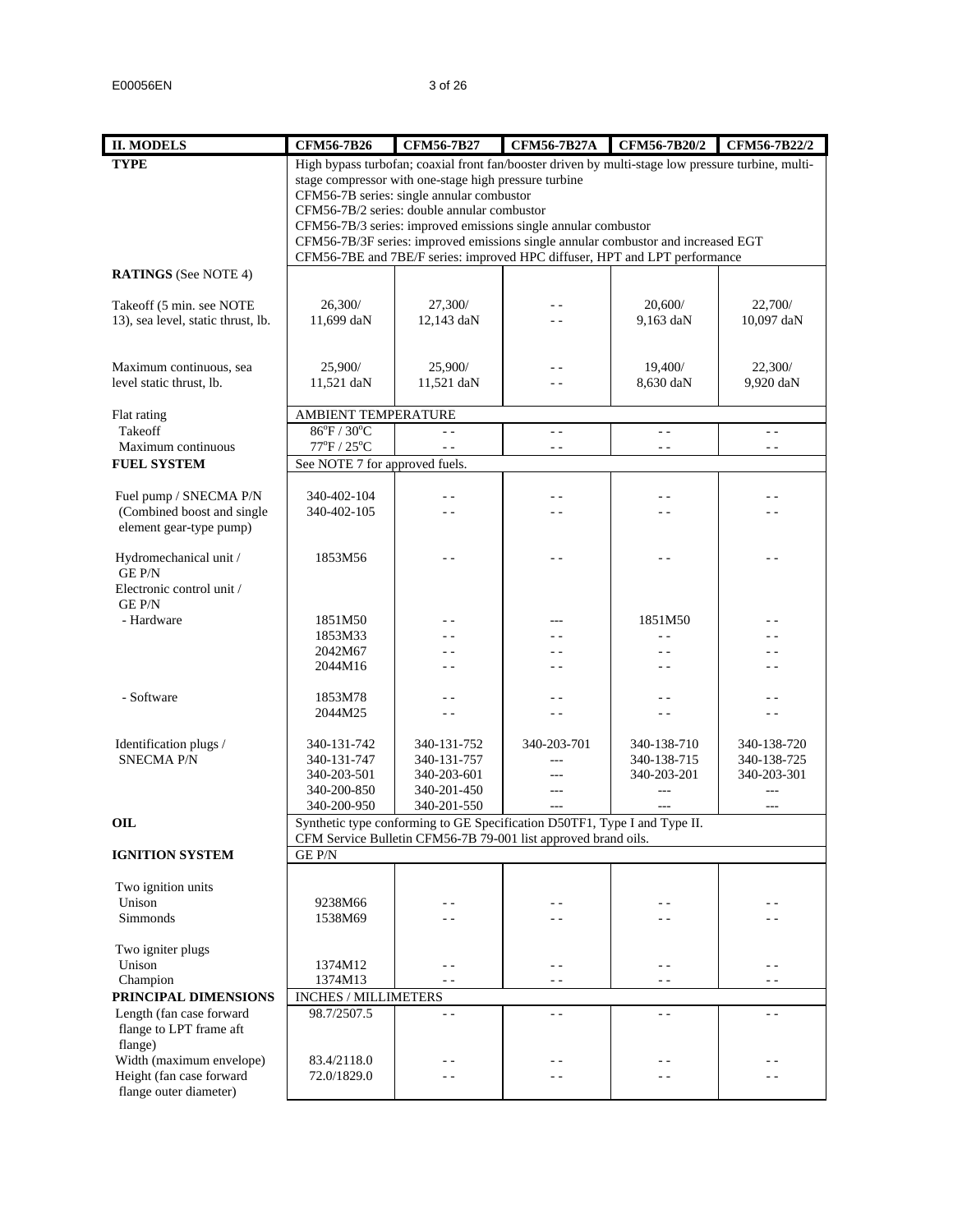| II. MODELS (CONT.)                          | <b>CFM56-7B26</b>                                                                             |                                                                                                               | <b>CFM56-7B27</b>     |                                   |            | CFM56-7B27A CFM56-7B20/2                                                          | CFM56-7B22/2                                                                                |  |  |  |
|---------------------------------------------|-----------------------------------------------------------------------------------------------|---------------------------------------------------------------------------------------------------------------|-----------------------|-----------------------------------|------------|-----------------------------------------------------------------------------------|---------------------------------------------------------------------------------------------|--|--|--|
| <b>WEIGHT</b> (dry)                         | Includes basic engine accessories and optional equipment as listed in manufacturer's engine   |                                                                                                               |                       |                                   |            |                                                                                   |                                                                                             |  |  |  |
|                                             | specification, including engine mounted portions of the condition monitoring instrumentation. |                                                                                                               |                       |                                   |            |                                                                                   |                                                                                             |  |  |  |
| Pounds                                      | 5260                                                                                          |                                                                                                               | $=$ $=$               | 5282                              |            | 5360                                                                              |                                                                                             |  |  |  |
| Kilograms                                   | 2385.9                                                                                        |                                                                                                               | $\sim$ $\sim$         | 2395.9                            |            | 2431.3                                                                            | $ -$                                                                                        |  |  |  |
| <b>CENTER OF GRAVITY</b>                    | STATION, ENGINE ONLY (REFER TO INSTALLATION DRAWING)                                          |                                                                                                               |                       |                                   |            |                                                                                   |                                                                                             |  |  |  |
| <b>LOCATIONS</b>                            |                                                                                               |                                                                                                               |                       |                                   |            |                                                                                   |                                                                                             |  |  |  |
| Inches                                      | $207.4 + 1.0$                                                                                 |                                                                                                               | $\sim$ $\sim$         | $\sim$ $\sim$                     |            | $\omega_{\rm c}$ $\omega$                                                         | $\sim$ $-$                                                                                  |  |  |  |
| Millimeters                                 | $5269 + 25$                                                                                   |                                                                                                               | $\sim$ $\sim$         | $\sim$ $\sim$                     |            | $\sim$ $\sim$                                                                     | $ -$                                                                                        |  |  |  |
|                                             |                                                                                               |                                                                                                               |                       |                                   |            |                                                                                   |                                                                                             |  |  |  |
|                                             |                                                                                               |                                                                                                               |                       | CFM56-7B26/2                      |            |                                                                                   |                                                                                             |  |  |  |
| <b>III. MODELS</b>                          | CFM56-7B24/2                                                                                  |                                                                                                               |                       |                                   |            | CFM56-7B27/2                                                                      | CFM56-7B26/B1                                                                               |  |  |  |
| <b>TYPE</b>                                 |                                                                                               |                                                                                                               |                       |                                   |            |                                                                                   | High bypass turbofan; coaxial front fan/booster driven by multi-stage low pressure turbine, |  |  |  |
|                                             | multi-stage compressor with one-stage high pressure turbine                                   |                                                                                                               |                       |                                   |            |                                                                                   |                                                                                             |  |  |  |
|                                             |                                                                                               | CFM56-7B series: single annular combustor                                                                     |                       |                                   |            |                                                                                   |                                                                                             |  |  |  |
|                                             |                                                                                               | CFM56-7B/2 series: double annular combustor<br>CFM56-7B/3 series: improved emissions single annular combustor |                       |                                   |            |                                                                                   |                                                                                             |  |  |  |
|                                             |                                                                                               |                                                                                                               |                       |                                   |            | CFM56-7B/3F series: improved emissions single annular combustor and increased EGT |                                                                                             |  |  |  |
|                                             |                                                                                               |                                                                                                               |                       |                                   |            | CFM56-7BE and 7BE/F series: improved HPC diffuser, HPT and LPT performance        |                                                                                             |  |  |  |
| <b>RATINGS</b> (See NOTE 4)                 |                                                                                               |                                                                                                               |                       |                                   |            |                                                                                   |                                                                                             |  |  |  |
| Takeoff (5 min. see NOTE 13),               | 24,200/                                                                                       |                                                                                                               |                       |                                   |            | 27,300/                                                                           | 26,300/                                                                                     |  |  |  |
| sea level, static thrust, lb.               | 10,765 daN                                                                                    |                                                                                                               | 26,300/<br>11,699 daN |                                   | 12,143 daN |                                                                                   | 11,699 daN                                                                                  |  |  |  |
|                                             |                                                                                               |                                                                                                               |                       |                                   |            |                                                                                   |                                                                                             |  |  |  |
|                                             |                                                                                               |                                                                                                               |                       |                                   |            |                                                                                   |                                                                                             |  |  |  |
| Maximum continuous, sea                     | 22,800/                                                                                       |                                                                                                               |                       | 25,900/                           |            | 25,900/                                                                           | 25,900/                                                                                     |  |  |  |
| level static thrust, lb.                    | 10,142 daN                                                                                    |                                                                                                               |                       | 11,521 daN                        |            | 11,521 daN                                                                        | 11,521 daN                                                                                  |  |  |  |
| Flat rating                                 | AMBIENT TEMPERATURE                                                                           |                                                                                                               |                       |                                   |            |                                                                                   |                                                                                             |  |  |  |
| Takeoff                                     | $86^{\circ}F / 30^{\circ}C$                                                                   |                                                                                                               |                       | $\omega_{\rm c}$ $\omega_{\rm c}$ |            | $\sim$ $\sim$                                                                     | $\sim$ $\sim$                                                                               |  |  |  |
| Maximum continuous                          | $77^{\circ}$ F / $25^{\circ}$ C                                                               |                                                                                                               |                       | $\sim$ $\sim$                     |            | $\sim$ $\sim$                                                                     | $\sim$ $\sim$                                                                               |  |  |  |
| <b>FUEL SYSTEM</b>                          | See NOTE 7 for approved fuels                                                                 |                                                                                                               |                       |                                   |            |                                                                                   |                                                                                             |  |  |  |
|                                             |                                                                                               |                                                                                                               |                       |                                   |            |                                                                                   |                                                                                             |  |  |  |
| Fuel pump / SNECMA P/N                      | 340-402-104                                                                                   |                                                                                                               |                       | $\sim$ $\sim$                     |            | $\sim$                                                                            | ٥.                                                                                          |  |  |  |
| (Combined boost and single                  | 340-402-105                                                                                   |                                                                                                               |                       | $\overline{\phantom{0}}$          |            | . .                                                                               | . .                                                                                         |  |  |  |
| element gear-type pump)                     |                                                                                               |                                                                                                               |                       |                                   |            |                                                                                   |                                                                                             |  |  |  |
|                                             |                                                                                               |                                                                                                               |                       |                                   |            |                                                                                   |                                                                                             |  |  |  |
| Hydromechanical unit / GE P/N               | 1853M56                                                                                       |                                                                                                               |                       | . .                               |            | $\sim$ $\sim$                                                                     | $\sim$ $\sim$                                                                               |  |  |  |
|                                             |                                                                                               |                                                                                                               |                       |                                   |            |                                                                                   |                                                                                             |  |  |  |
| Electronic control unit / GE P/N            |                                                                                               |                                                                                                               |                       |                                   |            |                                                                                   |                                                                                             |  |  |  |
| - Hardware                                  | 1851M50                                                                                       |                                                                                                               |                       | $\overline{\phantom{0}}$          |            |                                                                                   |                                                                                             |  |  |  |
|                                             | 1853M33                                                                                       |                                                                                                               |                       | . .                               |            |                                                                                   |                                                                                             |  |  |  |
|                                             | 2042M67                                                                                       |                                                                                                               |                       | $ -$                              |            | . .                                                                               | . .                                                                                         |  |  |  |
|                                             | 2044M16                                                                                       |                                                                                                               |                       | $ -$                              |            | . .                                                                               | - -                                                                                         |  |  |  |
|                                             |                                                                                               |                                                                                                               |                       |                                   |            |                                                                                   |                                                                                             |  |  |  |
| - Software                                  | 1853M78                                                                                       |                                                                                                               |                       | $\overline{\phantom{0}}$          |            | . .                                                                               | . .                                                                                         |  |  |  |
|                                             | 2044M25                                                                                       |                                                                                                               |                       | $\sim$ $\sim$                     |            | . .                                                                               | $\sim$ $\sim$                                                                               |  |  |  |
|                                             | 340-138-730                                                                                   |                                                                                                               |                       | 340-138-740                       |            | 340-138-750                                                                       | 340-203-511                                                                                 |  |  |  |
| Identification plugs /<br><b>SNECMA P/N</b> | 340-138-735                                                                                   |                                                                                                               |                       | 340-138-745                       |            | 340-138-755                                                                       | 340-143-201                                                                                 |  |  |  |
|                                             | 340-203-401                                                                                   |                                                                                                               |                       | 340-203-501                       |            | 340-203-601                                                                       | 340-143-301                                                                                 |  |  |  |
|                                             |                                                                                               |                                                                                                               |                       |                                   |            |                                                                                   | 340-201-050                                                                                 |  |  |  |
|                                             |                                                                                               |                                                                                                               |                       |                                   |            |                                                                                   | 340-201-150                                                                                 |  |  |  |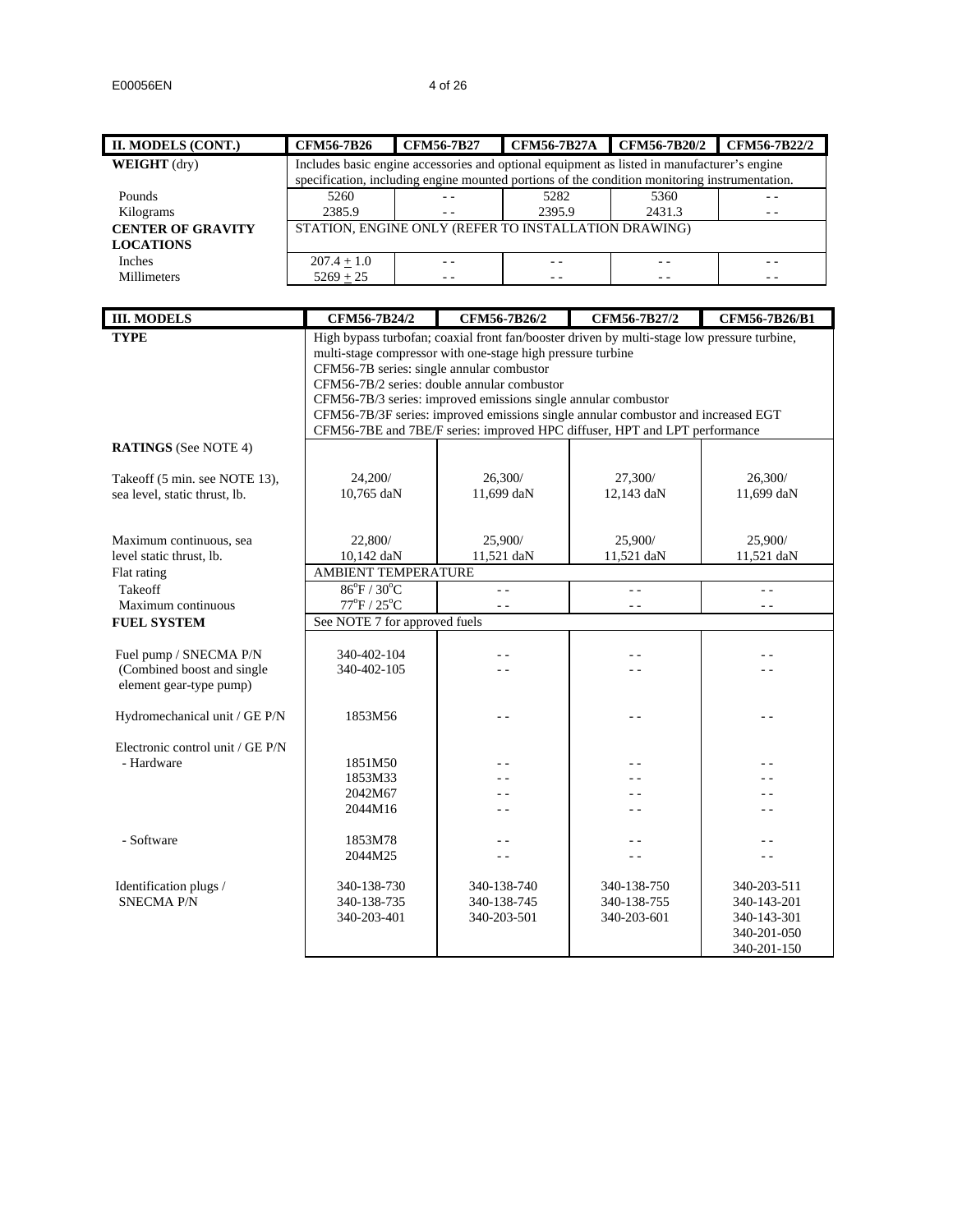| III. MODELS (CONT.)      | CFM56-7B24/2                | CFM56-7B26/2                                                   | CFM56-7B27/2                                                                                  | CFM56-7B26/B1 |  |  |  |  |
|--------------------------|-----------------------------|----------------------------------------------------------------|-----------------------------------------------------------------------------------------------|---------------|--|--|--|--|
| <b>OIL</b>               |                             |                                                                | Synthetic type conforming to GE Specification D50TF1, Type I and Type II.                     |               |  |  |  |  |
|                          |                             | CFM Service Bulletin CFM56-7B 79-001 list approved brand oils. |                                                                                               |               |  |  |  |  |
| <b>IGNITION SYSTEM</b>   | GE P/N                      |                                                                |                                                                                               |               |  |  |  |  |
|                          |                             |                                                                |                                                                                               |               |  |  |  |  |
| Two ignition units       |                             |                                                                |                                                                                               |               |  |  |  |  |
| Unison                   | 9238M66                     |                                                                |                                                                                               |               |  |  |  |  |
| Simmonds                 | 1538M69                     |                                                                |                                                                                               |               |  |  |  |  |
|                          |                             |                                                                |                                                                                               |               |  |  |  |  |
| Two igniter plugs        |                             |                                                                |                                                                                               |               |  |  |  |  |
| Unison                   | 1374M12                     |                                                                |                                                                                               |               |  |  |  |  |
| Champion                 | 1374M13                     |                                                                |                                                                                               |               |  |  |  |  |
| PRINCIPAL DIMENSIONS     | <b>INCHES / MILLIMETERS</b> |                                                                |                                                                                               |               |  |  |  |  |
| Length (fan case forward | 98.7/2507.5                 |                                                                | - -                                                                                           |               |  |  |  |  |
| flange to LPT frame aft  |                             |                                                                |                                                                                               |               |  |  |  |  |
| flange)                  |                             |                                                                |                                                                                               |               |  |  |  |  |
| Width (maximum envelope) | 83.4/2118.0                 |                                                                |                                                                                               |               |  |  |  |  |
| Height (fan case forward | 72.0/1829.0                 |                                                                |                                                                                               |               |  |  |  |  |
| flange outer diameter)   |                             |                                                                |                                                                                               |               |  |  |  |  |
| <b>WEIGHT</b> (dry)      |                             |                                                                | Includes basic engine accessories and optional equipment as listed in manufacturer's engine   |               |  |  |  |  |
|                          |                             |                                                                | specification, including engine mounted portions of the condition monitoring instrumentation. |               |  |  |  |  |
| Pounds                   | 5360                        |                                                                |                                                                                               | 5260          |  |  |  |  |
| Kilograms                | 2431.3                      |                                                                |                                                                                               | 2385.9        |  |  |  |  |
| <b>CENTER OF GRAVITY</b> |                             |                                                                | STATION, ENGINE ONLY (REFER TO INSTALLATION DRAWING)                                          |               |  |  |  |  |
| <b>LOCATIONS</b>         |                             |                                                                |                                                                                               |               |  |  |  |  |
| <b>Inches</b>            | $207.4 + 1.0$               |                                                                |                                                                                               |               |  |  |  |  |
| <b>Millimeters</b>       | $5269 + 25$                 |                                                                |                                                                                               |               |  |  |  |  |
|                          |                             |                                                                |                                                                                               |               |  |  |  |  |

| <b>IV. MODELS</b>                                                                | CFM56-7B27/B1                                                                                                                                                                                                                                                                                                                                                                                                                                                                                | CFM56-7B27/B3 | CFM56-7B22/B1           | CFM56-7B24/B1                       |  |  |  |  |  |
|----------------------------------------------------------------------------------|----------------------------------------------------------------------------------------------------------------------------------------------------------------------------------------------------------------------------------------------------------------------------------------------------------------------------------------------------------------------------------------------------------------------------------------------------------------------------------------------|---------------|-------------------------|-------------------------------------|--|--|--|--|--|
| <b>TYPE</b>                                                                      | High bypass turbofan; coaxial front fan/booster driven by multi-stage low pressure turbine, multi-<br>stage compressor with one-stage high pressure turbine<br>CFM56-7B series: single annular combustor<br>CFM56-7B/2 series: double annular combustor<br>CFM56-7B/3 series: improved emissions single annular combustor<br>CFM56-7B/3F series: improved emissions single annular combustor and increased EGT<br>CFM56-7BE and 7BE/F series: improved HPC diffuser, HPT and LPT performance |               |                         |                                     |  |  |  |  |  |
| <b>RATINGS</b> (See NOTE 4)                                                      |                                                                                                                                                                                                                                                                                                                                                                                                                                                                                              |               |                         |                                     |  |  |  |  |  |
| Takeoff (5 min. see NOTE 13), sea<br>level, static thrust, lb.                   | 27,300/<br>12,143 daN                                                                                                                                                                                                                                                                                                                                                                                                                                                                        |               | 22,700/<br>$10,097$ daN | 24,200/<br>10,765 daN               |  |  |  |  |  |
| Maximum continuous, sea<br>level static thrust, lb.                              | 25,900/<br>11,521 daN                                                                                                                                                                                                                                                                                                                                                                                                                                                                        |               | 22,300/<br>9.920 daN    | 22,800/<br>10,142 daN               |  |  |  |  |  |
| Flat rating                                                                      | AMBIENT TEMPERATURE                                                                                                                                                                                                                                                                                                                                                                                                                                                                          |               |                         |                                     |  |  |  |  |  |
| Takeoff<br>Maximum continuous                                                    | $86^{\circ}$ F / 30 $^{\circ}$ C<br>$77^{\circ}$ F / $25^{\circ}$ C                                                                                                                                                                                                                                                                                                                                                                                                                          |               | 96.8°F / 36°C           | $105.8^{\circ}$ F / 41 $^{\circ}$ C |  |  |  |  |  |
| <b>FUEL SYSTEM</b>                                                               | See NOTE 7 for approved fuels.                                                                                                                                                                                                                                                                                                                                                                                                                                                               |               |                         |                                     |  |  |  |  |  |
| Fuel pump / SNECMA P/N<br>(Combined boost and single)<br>element gear-type pump) | 340-402-104<br>340-402-105                                                                                                                                                                                                                                                                                                                                                                                                                                                                   |               |                         |                                     |  |  |  |  |  |
| Hydromechanical unit / GE P/N                                                    | 1853M56                                                                                                                                                                                                                                                                                                                                                                                                                                                                                      |               |                         |                                     |  |  |  |  |  |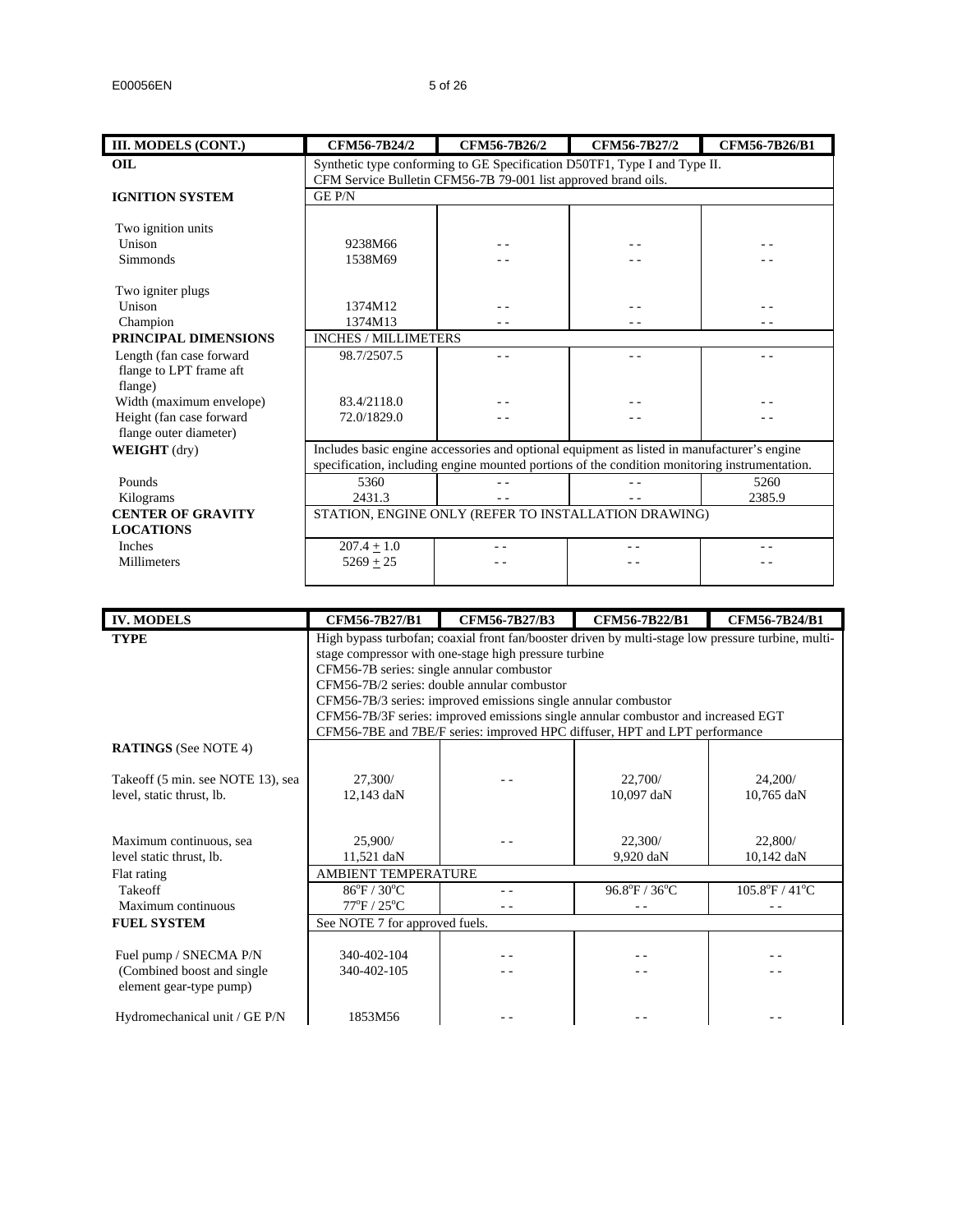| IV. MODELS (CONT.)               | CFM56-7B27/B1        | CFM56-7B27/B3                                                  | CFM56-7B22/B1                                                                                 | CFM56-7B24/B1  |
|----------------------------------|----------------------|----------------------------------------------------------------|-----------------------------------------------------------------------------------------------|----------------|
|                                  |                      |                                                                |                                                                                               |                |
| Electronic control unit / GE P/N |                      |                                                                |                                                                                               |                |
| - Hardware                       | 1851M50              |                                                                |                                                                                               |                |
|                                  | 1853M33              |                                                                |                                                                                               |                |
|                                  | 2042M67              |                                                                |                                                                                               |                |
|                                  | 2044M16              |                                                                | - -                                                                                           |                |
| - Software                       | 1853M78              |                                                                |                                                                                               |                |
|                                  | 2044M25              |                                                                |                                                                                               |                |
|                                  |                      |                                                                |                                                                                               |                |
| Identification plugs /           | 340-142-801          | 340-143-441                                                    | 340-142-001                                                                                   | 340-142-201    |
| <b>SNECMA P/N</b>                | 340-142-901          | 340-143-451                                                    | 340-142-101                                                                                   | 340-142-301    |
|                                  | 340-203-611          | 340-203-631                                                    | 340-203-311                                                                                   | 340-203-411    |
|                                  | 340-201-650          | 340-202-050                                                    | 340-199-450                                                                                   | 340-200-250    |
|                                  | 340-201-750          | 340-202-150                                                    | 340-199-550                                                                                   | 340-200-350    |
| <b>OIL</b>                       |                      |                                                                | Synthetic type conforming to GE Specification D50TF1, Type I and Type II.                     |                |
|                                  |                      | CFM Service Bulletin CFM56-7B 79-001 list approved brand oils. |                                                                                               |                |
| <b>IGNITION SYSTEM</b>           | <b>GE P/N</b>        |                                                                |                                                                                               |                |
|                                  |                      |                                                                |                                                                                               |                |
| Two ignition units               |                      |                                                                |                                                                                               |                |
| Unison                           | 9238M66              |                                                                |                                                                                               |                |
| <b>Simmonds</b>                  | 1538M69              |                                                                |                                                                                               |                |
| Two igniter plugs                |                      |                                                                |                                                                                               |                |
| Unison                           | 1374M12              | $\sim$ $\sim$                                                  | $\sim$ $\sim$                                                                                 |                |
| Champion                         | 1374M13              | $\sim$ $\sim$                                                  | $\sim$ $\sim$                                                                                 | $=$ $-$        |
| PRINCIPAL DIMENSIONS             | INCHES / MILLIMETERS |                                                                |                                                                                               |                |
| Length (fan case forward         | 98.7/2507.5          | $\sim$ $\sim$                                                  | $\sim$ $\sim$                                                                                 | $\sim$ $\sim$  |
| flange to LPT frame aft          |                      |                                                                |                                                                                               |                |
| flange)                          |                      |                                                                |                                                                                               |                |
| Width (maximum envelope)         | 83.4/2118.0          |                                                                |                                                                                               |                |
| Height (fan case forward         | 72.0/1829.0          |                                                                | - -                                                                                           |                |
| flange outer diameter)           |                      |                                                                |                                                                                               |                |
| WEIGHT (dry)                     |                      |                                                                | Includes basic engine accessories and optional equipment as listed in manufacturer's engine   |                |
|                                  |                      |                                                                | specification, including engine mounted portions of the condition monitoring instrumentation. |                |
| Pounds                           | 5260                 | $\sim$ $\sim$                                                  | $\sim$ $\sim$                                                                                 | $\overline{a}$ |
| Kilograms                        | 2385.9               | $\sim$ $\sim$                                                  | $=$ $-$                                                                                       | $\overline{a}$ |
| <b>CENTER OF GRAVITY</b>         |                      |                                                                | STATION, ENGINE ONLY (REFER TO INSTALLATION DRAWING)                                          |                |
| <b>LOCATIONS</b>                 |                      |                                                                |                                                                                               |                |
| Inches                           | $207.4 \pm 1.0$      | $ -$                                                           | . .                                                                                           |                |
| Millimeters                      | $5269 + 25$          | - -                                                            | $ -$                                                                                          |                |
|                                  |                      |                                                                |                                                                                               |                |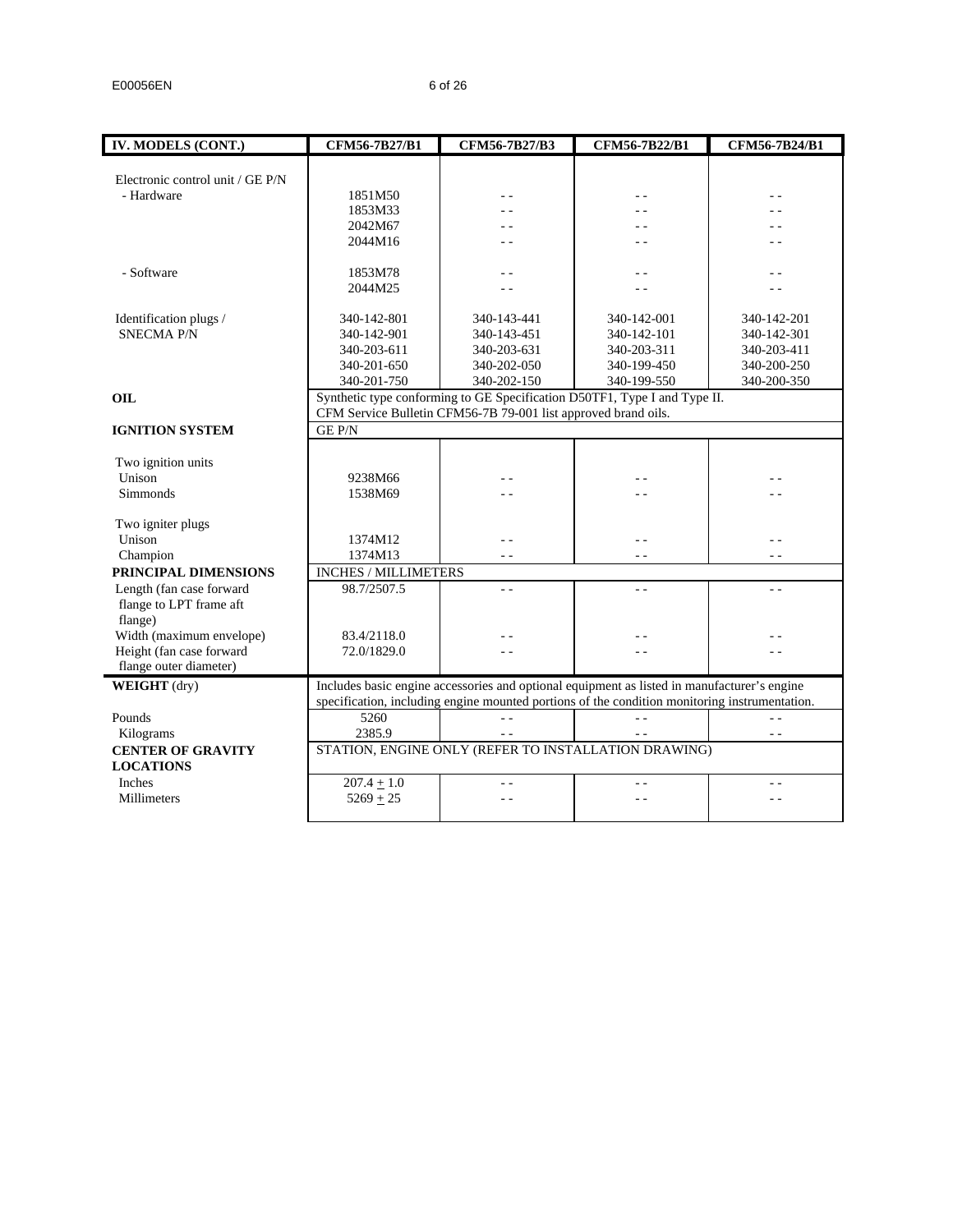| <b>V. MODELS</b>                        | CFM56-7B26/B2                                                                                                 | CFM56-7B26/3B2 |  |
|-----------------------------------------|---------------------------------------------------------------------------------------------------------------|----------------|--|
| <b>TYPE</b>                             | High bypass turbofan; coaxial front fan/booster driven by multi-stage low pressure turbine, multi-            |                |  |
|                                         | stage compressor with one-stage high pressure turbine                                                         |                |  |
|                                         | CFM56-7B series: single annular combustor                                                                     |                |  |
|                                         | CFM56-7B/2 series: double annular combustor<br>CFM56-7B/3 series: improved emissions single annular combustor |                |  |
|                                         | CFM56-7B/3F series: improved emissions single annular combustor and increased EGT                             |                |  |
|                                         | CFM56-7BE and 7BE/F series: improved HPC diffuser, HPT and LPT performance                                    |                |  |
| <b>RATINGS</b> (See NOTE 4)             |                                                                                                               |                |  |
| Takeoff (5 min. See NOTE 13),           | 26,300/                                                                                                       | 26,300/        |  |
| sea level, static thrust, lb.           | 11,699 daN                                                                                                    | 11,699 daN     |  |
|                                         |                                                                                                               |                |  |
| Maximum continuous, sea level           | 22,800/                                                                                                       | 22,800/        |  |
| static thrust, lb.                      | 10,142 daN                                                                                                    | 10,142 daN     |  |
| Flat rating                             | AMBIENT TEMPERATURE                                                                                           |                |  |
| Takeoff                                 | 95°F / 35°C                                                                                                   | $ -$           |  |
| Maximum continuous                      | 77°F / 25°C                                                                                                   | $\sim$ $\sim$  |  |
| <b>FUEL SYSTEM</b>                      | See NOTE 7 for approved fuels.                                                                                |                |  |
| Fuel pump / SNECMA P/N                  | 340-402-104                                                                                                   | 340-402-105    |  |
| (Combined boost and single              | 340-402-105                                                                                                   |                |  |
| element gear-type pump)                 |                                                                                                               |                |  |
|                                         |                                                                                                               |                |  |
| Hydromechanical unit / GE P/N           | 1853M56                                                                                                       |                |  |
| Electronic control unit / GE P/N        |                                                                                                               |                |  |
| - Hardware                              | 1851M50                                                                                                       |                |  |
|                                         | 1853M33                                                                                                       |                |  |
|                                         | 2042M67                                                                                                       |                |  |
|                                         | 2044M16                                                                                                       |                |  |
| - Software                              | 1853M78                                                                                                       |                |  |
|                                         | 2044M25                                                                                                       |                |  |
|                                         |                                                                                                               |                |  |
| Identification plugs /                  | 340-203-521                                                                                                   | 340-203-521    |  |
| <b>SNECMA P/N</b>                       |                                                                                                               |                |  |
| OIL                                     | Synthetic type conforming to GE Specification D50TFI, Type I and Type II.                                     |                |  |
|                                         | CFM Service Bulletin CFM56-7B 79-001 list approved brand oils.                                                |                |  |
| <b>IGNITION SYSTEM</b>                  | <b>GE P/N</b>                                                                                                 |                |  |
|                                         |                                                                                                               |                |  |
| Two ignition units                      |                                                                                                               |                |  |
| Unison<br>Simmonds                      | 9238M66<br>1538M69                                                                                            | - -<br>. .     |  |
| Two igniter plugs                       |                                                                                                               |                |  |
| Unison                                  | 1374M12                                                                                                       | - -            |  |
| Champion                                | 1374M13                                                                                                       | $\frac{1}{2}$  |  |
| PRINCIPLE DIMENSIONS                    | INCHES / MILLIMETERS                                                                                          |                |  |
| Length (fan case forward                | 98.7 / 2507.5                                                                                                 | . .            |  |
| flange to LPT frame                     |                                                                                                               |                |  |
| aft flange)<br>Width (maximum envelope) | 83.4 / 2118.0                                                                                                 |                |  |
| Height (fan case forward                | 72.0 / 1829.0                                                                                                 |                |  |
| flange outer diameter                   |                                                                                                               |                |  |
|                                         |                                                                                                               |                |  |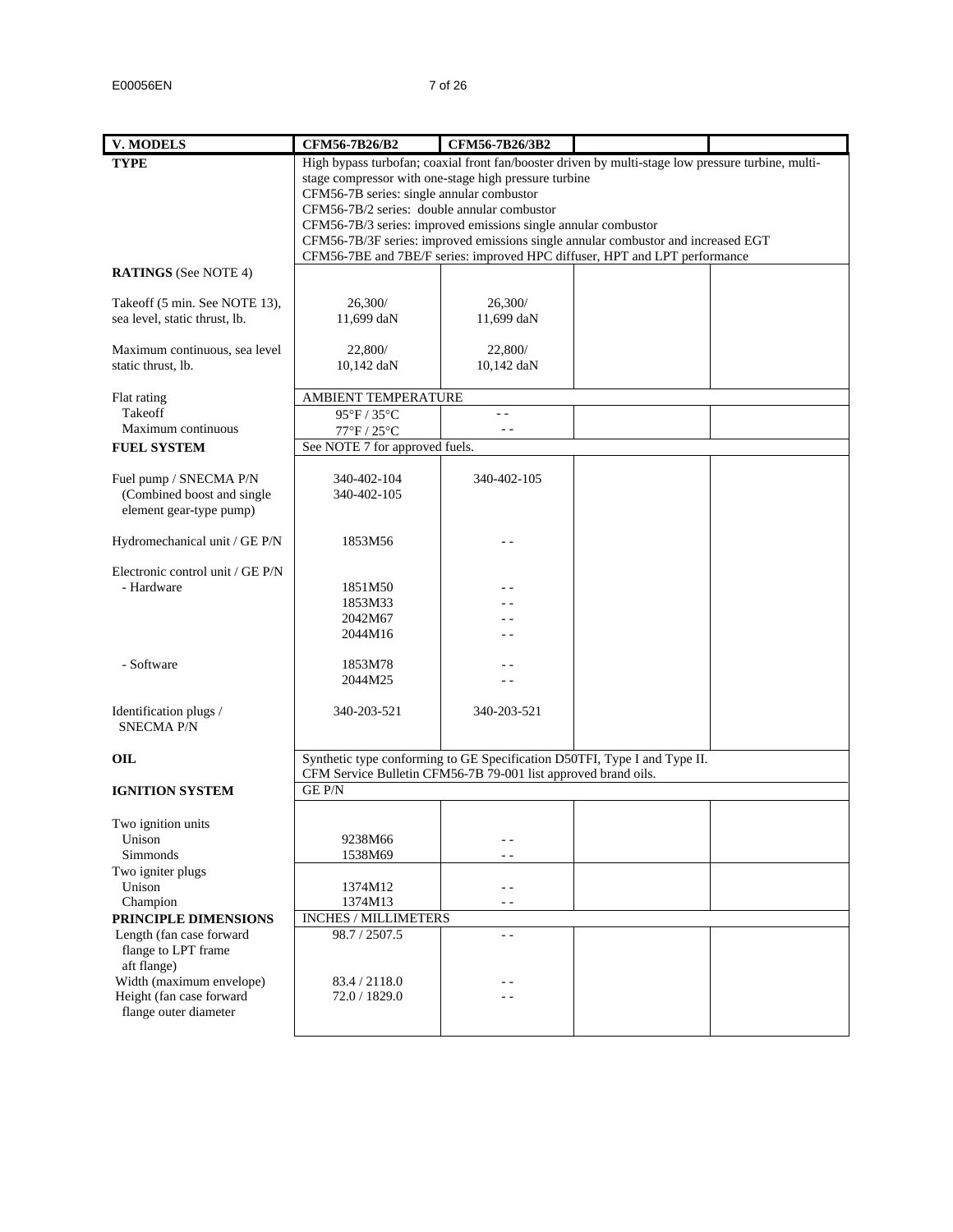| V. MODELS (CONT.)                           | CFM56-7B26/B2                   |  | CFM56-7B26/3B2                                                                                           |                                                                                             |                                                                                                            |
|---------------------------------------------|---------------------------------|--|----------------------------------------------------------------------------------------------------------|---------------------------------------------------------------------------------------------|------------------------------------------------------------------------------------------------------------|
| <b>WEIGHT</b> (dry)                         |                                 |  |                                                                                                          |                                                                                             | Includes basic engine accessories and optional equipment as listed in manufacturer's engine specification, |
|                                             |                                 |  |                                                                                                          | including engine mounted portions of the condition monitoring instrumentation.              |                                                                                                            |
|                                             |                                 |  |                                                                                                          |                                                                                             |                                                                                                            |
| Pounds                                      | 5260<br>2385.9                  |  |                                                                                                          |                                                                                             |                                                                                                            |
| Kilograms                                   |                                 |  |                                                                                                          |                                                                                             |                                                                                                            |
| <b>CENTER OF GRAVITY</b>                    |                                 |  | STATION, ENGINE ONLY (REFER TO INSTALLATION DRAWING)                                                     |                                                                                             |                                                                                                            |
| <b>LOCATIONS</b>                            |                                 |  |                                                                                                          |                                                                                             |                                                                                                            |
| Inches                                      | $207.4 \pm 1.0$                 |  | $\omega_{\rm c}$ .                                                                                       |                                                                                             |                                                                                                            |
| Millimeters                                 | $5269 + 25$                     |  | $\sim$ $\sim$                                                                                            |                                                                                             |                                                                                                            |
|                                             |                                 |  |                                                                                                          |                                                                                             |                                                                                                            |
| <b>VI. MODELS</b>                           | CFM56-7B20/3                    |  | CFM56-7B22/3                                                                                             | CFM56-7B24/3                                                                                |                                                                                                            |
| <b>TYPE</b>                                 |                                 |  |                                                                                                          | High bypass turbofan; coaxial front fan/booster driven by multi-stage low pressure turbine, |                                                                                                            |
|                                             |                                 |  | multi-stage compressor with one-stage high pressure turbine<br>CFM56-7B series: single annular combustor |                                                                                             |                                                                                                            |
|                                             |                                 |  | CFM56-7B/2 series: double annular combustor                                                              |                                                                                             |                                                                                                            |
|                                             |                                 |  | CFM56-7B/3 series: improved emissions single annular combustor                                           |                                                                                             |                                                                                                            |
|                                             |                                 |  |                                                                                                          | CFM56-7B/3F series: improved emissions single annular combustor and increased EGT           |                                                                                                            |
|                                             |                                 |  |                                                                                                          | CFM56-7BE and 7BE/F series: improved HPC diffuser, HPT and LPT performance                  |                                                                                                            |
| <b>RATINGS</b> (See NOTE 4)                 |                                 |  |                                                                                                          |                                                                                             |                                                                                                            |
| Takeoff (5 min. see NOTE 13),               | 20,600/                         |  | 22,700/                                                                                                  | 24,200/                                                                                     |                                                                                                            |
| sea level, static thrust, lb.               | $9,163$ daN                     |  | 10,097 daN                                                                                               | 10,765 daN                                                                                  |                                                                                                            |
|                                             |                                 |  |                                                                                                          |                                                                                             |                                                                                                            |
|                                             |                                 |  |                                                                                                          |                                                                                             |                                                                                                            |
| Maximum continuous, sea                     | 19,400/                         |  | 22,300/                                                                                                  | 22,800/                                                                                     |                                                                                                            |
| level static thrust, lb.                    | 8,630 daN                       |  | 9,920 daN                                                                                                | 10,142 daN                                                                                  |                                                                                                            |
| Flat rating                                 | AMBIENT TEMPERATURE             |  |                                                                                                          |                                                                                             |                                                                                                            |
| Takeoff                                     | $86^{\circ}F / 30^{\circ}C$     |  | $\overline{a}$                                                                                           | $\sim$ $\sim$                                                                               |                                                                                                            |
| Maximum continuous                          | $77^{\circ}$ F / $25^{\circ}$ C |  | $ -$                                                                                                     | $ -$                                                                                        |                                                                                                            |
| <b>FUEL SYSTEM</b>                          | See NOTE 7 for approved fuels.  |  |                                                                                                          |                                                                                             |                                                                                                            |
|                                             |                                 |  |                                                                                                          |                                                                                             |                                                                                                            |
| Fuel pump / SNECMA P/N                      | 340-402-105                     |  | - -                                                                                                      |                                                                                             |                                                                                                            |
| (Combined boost and single                  |                                 |  |                                                                                                          |                                                                                             |                                                                                                            |
| element gear-type pump)                     | 1853M56                         |  |                                                                                                          |                                                                                             |                                                                                                            |
| Hydromechanical unit / GE P/N               |                                 |  | - -                                                                                                      |                                                                                             |                                                                                                            |
|                                             |                                 |  |                                                                                                          |                                                                                             |                                                                                                            |
| Electronic control unit / GE P/N            |                                 |  |                                                                                                          |                                                                                             |                                                                                                            |
| - Hardware                                  | 1851M50                         |  |                                                                                                          |                                                                                             |                                                                                                            |
|                                             | 1853M33                         |  |                                                                                                          |                                                                                             |                                                                                                            |
|                                             | 2042M67<br>2044M16              |  | . .                                                                                                      |                                                                                             |                                                                                                            |
|                                             |                                 |  |                                                                                                          |                                                                                             |                                                                                                            |
| - Software                                  | 1853M78                         |  | - -                                                                                                      | $ -$                                                                                        |                                                                                                            |
|                                             | 2044M25                         |  |                                                                                                          |                                                                                             |                                                                                                            |
|                                             |                                 |  |                                                                                                          |                                                                                             |                                                                                                            |
| Identification plugs /<br><b>SNECMA P/N</b> | 340-203-201                     |  | 340-203-301                                                                                              | 340-203-401                                                                                 |                                                                                                            |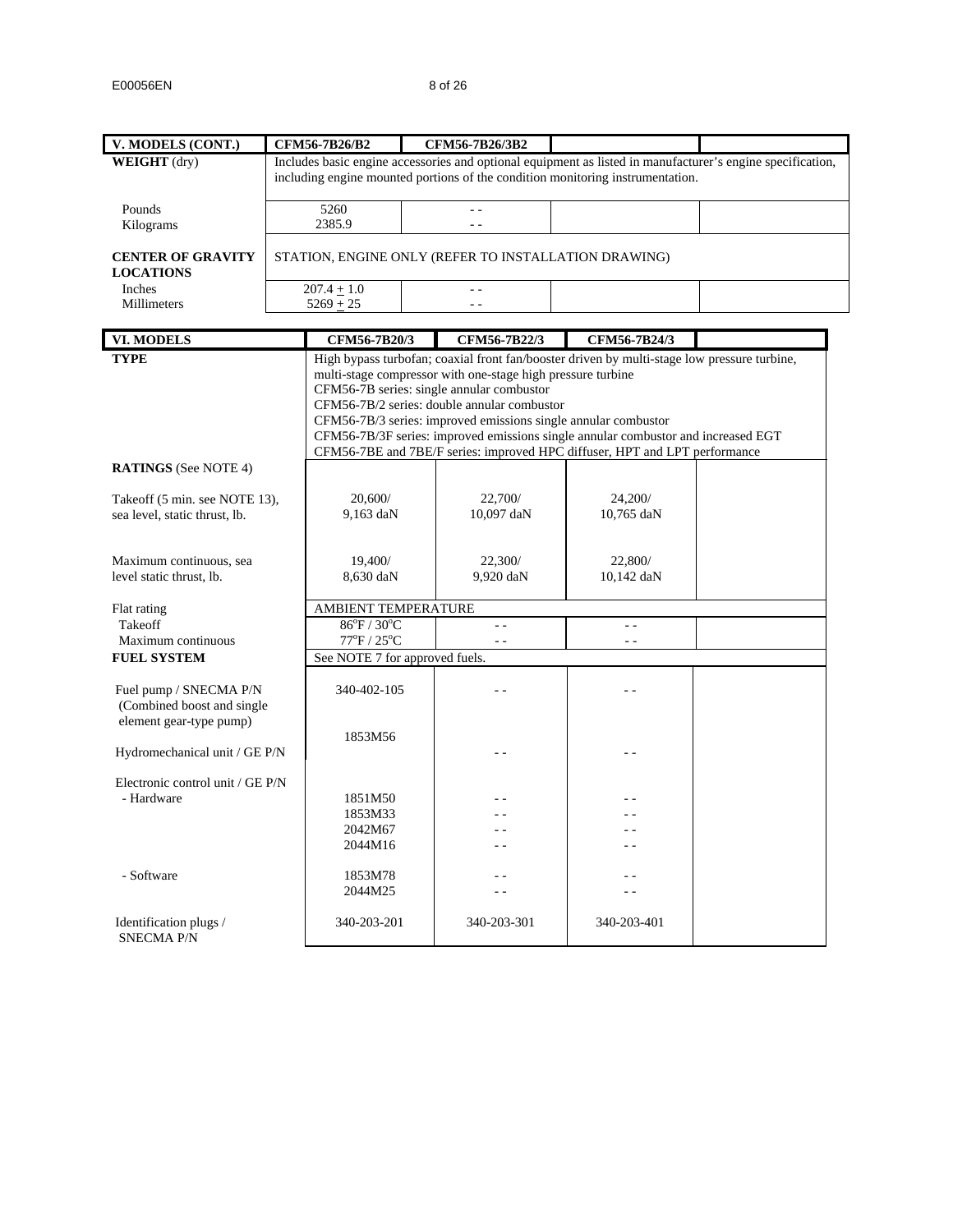| VI. MODELS (CONT.)                                             | CFM56-7B20/3                | CFM56-7B22/3                                                                                                                                | CFM56-7B24/3 |  |  |  |  |  |  |
|----------------------------------------------------------------|-----------------------------|---------------------------------------------------------------------------------------------------------------------------------------------|--------------|--|--|--|--|--|--|
| <b>OIL</b>                                                     |                             | Synthetic type conforming to GE Specification D50TF1, Type I and Type II.<br>CFM Service Bulletin CFM56-7B 79-001 list approved brand oils. |              |  |  |  |  |  |  |
|                                                                |                             |                                                                                                                                             |              |  |  |  |  |  |  |
| <b>IGNITION SYSTEM</b>                                         | <b>GEP/N</b>                |                                                                                                                                             |              |  |  |  |  |  |  |
|                                                                |                             |                                                                                                                                             |              |  |  |  |  |  |  |
| Two ignition units                                             |                             |                                                                                                                                             |              |  |  |  |  |  |  |
| Unison                                                         | 9238M66                     |                                                                                                                                             |              |  |  |  |  |  |  |
| Simmonds                                                       | 1538M69                     |                                                                                                                                             |              |  |  |  |  |  |  |
| Two igniter plugs                                              |                             |                                                                                                                                             |              |  |  |  |  |  |  |
| Unison                                                         | 1374M12                     |                                                                                                                                             |              |  |  |  |  |  |  |
| Champion                                                       | 1374M13                     |                                                                                                                                             |              |  |  |  |  |  |  |
|                                                                |                             |                                                                                                                                             |              |  |  |  |  |  |  |
| PRINCIPAL DIMENSIONS                                           | <b>INCHES / MILLIMETERS</b> |                                                                                                                                             |              |  |  |  |  |  |  |
| Length (fan case forward<br>flange to LPT frame aft<br>flange) | 98.7/2507.5                 |                                                                                                                                             | - -          |  |  |  |  |  |  |
| Width (maximum envelope)                                       | 83.4/2118.0                 |                                                                                                                                             |              |  |  |  |  |  |  |
| Height (fan case forward                                       | 72.0/1829.0                 |                                                                                                                                             |              |  |  |  |  |  |  |
| flange outer diameter)                                         |                             |                                                                                                                                             |              |  |  |  |  |  |  |
| <b>WEIGHT</b> (dry)                                            |                             | Includes basic engine accessories and optional equipment as listed in manufacturer's engine                                                 |              |  |  |  |  |  |  |
|                                                                |                             | specification, including engine mounted portions of the condition monitoring instrumentation.                                               |              |  |  |  |  |  |  |
| Pounds                                                         | 5260.0                      |                                                                                                                                             |              |  |  |  |  |  |  |
| Kilograms                                                      | 2385.9                      |                                                                                                                                             |              |  |  |  |  |  |  |
| <b>CENTER OF GRAVITY</b>                                       |                             | STATION, ENGINE ONLY (REFER TO INSTALLATION DRAWING)                                                                                        |              |  |  |  |  |  |  |
| <b>LOCATIONS</b>                                               |                             |                                                                                                                                             |              |  |  |  |  |  |  |
| Inches                                                         | $207.4 + 1.0$               |                                                                                                                                             |              |  |  |  |  |  |  |
| <b>Millimeters</b>                                             | $5269 + 25$                 |                                                                                                                                             |              |  |  |  |  |  |  |
|                                                                |                             |                                                                                                                                             |              |  |  |  |  |  |  |
|                                                                |                             |                                                                                                                                             |              |  |  |  |  |  |  |

| <b>VII. MODELS</b>                 | CFM56-7B26/3                              | CFM56-7B27/3                                                                                | CFM56-7B26/3B1                                                                    | CFM56-7B27A/3 |  |
|------------------------------------|-------------------------------------------|---------------------------------------------------------------------------------------------|-----------------------------------------------------------------------------------|---------------|--|
| <b>TYPE</b>                        |                                           | High bypass turbofan; coaxial front fan/booster driven by multi-stage low pressure turbine, |                                                                                   |               |  |
|                                    |                                           | multi-stage compressor with one-stage high pressure turbine                                 |                                                                                   |               |  |
|                                    | CFM56-7B series: single annular combustor |                                                                                             |                                                                                   |               |  |
|                                    |                                           | CFM56-7B/2 series: double annular combustor                                                 |                                                                                   |               |  |
|                                    |                                           | CFM56-7B/3 series: improved emissions single annular combustor                              |                                                                                   |               |  |
|                                    |                                           |                                                                                             | CFM56-7B/3F series: improved emissions single annular combustor and increased EGT |               |  |
|                                    |                                           |                                                                                             | CFM56-7BE and 7BE/F series: improved HPC diffuser, HPT and LPT performance        |               |  |
| <b>RATINGS</b> (See NOTE 4)        |                                           |                                                                                             |                                                                                   |               |  |
|                                    |                                           |                                                                                             |                                                                                   |               |  |
| Takeoff (5 min. see NOTE)          | 26,300/                                   | 27,300/                                                                                     | 26,300/                                                                           | 27,300/       |  |
| 13), sea level, static thrust, lb. | 11,699 daN                                | 12,143 daN                                                                                  | 11,699 daN                                                                        | 12,143 daN    |  |
|                                    |                                           |                                                                                             |                                                                                   |               |  |
|                                    |                                           |                                                                                             |                                                                                   |               |  |
| Maximum continuous, sea            | 25,900/                                   | 25,900/                                                                                     | 25,900/                                                                           | 25,900/       |  |
| level static thrust, lb.           | 11,521 daN                                | 11,521 daN                                                                                  | 11,521 daN                                                                        | 11,521 daN    |  |
| Flat rating                        | <b>AMBIENT TEMPERATURE</b>                |                                                                                             |                                                                                   |               |  |
| Takeoff                            | $86^{\circ}$ F / 30 $^{\circ}$ C          |                                                                                             |                                                                                   |               |  |
| Maximum continuous                 | $77^{\circ}$ F / $25^{\circ}$ C           |                                                                                             |                                                                                   |               |  |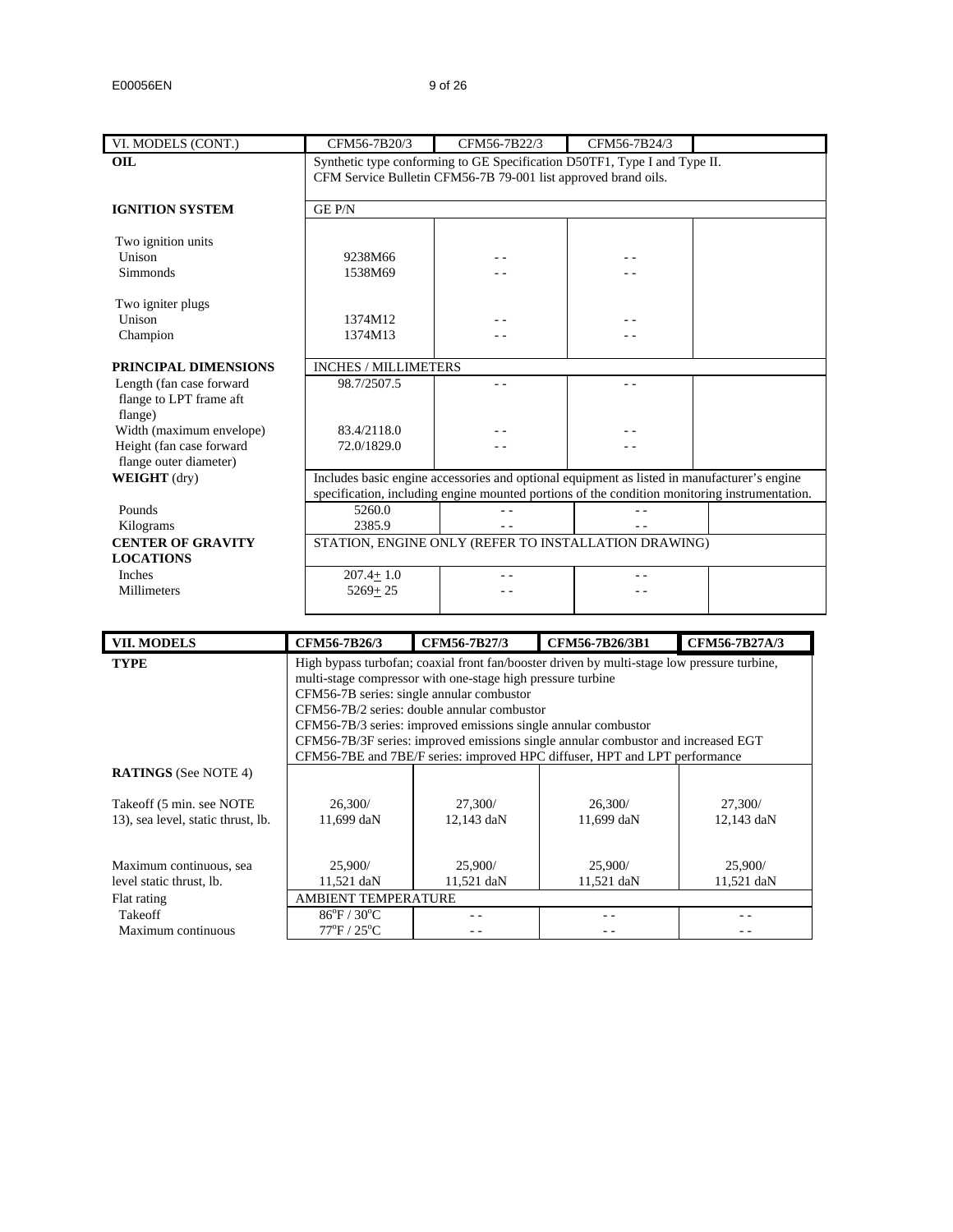$\overline{\phantom{a}}$ 

| VII. MODELS (CONT.)                       | CFM56-7B26/3                   | CFM56-7B27/3                                                   | CFM56-7B26/3B1                                                                                | CFM56-7B27A/3 |
|-------------------------------------------|--------------------------------|----------------------------------------------------------------|-----------------------------------------------------------------------------------------------|---------------|
| <b>FUEL SYSTEM</b>                        | See NOTE 7 for approved fuels. |                                                                |                                                                                               |               |
|                                           |                                |                                                                |                                                                                               |               |
| Fuel pump / SNECMA P/N                    | 340-402-105                    |                                                                |                                                                                               |               |
| (Combined boost and single                |                                |                                                                |                                                                                               |               |
| element gear-type pump)                   |                                |                                                                |                                                                                               |               |
|                                           |                                |                                                                |                                                                                               |               |
| Hydromechanical unit /<br><b>GE P/N</b>   | 1853M56                        |                                                                |                                                                                               |               |
| Electronic control unit /<br><b>GEP/N</b> |                                |                                                                |                                                                                               |               |
| - Hardware                                | 1851M50                        |                                                                |                                                                                               |               |
|                                           | 1853M33                        | . .                                                            |                                                                                               |               |
|                                           | 2042M67                        | . .                                                            |                                                                                               |               |
|                                           | 2044M16                        | $\overline{a}$                                                 | . .                                                                                           |               |
|                                           |                                |                                                                |                                                                                               |               |
| - Software                                | 1853M78                        |                                                                |                                                                                               |               |
|                                           | 2044M25                        |                                                                |                                                                                               |               |
|                                           |                                |                                                                |                                                                                               |               |
| Identification plugs /                    | 340-203-501                    | 340-203-601                                                    | 340-203-511                                                                                   | 340-203-701   |
| <b>SNECMA P/N</b>                         |                                |                                                                |                                                                                               |               |
| OIL.                                      |                                |                                                                | Synthetic type conforming to GE Specification D50TF1, Type I and Type II.                     |               |
|                                           |                                | CFM Service Bulletin CFM56-7B 79-001 list approved brand oils. |                                                                                               |               |
| <b>IGNITION SYSTEM</b>                    | <b>GE P/N</b>                  |                                                                |                                                                                               |               |
|                                           |                                |                                                                |                                                                                               |               |
| Two ignition units                        |                                |                                                                |                                                                                               |               |
| Unison                                    | 9238M66                        | - -                                                            |                                                                                               |               |
| Simmonds                                  | 1538M69                        |                                                                |                                                                                               |               |
|                                           |                                |                                                                |                                                                                               |               |
| Two igniter plugs                         |                                |                                                                |                                                                                               |               |
| Unison                                    | 1374M12                        | - -                                                            | - -                                                                                           |               |
| Champion                                  | 1374M13                        | $\sim$                                                         | $\sim$ $\sim$                                                                                 | $\sim$ $\sim$ |
| PRINCIPAL DIMENSIONS                      | INCHES / MILLIMETERS           |                                                                |                                                                                               |               |
| Length (fan case forward                  | 98.7/2507.5                    | $ -$                                                           | $\sim$ $\sim$                                                                                 | $\sim$ $\sim$ |
| flange to LPT frame aft                   |                                |                                                                |                                                                                               |               |
| flange)                                   |                                |                                                                |                                                                                               |               |
| Width (maximum envelope)                  | 83.4/2118.0                    | . .                                                            |                                                                                               |               |
| Height (fan case forward                  | 72.0/1829.0                    | 44                                                             | - -                                                                                           |               |
| flange outer diameter)                    |                                |                                                                |                                                                                               |               |
| WEIGHT (dry)                              |                                |                                                                | Includes basic engine accessories and optional equipment as listed in manufacturer's engine   |               |
|                                           |                                |                                                                | specification, including engine mounted portions of the condition monitoring instrumentation. |               |
|                                           |                                |                                                                |                                                                                               |               |
| Pounds                                    | 5260                           | $\sim$ $\sim$                                                  | $ -$                                                                                          | 5282          |
| Kilograms                                 | 2385.9                         | $\sim$ $\sim$                                                  | $\sim$ $\sim$                                                                                 | 2395.9        |
| <b>CENTER OF GRAVITY</b>                  |                                |                                                                | STATION, ENGINE ONLY (REFER TO INSTALLATION DRAWING)                                          |               |
| <b>LOCATIONS</b>                          |                                |                                                                |                                                                                               |               |
| Inches                                    | $207.4 \pm 1.0$                | $\sim$ $\sim$                                                  | $ -$                                                                                          | $ -$          |
| Millimeters                               | $5269 + 25$                    | $ -$                                                           | $\sim$ $\sim$                                                                                 | $\sim$ $\sim$ |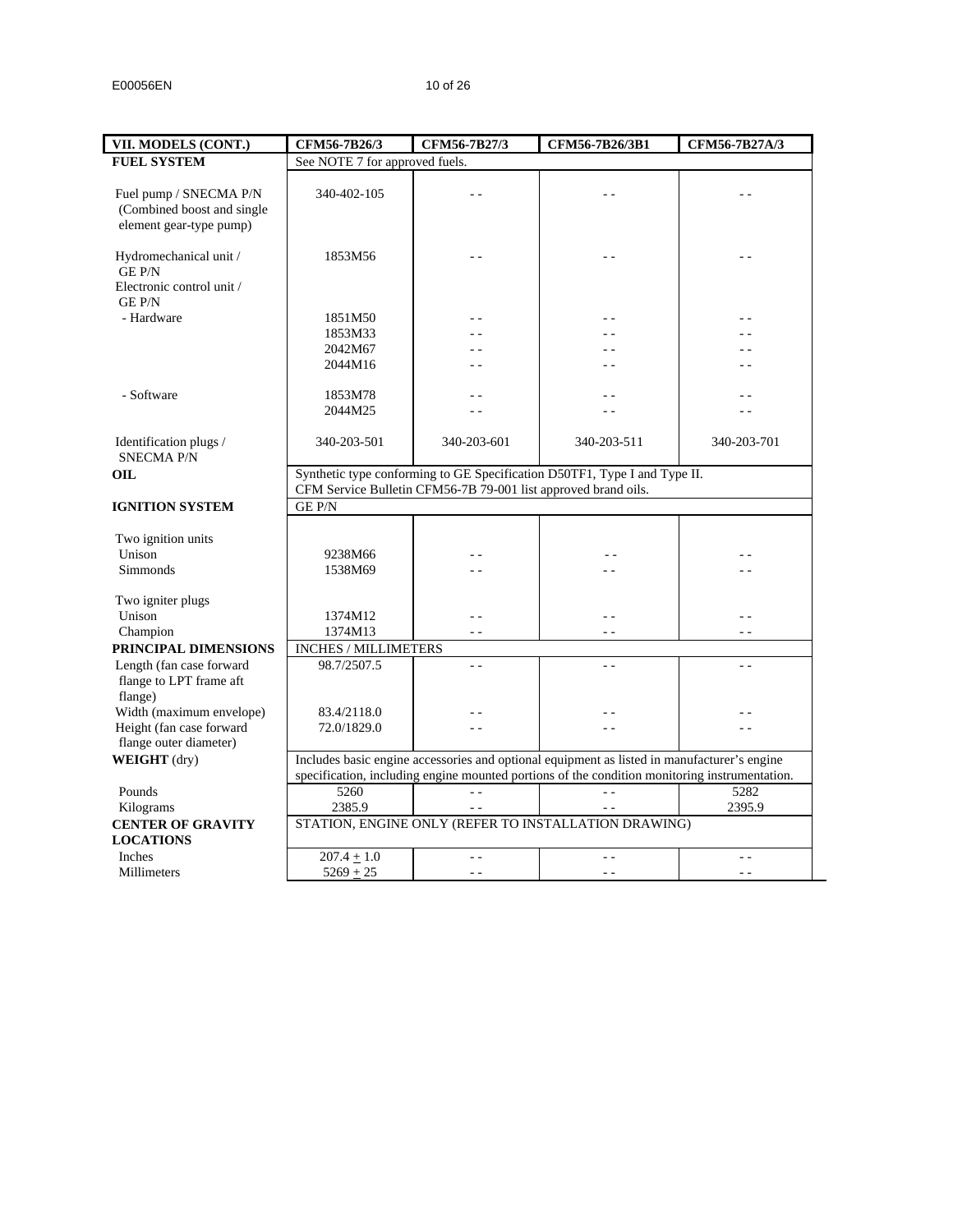| <b>VIII. MODELS</b>                                            | <b>CFM56-7B27/3F</b>                      | CFM56-7B27/3B1F                                                                             | CFM56-7B26/3F | CFM56-7B26/3B2F |
|----------------------------------------------------------------|-------------------------------------------|---------------------------------------------------------------------------------------------|---------------|-----------------|
| <b>TYPE</b>                                                    |                                           | High bypass turbofan; coaxial front fan/booster driven by multi-stage low pressure turbine, |               |                 |
|                                                                |                                           | multi-stage compressor with one-stage high pressure turbine                                 |               |                 |
|                                                                | CFM56-7B series: single annular combustor |                                                                                             |               |                 |
|                                                                |                                           | CFM56-7B/2 series: double annular combustor                                                 |               |                 |
|                                                                |                                           | CFM56-7B/3 series: improved emissions single annular combustor                              |               |                 |
|                                                                |                                           | CFM56-7B/3F series: improved emissions single annular combustor and increased EGT           |               |                 |
|                                                                |                                           | CFM56-7BE and 7BE/F series: improved HPC diffuser, HPT and LPT performance                  |               |                 |
| <b>RATINGS</b> (See NOTE 4)                                    |                                           |                                                                                             |               |                 |
|                                                                | 27,300/                                   |                                                                                             | 26,300/       |                 |
| Takeoff (5 min. see NOTE 13),<br>sea level, static thrust, lb. | 12,143 daN                                |                                                                                             | 11,699 daN    |                 |
|                                                                |                                           |                                                                                             |               |                 |
|                                                                |                                           |                                                                                             |               |                 |
| Maximum continuous, sea                                        | 25,900/                                   | - -                                                                                         | 25,900/       | 22,800/         |
| level static thrust, lb.                                       | 11,521 daN                                |                                                                                             | 11,521 daN    | 10,142 daN      |
| Flat rating                                                    | AMBIENT TEMPERATURE                       |                                                                                             |               |                 |
| Takeoff                                                        | $86^{\circ}F / 30^{\circ}C$               | $=$ $=$                                                                                     | $\sim$ $\sim$ | $\sim$ $\sim$   |
| Maximum continuous                                             | $77^{\rm oF}$ / $25^{\rm oC}$             | $\sim$ $\sim$                                                                               | $\sim$ $\sim$ | $\sim$ $\sim$   |
| <b>FUEL SYSTEM</b>                                             | See NOTE 7 for approved fuels.            |                                                                                             |               |                 |
|                                                                |                                           |                                                                                             |               |                 |
| Fuel pump / SNECMA P/N                                         | 340-402-105                               |                                                                                             |               |                 |
| (Combined boost and single                                     |                                           |                                                                                             |               |                 |
| element gear-type pump)                                        |                                           |                                                                                             |               |                 |
|                                                                |                                           |                                                                                             |               |                 |
| Hydromechanical unit / GE P/N                                  | 1853M56                                   |                                                                                             |               | - -             |
|                                                                |                                           |                                                                                             |               |                 |
| Electronic control unit / GE P/N                               |                                           |                                                                                             |               |                 |
| - Hardware                                                     | 1851M50                                   |                                                                                             |               |                 |
|                                                                | 1853M33                                   |                                                                                             |               |                 |
|                                                                | 2042M67                                   |                                                                                             |               |                 |
|                                                                | 2044M16                                   | - -                                                                                         |               | - -             |
| - Software                                                     | 1853M78                                   |                                                                                             |               |                 |
|                                                                | 2044M25                                   |                                                                                             |               | - -             |
|                                                                |                                           |                                                                                             |               |                 |
| Identification plugs /                                         | 340-205-001                               | 340-205-111                                                                                 | 340-205-101   | 340-205-021     |
| <b>SNECMA P/N</b>                                              |                                           |                                                                                             |               |                 |
| OIL                                                            |                                           | Synthetic type conforming to GE Specification D50TF1, Type I and Type II.                   |               |                 |
|                                                                |                                           | CFM Service Bulletin CFM56-7B 79-001 list approved brand oils.                              |               |                 |
| <b>IGNITION SYSTEM</b>                                         | <b>GEP/N</b>                              |                                                                                             |               |                 |
|                                                                |                                           |                                                                                             |               |                 |
| Two ignition units                                             |                                           |                                                                                             |               |                 |
| Unison                                                         | 9238M66                                   | - -                                                                                         | - -           | - -             |
| Simmonds                                                       | 1538M69                                   | - -                                                                                         |               |                 |
|                                                                |                                           |                                                                                             |               |                 |
| Two igniter plugs<br>Unison                                    | 1374M12                                   | - -                                                                                         | - -           |                 |
| Champion                                                       | 1374M13                                   | $\sim$ $\sim$                                                                               | $\sim$ $\sim$ | $\sim$ $\sim$   |
| PRINCIPAL DIMENSIONS                                           | INCHES / MILLIMETERS                      |                                                                                             |               |                 |
| Length (fan case forward                                       | 98.7/2507.5                               | $=$ $=$                                                                                     | . .           | - -             |
| flange to LPT frame aft                                        |                                           |                                                                                             |               |                 |
| flange)                                                        |                                           |                                                                                             |               |                 |
| Width (maximum envelope)                                       | 83.4/2118.0                               | - -                                                                                         |               |                 |
| Height (fan case forward                                       | 72.0/1829.0                               |                                                                                             | . .           | - -             |
| flange outer diameter)                                         |                                           |                                                                                             |               |                 |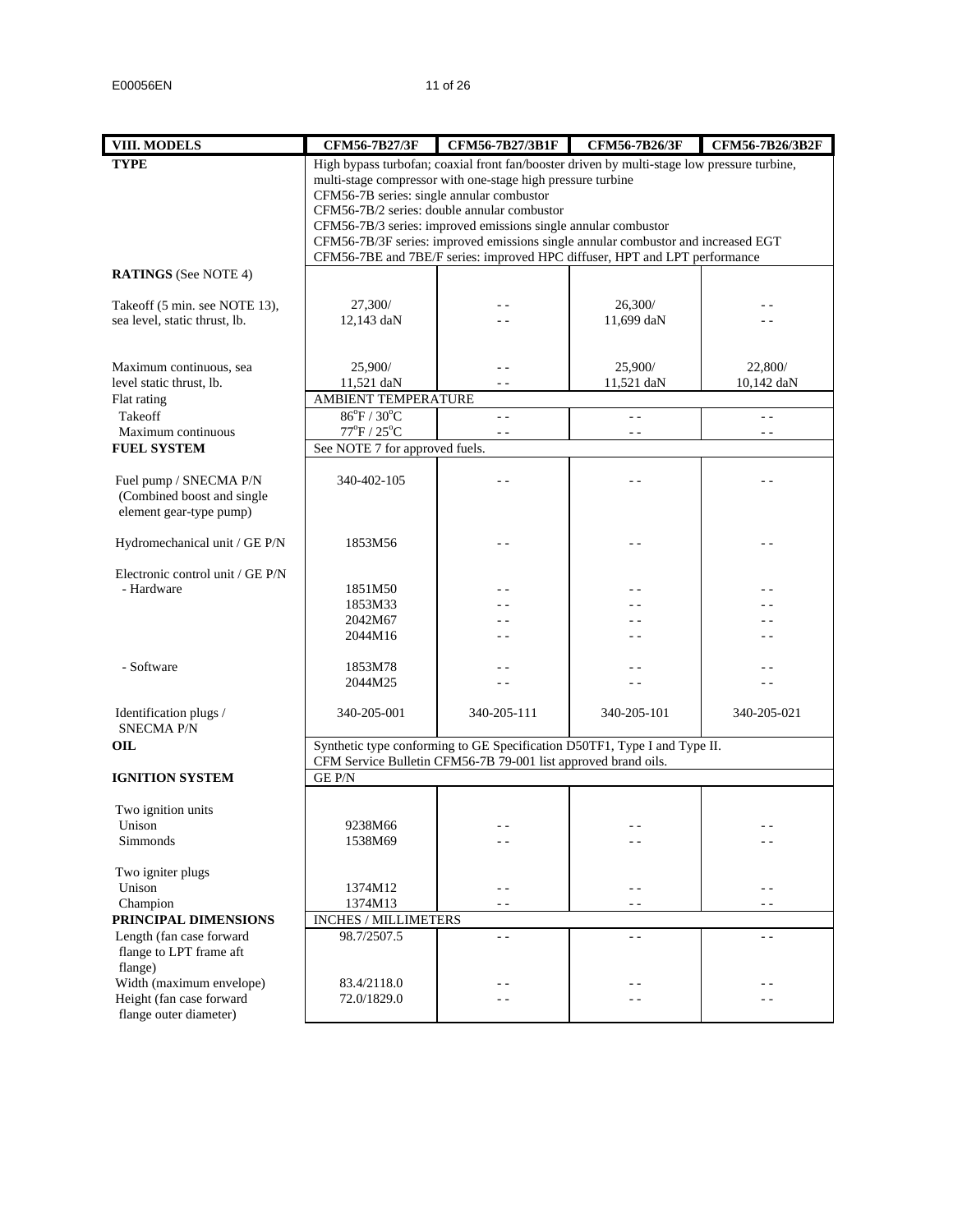| VIII. MODELS (CONT.)                         | <b>CFM56-7B27/3F</b>                                 | <b>CFM56-7B27/3B1F</b>                                                                                                                                                                       | <b>CFM56-7B26/3F</b> | <b>CFM56-7B26/3B1F</b> |
|----------------------------------------------|------------------------------------------------------|----------------------------------------------------------------------------------------------------------------------------------------------------------------------------------------------|----------------------|------------------------|
| <b>WEIGHT</b> (dry)                          |                                                      | Includes basic engine accessories and optional equipment as listed in manufacturer's engine<br>specification, including engine mounted portions of the condition monitoring instrumentation. |                      |                        |
| <b>Pounds</b>                                | 5260                                                 | $ -$                                                                                                                                                                                         |                      | - -                    |
| Kilograms                                    | 2385.9                                               |                                                                                                                                                                                              |                      |                        |
| <b>CENTER OF GRAVITY</b><br><b>LOCATIONS</b> | STATION, ENGINE ONLY (REFER TO INSTALLATION DRAWING) |                                                                                                                                                                                              |                      |                        |
| <b>Inches</b>                                | $207.4 + 1.0$                                        |                                                                                                                                                                                              | - -                  |                        |
| Millimeters                                  | $5269 + 25$                                          |                                                                                                                                                                                              | - -                  |                        |

| <b>IX. MODELS</b>                           | CFM56-7B27/3B1                                            | CFM56-7B27/3B3                                                 | CFM56-7B22/3B1                                                                                     | CFM56-7B24/3B1                      |  |
|---------------------------------------------|-----------------------------------------------------------|----------------------------------------------------------------|----------------------------------------------------------------------------------------------------|-------------------------------------|--|
| <b>TYPE</b>                                 |                                                           |                                                                | High bypass turbofan; coaxial front fan/booster driven by multi-stage low pressure turbine, multi- |                                     |  |
|                                             |                                                           | stage compressor with one-stage high pressure turbine          |                                                                                                    |                                     |  |
|                                             | CFM56-7B series: single annular combustor                 |                                                                |                                                                                                    |                                     |  |
|                                             |                                                           | CFM56-7B/2 series: double annular combustor                    |                                                                                                    |                                     |  |
|                                             |                                                           | CFM56-7B/3 series: improved emissions single annular combustor |                                                                                                    |                                     |  |
|                                             |                                                           |                                                                | CFM56-7B/3F series: improved emissions single annular combustor and increased EGT                  |                                     |  |
|                                             |                                                           |                                                                | CFM56-7BE and 7BE/F series: improved HPC diffuser, HPT and LPT performance                         |                                     |  |
| <b>RATINGS</b> (See NOTE 4)                 |                                                           |                                                                |                                                                                                    |                                     |  |
|                                             |                                                           |                                                                |                                                                                                    |                                     |  |
| Takeoff (5 min. see NOTE 13), sea           | 27,300/                                                   |                                                                | 22,700/                                                                                            | 24,200/                             |  |
| level, static thrust, lb.                   | 12,143 daN                                                |                                                                | 10,097 daN                                                                                         | 10,765 daN                          |  |
|                                             |                                                           |                                                                |                                                                                                    |                                     |  |
| Maximum continuous, sea                     | 25,900/                                                   |                                                                | 22,300/                                                                                            | 22,800/                             |  |
| level static thrust, lb.                    | 11,521 daN                                                |                                                                | 9,920 daN                                                                                          | 10,142 daN                          |  |
| Flat rating                                 | AMBIENT TEMPERATURE                                       |                                                                |                                                                                                    |                                     |  |
| Takeoff                                     | $86^{\circ}$ F / 30 $^{\circ}$ C                          | $\sim$ $\sim$                                                  | $96.8^{\circ}F / 36^{\circ}C$                                                                      | $105.8^{\circ}$ F / 41 $^{\circ}$ C |  |
| Maximum continuous                          | $77^{\mathrm{o}}\mathrm{F}$ / $25^{\mathrm{o}}\mathrm{C}$ | $\sim$ $\sim$                                                  | $\sim$ $\sim$                                                                                      | $\sim$ $\sim$                       |  |
| <b>FUEL SYSTEM</b>                          | See NOTE 7 for approved fuels.                            |                                                                |                                                                                                    |                                     |  |
|                                             |                                                           |                                                                |                                                                                                    |                                     |  |
| Fuel pump / SNECMA P/N                      | 340-402-105                                               | a a                                                            | $\overline{a}$                                                                                     |                                     |  |
| (Combined boost and single                  |                                                           |                                                                |                                                                                                    |                                     |  |
| element gear-type pump)                     |                                                           |                                                                |                                                                                                    |                                     |  |
|                                             |                                                           |                                                                |                                                                                                    |                                     |  |
| Hydromechanical unit / GE P/N               | 1853M56                                                   |                                                                |                                                                                                    |                                     |  |
|                                             |                                                           |                                                                |                                                                                                    |                                     |  |
| Electronic control unit / GE P/N            |                                                           |                                                                |                                                                                                    |                                     |  |
| - Hardware                                  | 1851M50                                                   |                                                                |                                                                                                    |                                     |  |
|                                             | 1853M33                                                   |                                                                |                                                                                                    |                                     |  |
|                                             | 2042M67                                                   |                                                                |                                                                                                    |                                     |  |
|                                             | 2044M16                                                   |                                                                |                                                                                                    |                                     |  |
|                                             |                                                           |                                                                |                                                                                                    |                                     |  |
| - Software                                  | 1853M78                                                   |                                                                | . .                                                                                                |                                     |  |
|                                             | 2044M25                                                   |                                                                | - -                                                                                                |                                     |  |
|                                             |                                                           |                                                                |                                                                                                    |                                     |  |
| Identification plugs /<br><b>SNECMA P/N</b> | 340-203-611                                               | 340-203-631                                                    | 340-203-311                                                                                        | 340-203-411                         |  |
| OIL                                         |                                                           |                                                                | Synthetic type conforming to GE Specification D50TF1, Type I and Type II.                          |                                     |  |
|                                             |                                                           | CFM Service Bulletin CFM56-7B 79-001 list approved brand oils. |                                                                                                    |                                     |  |
| <b>IGNITION SYSTEM</b>                      | GE P/N                                                    |                                                                |                                                                                                    |                                     |  |
|                                             |                                                           |                                                                |                                                                                                    |                                     |  |
| Two ignition units                          |                                                           |                                                                |                                                                                                    |                                     |  |
| Unison                                      | 9238M66                                                   |                                                                |                                                                                                    |                                     |  |
| <b>Simmonds</b>                             | 1538M69                                                   |                                                                |                                                                                                    |                                     |  |
|                                             |                                                           |                                                                |                                                                                                    |                                     |  |
| Two igniter plugs                           |                                                           |                                                                |                                                                                                    |                                     |  |
| Unison                                      | 1374M12                                                   |                                                                |                                                                                                    |                                     |  |
| Champion                                    | 1374M13                                                   |                                                                | - -                                                                                                |                                     |  |
|                                             |                                                           |                                                                |                                                                                                    |                                     |  |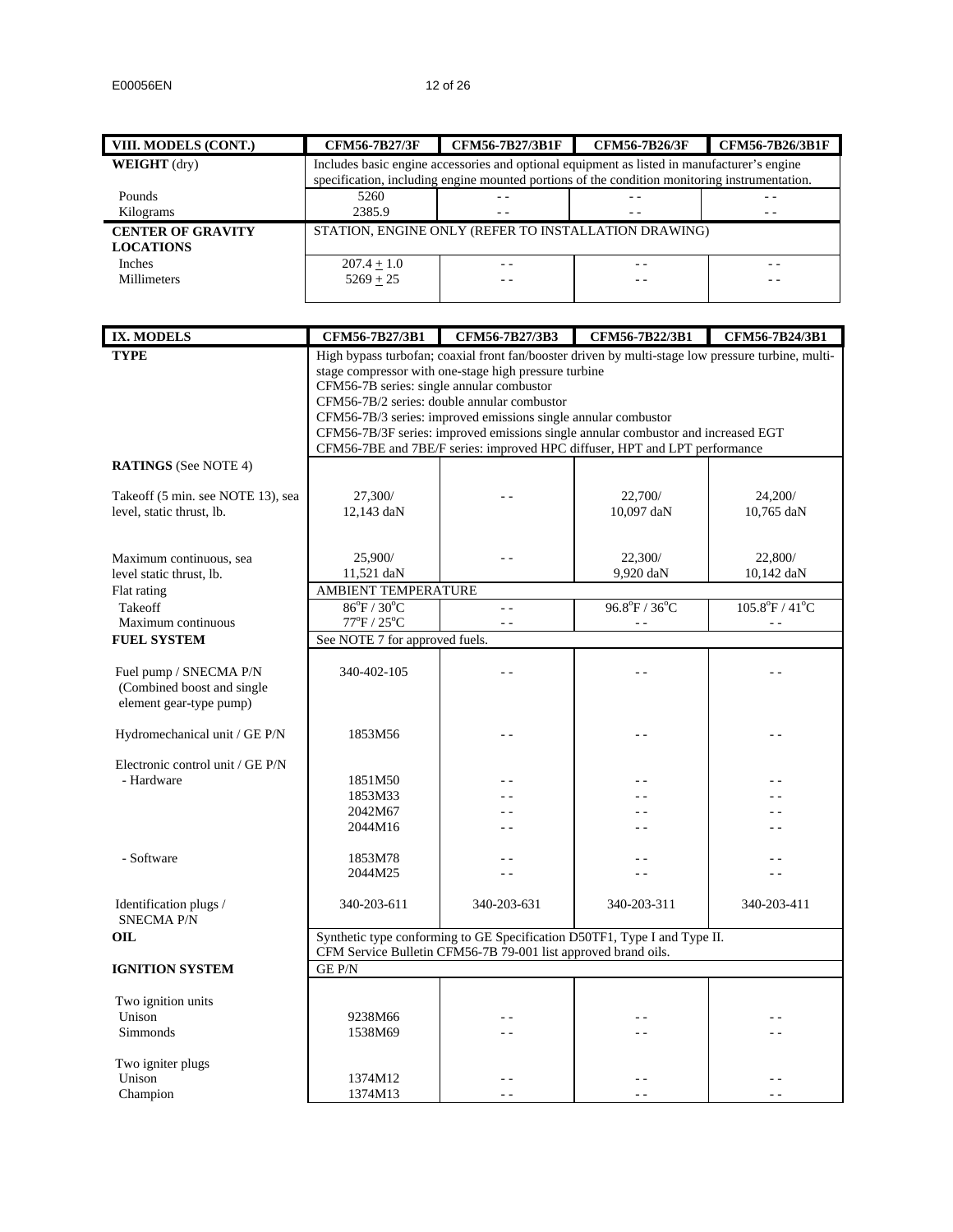| IX. MODELS (CONT.)               | CFM56-7B27/3B1                                       | CFM56-7B27/3B3                                                                                                                                                                               | CFM56-7B22/3B1     | CFM56-7B24/3B1                                                   |  |
|----------------------------------|------------------------------------------------------|----------------------------------------------------------------------------------------------------------------------------------------------------------------------------------------------|--------------------|------------------------------------------------------------------|--|
| PRINCIPAL DIMENSIONS             | <b>INCHES / MILLIMETERS</b>                          |                                                                                                                                                                                              |                    |                                                                  |  |
| Length (fan case forward         | 98.7/2507.5                                          | $\sim$ $\sim$                                                                                                                                                                                | $\sim$ $\sim$      | $\sim$ $\sim$                                                    |  |
| flange to LPT frame aft          |                                                      |                                                                                                                                                                                              |                    |                                                                  |  |
| flange)                          |                                                      |                                                                                                                                                                                              |                    |                                                                  |  |
| Width (maximum envelope)         | 83.4/2118.0                                          |                                                                                                                                                                                              |                    |                                                                  |  |
| Height (fan case forward         | 72.0/1829.0                                          |                                                                                                                                                                                              |                    |                                                                  |  |
| flange outer diameter)           |                                                      |                                                                                                                                                                                              |                    |                                                                  |  |
| WEIGHT (dry)                     |                                                      | Includes basic engine accessories and optional equipment as listed in manufacturer's engine<br>specification, including engine mounted portions of the condition monitoring instrumentation. |                    |                                                                  |  |
| Pounds                           | 5260                                                 |                                                                                                                                                                                              |                    |                                                                  |  |
| Kilograms                        | 2385.9                                               |                                                                                                                                                                                              |                    | $\sim$ $\sim$                                                    |  |
| <b>CENTER OF GRAVITY</b>         | STATION, ENGINE ONLY (REFER TO INSTALLATION DRAWING) |                                                                                                                                                                                              |                    |                                                                  |  |
| <b>LOCATIONS</b>                 |                                                      |                                                                                                                                                                                              |                    |                                                                  |  |
| Inches                           | $207.4 + 1.0$                                        | $\sim$ $\sim$                                                                                                                                                                                | $\sim$ $\sim$      | $\sim$ $\sim$                                                    |  |
| Millimeters                      | $5269 + 25$                                          |                                                                                                                                                                                              |                    | $ -$                                                             |  |
|                                  |                                                      |                                                                                                                                                                                              |                    |                                                                  |  |
|                                  |                                                      |                                                                                                                                                                                              |                    |                                                                  |  |
| X. MODELS                        | <b>CFM56-7B20E</b>                                   | <b>CFM56-7B22E</b>                                                                                                                                                                           | <b>CFM56-7B24E</b> | CFM56-7B24E/B1                                                   |  |
| <b>TYPE</b>                      |                                                      | High bypass turbofan; coaxial front fan/booster driven by multi-stage low pressure turbine,                                                                                                  |                    |                                                                  |  |
|                                  |                                                      | multi-stage compressor with one-stage high pressure turbine                                                                                                                                  |                    |                                                                  |  |
|                                  | CFM56-7B series: single annular combustor            | CFM56-7B/2 series: double annular combustor                                                                                                                                                  |                    |                                                                  |  |
|                                  |                                                      | CFM56-7B/3 series: improved emissions single annular combustor                                                                                                                               |                    |                                                                  |  |
|                                  |                                                      | CFM56-7B/3F series: improved emissions single annular combustor and increased EGT                                                                                                            |                    |                                                                  |  |
|                                  |                                                      | CFM56-7BE series: improved HPC diffuser, HPT and LPT performance                                                                                                                             |                    |                                                                  |  |
| <b>RATINGS</b> (See NOTE 4)      |                                                      |                                                                                                                                                                                              |                    |                                                                  |  |
|                                  |                                                      |                                                                                                                                                                                              |                    |                                                                  |  |
| Takeoff (5 min. see NOTE 13),    | 20,600/                                              | 22,700/                                                                                                                                                                                      | 24,200/            | 24,200/                                                          |  |
| sea level, static thrust, lb.    | 9,163 daN                                            | 10,097 daN                                                                                                                                                                                   | 10,765 daN         | 10,765 daN                                                       |  |
|                                  |                                                      |                                                                                                                                                                                              |                    |                                                                  |  |
| Maximum continuous, sea          | 19,400/                                              | 22,300/                                                                                                                                                                                      | 22,800/            | 22,800/                                                          |  |
| level static thrust, lb.         | 8,630 daN                                            | 9,920 daN                                                                                                                                                                                    | 10,142 daN         | 10,142 daN                                                       |  |
| Flat rating                      | AMBIENT TEMPERATURE                                  |                                                                                                                                                                                              |                    |                                                                  |  |
| Takeoff                          | 86°F / 30°C                                          | $\sim$ $-$                                                                                                                                                                                   | $\sim$ $\sim$      | $105.8\,^{\mathrm{o}}\mathrm{F}$ / $41\,^{\mathrm{o}}\mathrm{C}$ |  |
| Maximum continuous               | $77^{\rm oF}$ / $25^{\rm oC}$                        | $\sim$ $\sim$                                                                                                                                                                                | $\sim$ $\sim$      | $\sim$ $\sim$                                                    |  |
|                                  |                                                      |                                                                                                                                                                                              |                    |                                                                  |  |
| <b>FUEL SYSTEM</b>               | See NOTE 7 for approved fuels.                       |                                                                                                                                                                                              |                    |                                                                  |  |
|                                  |                                                      |                                                                                                                                                                                              |                    |                                                                  |  |
| Fuel pump / SNECMA part          | 340-402-105                                          |                                                                                                                                                                                              |                    |                                                                  |  |
| number (P/N)                     |                                                      |                                                                                                                                                                                              |                    |                                                                  |  |
| (Combined boost and single       |                                                      |                                                                                                                                                                                              |                    |                                                                  |  |
| element gear-type pump)          |                                                      |                                                                                                                                                                                              |                    |                                                                  |  |
| Hydromechanical unit / GE P/N    | 1853M56                                              |                                                                                                                                                                                              |                    |                                                                  |  |
|                                  |                                                      |                                                                                                                                                                                              |                    |                                                                  |  |
|                                  |                                                      |                                                                                                                                                                                              |                    |                                                                  |  |
| Electronic control unit / GE P/N |                                                      |                                                                                                                                                                                              |                    |                                                                  |  |
| - Hardware                       | 1851M50                                              |                                                                                                                                                                                              |                    | - -                                                              |  |
|                                  | 1853M33                                              |                                                                                                                                                                                              |                    |                                                                  |  |
|                                  | 2042M67                                              |                                                                                                                                                                                              |                    | . .                                                              |  |
|                                  | 2044M16                                              |                                                                                                                                                                                              |                    | - -                                                              |  |
| - Software                       | 1853M78                                              | - -                                                                                                                                                                                          |                    | - -                                                              |  |
|                                  | 2044M25                                              |                                                                                                                                                                                              |                    |                                                                  |  |
|                                  |                                                      |                                                                                                                                                                                              |                    |                                                                  |  |
| Identification plugs /           |                                                      |                                                                                                                                                                                              |                    |                                                                  |  |
| <b>SNECMA P/N</b>                | 340-203-201                                          | 340-203-301                                                                                                                                                                                  | 340-203-401        | 340-203-411                                                      |  |
|                                  |                                                      |                                                                                                                                                                                              |                    |                                                                  |  |
|                                  |                                                      |                                                                                                                                                                                              |                    |                                                                  |  |
| X. MODELS(CONT)                  | <b>CFM56-7B20E</b>                                   | <b>CFM56-7B22E</b>                                                                                                                                                                           | <b>CFM56-7B24E</b> | CFM56-7B24E/B1                                                   |  |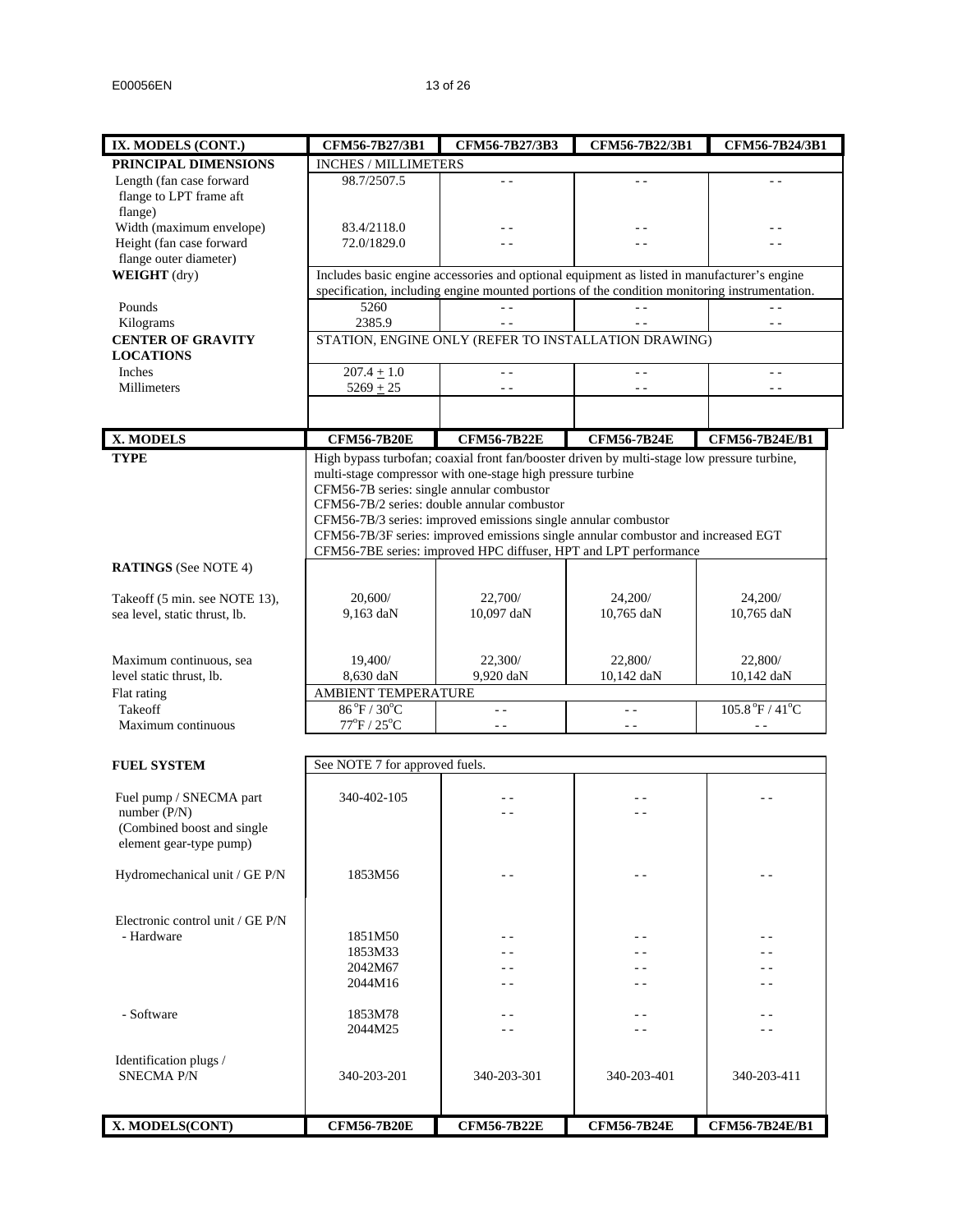| <b>OIL</b>                                                                             |                                            | Synthetic type conforming to GE Specification D50TF1, Type I and Type II.<br>CFM Service Bulletin CFM56-7B 79-001 list approved brand oils.                                                                               |                                                                                                                                                                                  |                                                                                                                                                                                              |  |
|----------------------------------------------------------------------------------------|--------------------------------------------|---------------------------------------------------------------------------------------------------------------------------------------------------------------------------------------------------------------------------|----------------------------------------------------------------------------------------------------------------------------------------------------------------------------------|----------------------------------------------------------------------------------------------------------------------------------------------------------------------------------------------|--|
| <b>IGNITION SYSTEM</b>                                                                 | <b>GEP/N</b>                               |                                                                                                                                                                                                                           |                                                                                                                                                                                  |                                                                                                                                                                                              |  |
| Two ignition units<br>Unison<br>Simmonds                                               | 9238M66<br>1538M69                         |                                                                                                                                                                                                                           |                                                                                                                                                                                  |                                                                                                                                                                                              |  |
| Two igniter plugs<br>Unison                                                            | 1374M12                                    |                                                                                                                                                                                                                           | - -                                                                                                                                                                              |                                                                                                                                                                                              |  |
| Champion                                                                               | 1374M13                                    |                                                                                                                                                                                                                           |                                                                                                                                                                                  | $ -$                                                                                                                                                                                         |  |
| PRINCIPAL DIMENSIONS<br>Length (fan case forward<br>flange to LPT frame aft<br>flange) | <b>INCHES / MILLIMETERS</b><br>98.7/2507.5 | $ -$                                                                                                                                                                                                                      | $-$                                                                                                                                                                              |                                                                                                                                                                                              |  |
| Width (maximum envelope)<br>Height (fan case forward<br>flange outer diameter)         | 83.4/2118.0<br>72.0/1829.0                 |                                                                                                                                                                                                                           |                                                                                                                                                                                  |                                                                                                                                                                                              |  |
| WEIGHT (dry)                                                                           |                                            |                                                                                                                                                                                                                           |                                                                                                                                                                                  | Includes basic engine accessories and optional equipment as listed in manufacturer's engine<br>specification, including engine mounted portions of the condition monitoring instrumentation. |  |
| Pounds<br>Kilograms                                                                    | 5280<br>2395                               |                                                                                                                                                                                                                           |                                                                                                                                                                                  |                                                                                                                                                                                              |  |
| <b>CENTER OF GRAVITY</b><br><b>LOCATIONS</b>                                           |                                            |                                                                                                                                                                                                                           | STATION, ENGINE ONLY (REFER TO INSTALLATION DRAWING)                                                                                                                             |                                                                                                                                                                                              |  |
| Inches<br>Millimeters                                                                  | $207.4 + 1.0$<br>$5269 + 25$               |                                                                                                                                                                                                                           |                                                                                                                                                                                  |                                                                                                                                                                                              |  |
| <b>XI. MODELS</b>                                                                      | <b>CFM56-7B26E</b>                         | <b>CFM56-7B27E</b>                                                                                                                                                                                                        | <b>CFM56-7B26E/B1</b>                                                                                                                                                            | <b>CFM56-7B27AE</b>                                                                                                                                                                          |  |
| <b>TYPE</b>                                                                            |                                            | multi-stage compressor with one-stage high pressure turbine<br>CFM56-7B series: single annular combustor<br>CFM56-7B/2 series: double annular combustor<br>CFM56-7B/3 series: improved emissions single annular combustor | High bypass turbofan; coaxial front fan/booster driven by multi-stage low pressure turbine,<br>CEM56 7R/3E series: improved emissions single annular combustor and increased EGT |                                                                                                                                                                                              |  |

CFM56-7B/3F series: improved emissions single annular combustor and increased EGT

|                                    | CFM56-7BE series: improved HPC diffuser, HPT and LPT performance |            |            |            |  |
|------------------------------------|------------------------------------------------------------------|------------|------------|------------|--|
| <b>RATINGS</b> (See NOTE 4)        |                                                                  |            |            |            |  |
| Takeoff (5 min. see NOTE)          | 26,300/                                                          | 27,300/    | 26,300/    | 27,300/    |  |
| 13), sea level, static thrust, lb. | 11,699 daN                                                       | 12.143 daN | 11,699 daN | 12,143 daN |  |
|                                    |                                                                  |            |            |            |  |
| Maximum continuous, sea            | 25,900/                                                          | 25,900/    | 25,900/    | 25,900/    |  |
| level static thrust, lb.           | 11.521 daN                                                       | 11.521 daN | 11.521 daN | 11,521 daN |  |
| Flat rating                        | <b>AMBIENT TEMPERATURE</b>                                       |            |            |            |  |
| Takeoff                            | $86^{\circ}$ F / $30^{\circ}$ C                                  |            |            |            |  |
| Maximum continuous                 | $77^{\circ}$ F / $25^{\circ}$ C                                  |            |            |            |  |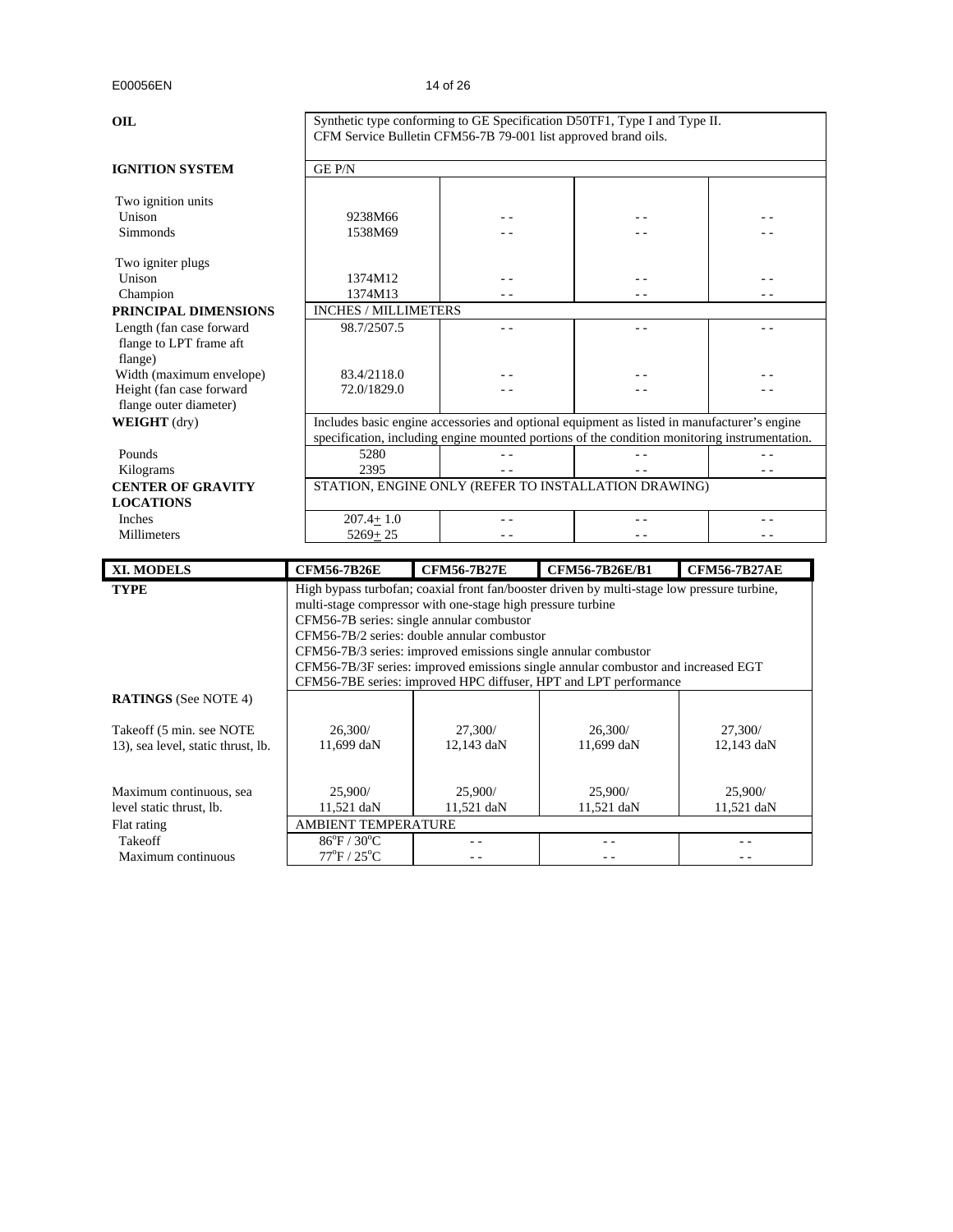| XI. MODELS (CONT.)                          | <b>CFM56-7B26E</b>                                                                                                                                                                           | <b>CFM56-7B27E</b>                                             | <b>CFM56-7B26E/B1</b>                                                     | <b>CFM56-7B27AE</b> |  |
|---------------------------------------------|----------------------------------------------------------------------------------------------------------------------------------------------------------------------------------------------|----------------------------------------------------------------|---------------------------------------------------------------------------|---------------------|--|
| <b>FUEL SYSTEM</b>                          | See NOTE 7 for approved fuels.                                                                                                                                                               |                                                                |                                                                           |                     |  |
|                                             |                                                                                                                                                                                              |                                                                |                                                                           |                     |  |
| Fuel pump / SNECMA P/N                      | 340-402-105                                                                                                                                                                                  |                                                                | - -                                                                       |                     |  |
| (Combined boost and single                  |                                                                                                                                                                                              |                                                                |                                                                           |                     |  |
| element gear-type pump)                     |                                                                                                                                                                                              |                                                                |                                                                           |                     |  |
|                                             |                                                                                                                                                                                              |                                                                |                                                                           |                     |  |
| Hydromechanical unit /<br>GE P/N            | 1853M56                                                                                                                                                                                      |                                                                |                                                                           |                     |  |
| Electronic control unit /<br><b>GEP/N</b>   |                                                                                                                                                                                              |                                                                |                                                                           |                     |  |
| - Hardware                                  | 1851M50                                                                                                                                                                                      |                                                                |                                                                           |                     |  |
|                                             | 1853M33                                                                                                                                                                                      | $\overline{a}$                                                 |                                                                           |                     |  |
|                                             | 2042M67                                                                                                                                                                                      |                                                                |                                                                           |                     |  |
|                                             | 2044M16                                                                                                                                                                                      |                                                                |                                                                           |                     |  |
|                                             |                                                                                                                                                                                              |                                                                |                                                                           |                     |  |
| - Software                                  | 1853M78                                                                                                                                                                                      | $\overline{a}$                                                 | $=$ $-$                                                                   |                     |  |
|                                             | 2044M25                                                                                                                                                                                      | $\overline{a}$                                                 | $=$ $-$                                                                   |                     |  |
|                                             |                                                                                                                                                                                              |                                                                |                                                                           |                     |  |
| Identification plugs /<br><b>SNECMA P/N</b> | 340-203-501                                                                                                                                                                                  | 340-203-601                                                    | 340-203-511                                                               | 340-203-701         |  |
| OIL.                                        |                                                                                                                                                                                              |                                                                | Synthetic type conforming to GE Specification D50TF1, Type I and Type II. |                     |  |
|                                             |                                                                                                                                                                                              | CFM Service Bulletin CFM56-7B 79-001 list approved brand oils. |                                                                           |                     |  |
| <b>IGNITION SYSTEM</b>                      | <b>GE P/N</b>                                                                                                                                                                                |                                                                |                                                                           |                     |  |
|                                             |                                                                                                                                                                                              |                                                                |                                                                           |                     |  |
| Two ignition units                          |                                                                                                                                                                                              |                                                                |                                                                           |                     |  |
| Unison                                      | 9238M66                                                                                                                                                                                      |                                                                |                                                                           |                     |  |
| Simmonds                                    | 1538M69                                                                                                                                                                                      |                                                                |                                                                           |                     |  |
|                                             |                                                                                                                                                                                              |                                                                |                                                                           |                     |  |
| Two igniter plugs                           |                                                                                                                                                                                              |                                                                |                                                                           |                     |  |
| Unison                                      | 1374M12                                                                                                                                                                                      | 44                                                             | $\sim$ $\sim$                                                             |                     |  |
| Champion                                    | 1374M13                                                                                                                                                                                      | $\sim$ $\sim$                                                  | $ -$                                                                      | $ -$                |  |
| PRINCIPAL DIMENSIONS                        | <b>INCHES / MILLIMETERS</b>                                                                                                                                                                  |                                                                |                                                                           |                     |  |
| Length (fan case forward                    | 98.7/2507.5                                                                                                                                                                                  | $\sim$ $\sim$                                                  | $\sim$ $\sim$                                                             | $\sim$ $\sim$       |  |
| flange to LPT frame aft                     |                                                                                                                                                                                              |                                                                |                                                                           |                     |  |
| flange)                                     |                                                                                                                                                                                              |                                                                |                                                                           |                     |  |
| Width (maximum envelope)                    | 83.4/2118.0                                                                                                                                                                                  |                                                                |                                                                           |                     |  |
| Height (fan case forward                    | 72.0/1829.0                                                                                                                                                                                  | $\sim$                                                         | $=$ $-$                                                                   | $\sim$ $\sim$       |  |
| flange outer diameter)                      |                                                                                                                                                                                              |                                                                |                                                                           |                     |  |
| WEIGHT (dry)                                |                                                                                                                                                                                              |                                                                |                                                                           |                     |  |
|                                             | Includes basic engine accessories and optional equipment as listed in manufacturer's engine<br>specification, including engine mounted portions of the condition monitoring instrumentation. |                                                                |                                                                           |                     |  |
| Pounds                                      | 5280                                                                                                                                                                                         | $\sim$ $\sim$                                                  | $\overline{a}$                                                            | 5302                |  |
| Kilograms                                   | 2395                                                                                                                                                                                         | $\sim$ $\sim$                                                  |                                                                           | 2405                |  |
| <b>CENTER OF GRAVITY</b>                    |                                                                                                                                                                                              |                                                                | STATION, ENGINE ONLY (REFER TO INSTALLATION DRAWING)                      |                     |  |
| <b>LOCATIONS</b>                            |                                                                                                                                                                                              |                                                                |                                                                           |                     |  |
| Inches                                      | $207.4 \pm 1.0$                                                                                                                                                                              | $\sim$ $\sim$                                                  | $\sim$ $\sim$                                                             | $\sim$ $\sim$       |  |
|                                             |                                                                                                                                                                                              |                                                                |                                                                           |                     |  |
| Millimeters                                 | $5269 + 25$                                                                                                                                                                                  | $\frac{1}{2}$                                                  | $\sim$ $\sim$                                                             | $ -$                |  |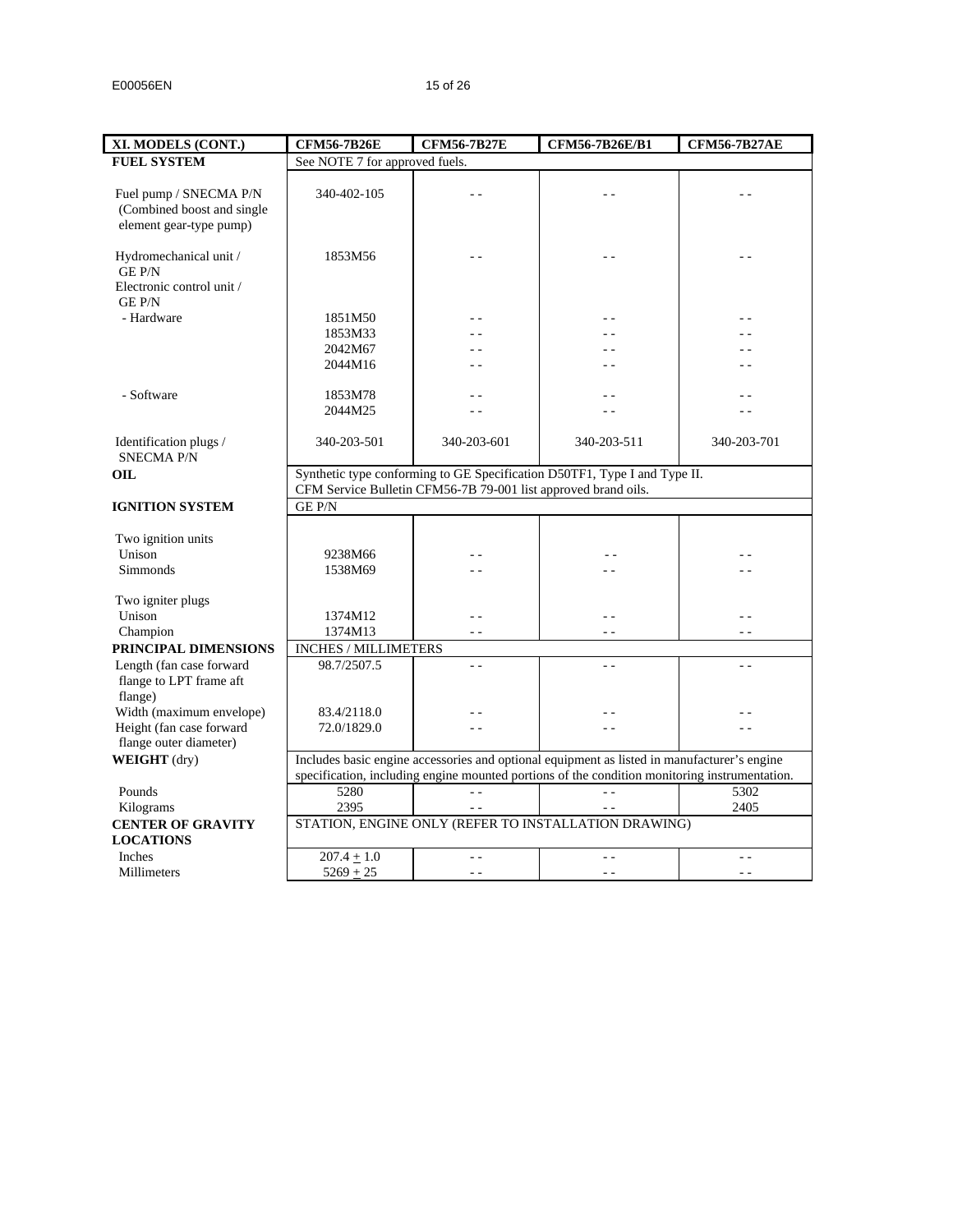| XII. MODELS                                           | <b>CFM56-7B27E/F</b>                      | <b>CFM56-7B27E/B1F</b>                                                                      | <b>CFM56-7B26E/F</b> | <b>CFM56-7B26E/B2F</b> |
|-------------------------------------------------------|-------------------------------------------|---------------------------------------------------------------------------------------------|----------------------|------------------------|
| <b>TYPE</b>                                           |                                           | High bypass turbofan; coaxial front fan/booster driven by multi-stage low pressure turbine, |                      |                        |
|                                                       |                                           | multi-stage compressor with one-stage high pressure turbine                                 |                      |                        |
|                                                       | CFM56-7B series: single annular combustor |                                                                                             |                      |                        |
|                                                       |                                           | CFM56-7B/2 series: double annular combustor                                                 |                      |                        |
|                                                       |                                           | CFM56-7B/3 series: improved emissions single annular combustor                              |                      |                        |
|                                                       |                                           | CFM56-7B/3F series: improved emissions single annular combustor and increased EGT           |                      |                        |
|                                                       |                                           | CFM56-7BE series: improved HPC diffuser, HPT and LPT performance                            |                      |                        |
| <b>RATINGS</b> (See NOTE 4)                           |                                           |                                                                                             |                      |                        |
| Takeoff (5 min. see NOTE 13),                         | 27,300/                                   |                                                                                             | 26,300/              |                        |
| sea level, static thrust, lb.                         | 12,143 daN                                |                                                                                             | 11,699 daN           |                        |
|                                                       |                                           |                                                                                             |                      |                        |
|                                                       |                                           |                                                                                             |                      |                        |
| Maximum continuous, sea                               | 25,900/                                   |                                                                                             | 25,900/              | 22,800/                |
| level static thrust, lb.                              | 11,521 daN                                |                                                                                             | 11,521 daN           | 10,142 daN             |
| Flat rating                                           | AMBIENT TEMPERATURE                       |                                                                                             |                      |                        |
| Takeoff                                               | $86^{\circ}F / 30^{\circ}C$               | $ -$                                                                                        | $\sim$ $\sim$        | 95.°F / 35°C           |
| Maximum continuous                                    | $77^{\circ}$ F / $25^{\circ}$ C           | $\overline{a}$                                                                              | $ -$                 |                        |
| <b>FUEL SYSTEM</b>                                    | See NOTE 7 for approved fuels.            |                                                                                             |                      |                        |
|                                                       |                                           |                                                                                             |                      |                        |
| Fuel pump / SNECMA P/N                                | 340-402-105                               |                                                                                             |                      |                        |
| (Combined boost and single<br>element gear-type pump) |                                           |                                                                                             |                      |                        |
|                                                       |                                           |                                                                                             |                      |                        |
| Hydromechanical unit / GE P/N                         | 1853M56                                   |                                                                                             |                      | - -                    |
|                                                       |                                           |                                                                                             |                      |                        |
| Electronic control unit / GE P/N                      |                                           |                                                                                             |                      |                        |
| - Hardware                                            | 1851M50                                   |                                                                                             |                      |                        |
|                                                       | 1853M33                                   |                                                                                             |                      |                        |
|                                                       | 2042M67                                   |                                                                                             |                      |                        |
|                                                       | 2044M16                                   |                                                                                             |                      |                        |
|                                                       |                                           |                                                                                             |                      |                        |
| - Software                                            | 1853M78                                   |                                                                                             |                      |                        |
|                                                       | 2044M25                                   |                                                                                             |                      |                        |
| Identification plugs /                                | 340-205-001                               | 340--111                                                                                    | 340-205-101          | 340-205-021            |
| <b>SNECMA P/N</b>                                     |                                           |                                                                                             |                      |                        |
| OIL                                                   |                                           | Synthetic type conforming to GE Specification D50TF1, Type I and Type II.                   |                      |                        |
|                                                       |                                           | CFM Service Bulletin CFM56-7B 79-001 list approved brand oils.                              |                      |                        |
| <b>IGNITION SYSTEM</b>                                | <b>GEP/N</b>                              |                                                                                             |                      |                        |
|                                                       |                                           |                                                                                             |                      |                        |
| Two ignition units                                    |                                           |                                                                                             |                      |                        |
| Unison                                                | 9238M66                                   |                                                                                             |                      | - -                    |
| Simmonds                                              | 1538M69                                   | - -                                                                                         |                      |                        |
|                                                       |                                           |                                                                                             |                      |                        |
| Two igniter plugs<br>Unison                           | 1374M12                                   | - -                                                                                         | $ -$                 | - -                    |
| Champion                                              | 1374M13                                   | - -                                                                                         | $ -$                 | - -                    |
| PRINCIPAL DIMENSIONS                                  | INCHES / MILLIMETERS                      |                                                                                             |                      |                        |
| Length (fan case forward                              | 98.7/2507.5                               | $ -$                                                                                        | $\sim$               | $\sim$                 |
| flange to LPT frame aft                               |                                           |                                                                                             |                      |                        |
| flange)                                               |                                           |                                                                                             |                      |                        |
| Width (maximum envelope)                              | 83.4/2118.0                               | - -                                                                                         | - -                  | - -                    |
| Height (fan case forward                              | 72.0/1829.0                               |                                                                                             |                      |                        |
| flange outer diameter)                                |                                           |                                                                                             |                      |                        |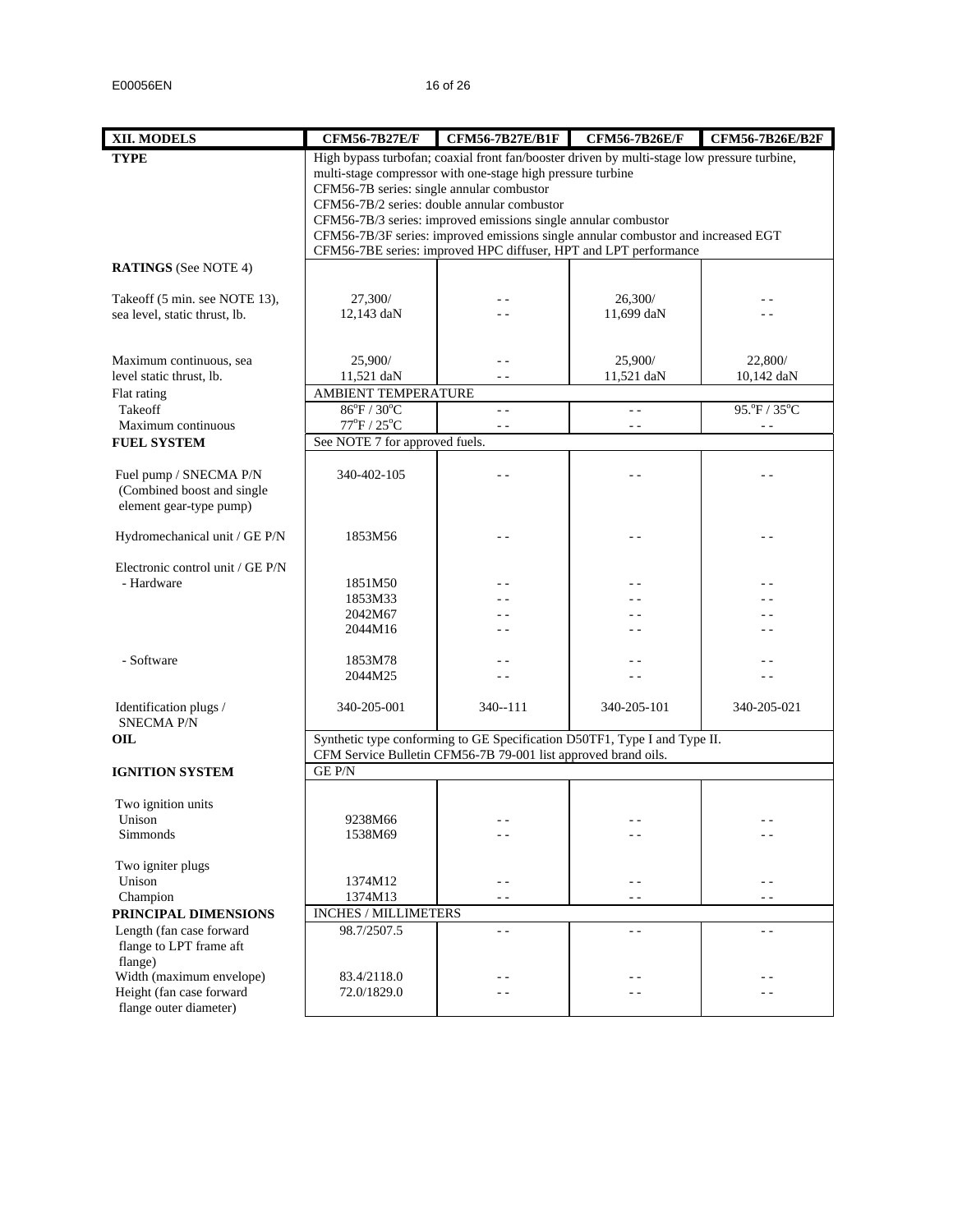| XII. MODELS (CONT.)                          | CFM56-7B27E/F | <b>CFM56-7B27E/B1F</b>                                                                                                                                                                       | <b>CFM56-7B26E/F</b> | <b>CFM56-7B26E/B2F</b> |  |
|----------------------------------------------|---------------|----------------------------------------------------------------------------------------------------------------------------------------------------------------------------------------------|----------------------|------------------------|--|
| <b>WEIGHT</b> (dry)                          |               | Includes basic engine accessories and optional equipment as listed in manufacturer's engine<br>specification, including engine mounted portions of the condition monitoring instrumentation. |                      |                        |  |
| Pounds                                       | 5280          | $ -$                                                                                                                                                                                         |                      |                        |  |
| Kilograms                                    | 2395          | $ -$                                                                                                                                                                                         | $ -$                 | $ -$                   |  |
| <b>CENTER OF GRAVITY</b><br><b>LOCATIONS</b> |               | STATION, ENGINE ONLY (REFER TO INSTALLATION DRAWING)                                                                                                                                         |                      |                        |  |
| <b>Inches</b>                                | $207.4 + 1.0$ |                                                                                                                                                                                              | - -                  |                        |  |
| <b>Millimeters</b>                           | $5269 + 25$   |                                                                                                                                                                                              | - -                  |                        |  |

| XIII. MODELS                      | <b>CFM56-7B27E/B1</b>                     | <b>CFM56-7B27E/B3</b>                                                                                                                                 | <b>CFM56-7B22E/B1</b> | <b>CFM56-7B26E/B2</b> |  |  |
|-----------------------------------|-------------------------------------------|-------------------------------------------------------------------------------------------------------------------------------------------------------|-----------------------|-----------------------|--|--|
| <b>TYPE</b>                       |                                           | High bypass turbofan; coaxial front fan/booster driven by multi-stage low pressure turbine, multi-                                                    |                       |                       |  |  |
|                                   |                                           | stage compressor with one-stage high pressure turbine                                                                                                 |                       |                       |  |  |
|                                   | CFM56-7B series: single annular combustor |                                                                                                                                                       |                       |                       |  |  |
|                                   |                                           | CFM56-7B/2 series: double annular combustor                                                                                                           |                       |                       |  |  |
|                                   |                                           | CFM56-7B/3 series: improved emissions single annular combustor                                                                                        |                       |                       |  |  |
|                                   |                                           | CFM56-7B/3F series: improved emissions single annular combustor and increased EGT<br>CFM56-7BE series: improved HPC diffuser, HPT and LPT performance |                       |                       |  |  |
|                                   |                                           |                                                                                                                                                       |                       |                       |  |  |
| <b>RATINGS</b> (See NOTE 4)       |                                           |                                                                                                                                                       |                       |                       |  |  |
|                                   |                                           |                                                                                                                                                       | 22,700/               |                       |  |  |
| Takeoff (5 min. see NOTE 13), sea | 27,300/<br>12,143 daN                     |                                                                                                                                                       | 10,097 daN            | 26,300/<br>10,699 daN |  |  |
| level, static thrust, lb.         |                                           |                                                                                                                                                       |                       |                       |  |  |
|                                   |                                           |                                                                                                                                                       |                       |                       |  |  |
| Maximum continuous, sea           | 25,900/                                   |                                                                                                                                                       | 22,300/               | 22,800/               |  |  |
| level static thrust, lb.          | 11,521 daN                                |                                                                                                                                                       | 9,920 daN             | 10,142 daN            |  |  |
| Flat rating                       |                                           | AMBIENT TEMPERATURE                                                                                                                                   |                       |                       |  |  |
| Takeoff                           | 86°F / 30°C                               | $\sim$ $\sim$                                                                                                                                         | 96.8°F / 36°C         | 95. P/35 °C           |  |  |
| Maximum continuous                | $77^{\circ}$ F / $25^{\circ}$ C           | $ -$                                                                                                                                                  | $\sim$ $\sim$         | $ -$                  |  |  |
| <b>FUEL SYSTEM</b>                | See NOTE 7 for approved fuels.            |                                                                                                                                                       |                       |                       |  |  |
|                                   |                                           |                                                                                                                                                       |                       |                       |  |  |
| Fuel pump / SNECMA P/N            | 340-402-105                               |                                                                                                                                                       |                       |                       |  |  |
| (Combined boost and single        |                                           |                                                                                                                                                       |                       |                       |  |  |
| element gear-type pump)           |                                           |                                                                                                                                                       |                       |                       |  |  |
|                                   |                                           |                                                                                                                                                       |                       |                       |  |  |
| Hydromechanical unit / GE P/N     | 1853M56                                   |                                                                                                                                                       |                       |                       |  |  |
| Electronic control unit / GE P/N  |                                           |                                                                                                                                                       |                       |                       |  |  |
| - Hardware                        | 1851M50                                   |                                                                                                                                                       |                       |                       |  |  |
|                                   | 1853M33                                   |                                                                                                                                                       |                       |                       |  |  |
|                                   | 2042M67                                   |                                                                                                                                                       |                       |                       |  |  |
|                                   | 2044M16                                   |                                                                                                                                                       |                       |                       |  |  |
|                                   |                                           |                                                                                                                                                       |                       |                       |  |  |
| - Software                        | 1853M78                                   |                                                                                                                                                       |                       |                       |  |  |
|                                   | 2044M25                                   |                                                                                                                                                       |                       |                       |  |  |
|                                   |                                           |                                                                                                                                                       |                       |                       |  |  |
| Identification plugs /            | 340-203-611                               | 340-203-631                                                                                                                                           | 340-203-311           | 340-203-521           |  |  |
| <b>SNECMA P/N</b>                 |                                           |                                                                                                                                                       |                       |                       |  |  |
|                                   |                                           |                                                                                                                                                       |                       |                       |  |  |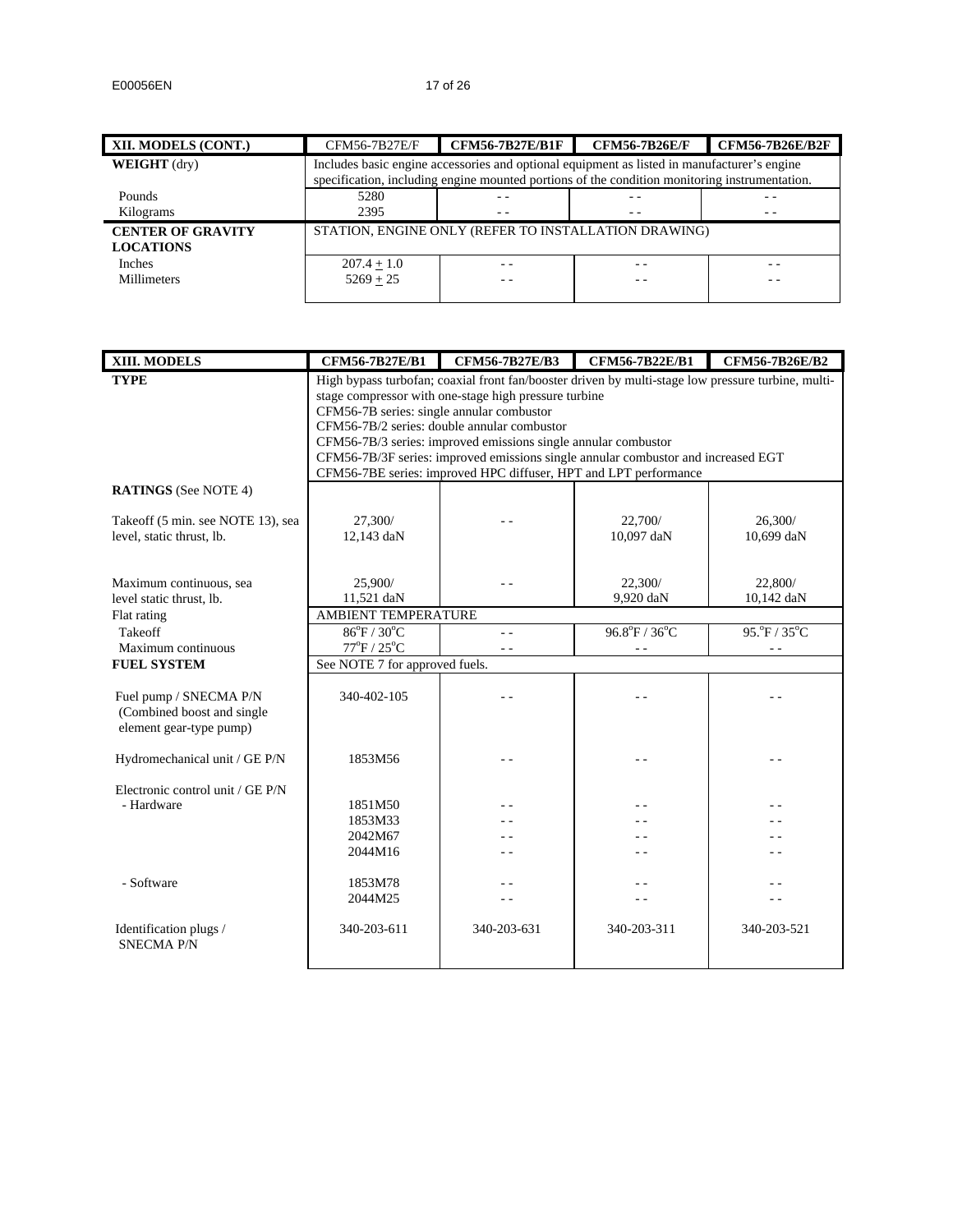| XIII. MODELS (CONT)                                  | CFM56-7B27E/B1                                                 | <b>CFM56-7B27E/B3</b>             | CFM56-7B22E/B1                                                                                | CFM56-7B26E/B2                                                                                      |
|------------------------------------------------------|----------------------------------------------------------------|-----------------------------------|-----------------------------------------------------------------------------------------------|-----------------------------------------------------------------------------------------------------|
| OIL                                                  |                                                                |                                   | Synthetic type conforming to GE Specification D50TF1, Type I and Type II.                     |                                                                                                     |
|                                                      | CFM Service Bulletin CFM56-7B 79-001 list approved brand oils. |                                   |                                                                                               |                                                                                                     |
| <b>IGNITION SYSTEM</b>                               | GE P/N                                                         |                                   |                                                                                               |                                                                                                     |
|                                                      |                                                                |                                   |                                                                                               |                                                                                                     |
| Two ignition units                                   |                                                                |                                   |                                                                                               |                                                                                                     |
| Unison                                               | 9238M66                                                        |                                   |                                                                                               |                                                                                                     |
| Simmonds                                             | 1538M69                                                        |                                   | - -                                                                                           |                                                                                                     |
|                                                      |                                                                |                                   |                                                                                               |                                                                                                     |
| Two igniter plugs<br>Unison                          | 1374M12                                                        | - -                               | - -                                                                                           | $ -$                                                                                                |
| Champion                                             | 1374M13                                                        | $ -$                              | $ -$                                                                                          | $\sim$ $\sim$                                                                                       |
|                                                      |                                                                |                                   |                                                                                               |                                                                                                     |
|                                                      |                                                                |                                   |                                                                                               |                                                                                                     |
| PRINCIPAL DIMENSIONS                                 | <b>INCHES / MILLIMETERS</b><br>98.7/2507.5                     |                                   |                                                                                               | $\sim$                                                                                              |
| Length (fan case forward                             |                                                                | $\sim$ $\sim$                     | $ -$                                                                                          |                                                                                                     |
| flange to LPT frame aft                              |                                                                |                                   |                                                                                               |                                                                                                     |
| flange)                                              |                                                                |                                   |                                                                                               |                                                                                                     |
| Width (maximum envelope)<br>Height (fan case forward | 83.4/2118.0<br>72.0/1829.0                                     |                                   |                                                                                               |                                                                                                     |
| flange outer diameter)                               |                                                                |                                   |                                                                                               |                                                                                                     |
| <b>WEIGHT</b> (dry)                                  |                                                                |                                   | Includes basic engine accessories and optional equipment as listed in manufacturer's engine   |                                                                                                     |
|                                                      |                                                                |                                   | specification, including engine mounted portions of the condition monitoring instrumentation. |                                                                                                     |
| Pounds                                               | 5280                                                           | $\sim$ $\sim$                     | 22                                                                                            |                                                                                                     |
| Kilograms                                            | 2395                                                           | $\sim$ $\sim$                     | $ -$                                                                                          | $ -$                                                                                                |
| <b>CENTER OF GRAVITY</b>                             |                                                                |                                   | STATION, ENGINE ONLY (REFER TO INSTALLATION DRAWING)                                          |                                                                                                     |
| <b>LOCATIONS</b>                                     |                                                                |                                   |                                                                                               |                                                                                                     |
| Inches                                               | $207.4 + 1.0$                                                  | $\sim$ $\sim$                     | $\sim$ $\sim$                                                                                 | $\sim$ $\sim$                                                                                       |
| <b>Millimeters</b>                                   | $5269 + 25$                                                    | $ -$                              | - -                                                                                           | $ -$                                                                                                |
|                                                      |                                                                |                                   |                                                                                               |                                                                                                     |
|                                                      |                                                                |                                   |                                                                                               |                                                                                                     |
| <b>CERTIFICATION BASIS</b>                           |                                                                |                                   | 1. 14 CFR Part 33 effective February 1, 1965, with Amendments 33-1 through 33-15 thereto.     |                                                                                                     |
|                                                      |                                                                |                                   | 2. The following models comply with 14 CFR part 34, amendment 5, effective                    |                                                                                                     |
|                                                      | December 31, 2012:                                             |                                   |                                                                                               |                                                                                                     |
|                                                      |                                                                |                                   |                                                                                               |                                                                                                     |
|                                                      | CFM56-7B20/3                                                   | CFM56-7B22/3                      | CFM56-7B24/3                                                                                  | CFM56-7B24/3B1                                                                                      |
|                                                      | CFM56-7B26/3                                                   | CFM56-7B26/3B1                    | CFM56-7B26/3B                                                                                 | CFM56-7B26/3F                                                                                       |
|                                                      | CFM56-7B26/3B2F CFM56-7B27/3                                   |                                   | CFM56-7B27/3B1                                                                                | CFM56-7B27/3B3                                                                                      |
|                                                      | CFM56-7B27/3F                                                  | CFM56-7B27/3B1F CFM56-7B27A/3     |                                                                                               | CFM56-7B20E                                                                                         |
|                                                      | CFM56-7B22E                                                    | CFM56-7B22E/B1                    | CFM56-7B24E                                                                                   | CFM56-7B24E/B1                                                                                      |
|                                                      | CFM56-7B26E                                                    | CFM56-7B26E/B1                    | CFM56-7B26E/B2                                                                                | CFM56-7B26E/F                                                                                       |
|                                                      | CFM56-7B26E/B2F CFM56-7B27E                                    |                                   | CFM56-7B27E/B1 CFM56-7B27E/B3                                                                 |                                                                                                     |
|                                                      | CFM56-7B27E/F                                                  | CFM56-7B27E/B1F CFM56-7B27AE      |                                                                                               |                                                                                                     |
|                                                      |                                                                |                                   |                                                                                               | See NOTE 22 for detailed summary of the certification basis for fuel venting and exhaust emissions. |
|                                                      |                                                                |                                   |                                                                                               |                                                                                                     |
|                                                      | MODEL                                                          | <b>APPLICATION</b><br><b>DATE</b> | TYPE CERTIFICATE<br>ISSUED/AMENDED                                                            | TYPE CERTIFICATE<br>WITHDRAWN                                                                       |
|                                                      | CFM56-7B18                                                     | NOV 28, 1995                      | DEC 17, 1996                                                                                  | OCT 17, 2008 (*)                                                                                    |
|                                                      | CFM56-7B20                                                     | NOV 28, 1995                      | DEC 17, 1996                                                                                  |                                                                                                     |
|                                                      | CFM56-7B22                                                     | NOV 28, 1995                      | DEC 17, 1996                                                                                  |                                                                                                     |
|                                                      | CFM56-7B24                                                     | NOV 28, 1995                      | DEC 17, 1996                                                                                  |                                                                                                     |
|                                                      | CFM56-7B26                                                     | NOV 28, 1995                      | DEC 17, 1996                                                                                  |                                                                                                     |
|                                                      | CFM56-7B27                                                     | NOV 28, 1995                      | DEC 17, 1996                                                                                  |                                                                                                     |
|                                                      | CFM56-7B20/2                                                   | NOV 28, 1995                      | NOV 14, 1997                                                                                  |                                                                                                     |
|                                                      | CFM56-7B22/2                                                   | NOV 28, 1995                      | NOV 14, 1997                                                                                  |                                                                                                     |
|                                                      | CFM56-7B24/2                                                   | NOV 28, 1995                      | NOV 14, 1997                                                                                  |                                                                                                     |
|                                                      | CFM56-7B26/2                                                   | NOV 28, 1995                      | NOV 14, 1997                                                                                  |                                                                                                     |
|                                                      | CFM56-7B27/2                                                   | NOV 28, 1995                      | NOV 14, 1997                                                                                  |                                                                                                     |
|                                                      | CFM56-7B26/B1                                                  | MAR 4, 1998                       | OCT 30, 1998                                                                                  |                                                                                                     |
|                                                      | CFM56-7B27/B1                                                  | MAR 4, 1998                       | OCT 30, 1998                                                                                  |                                                                                                     |
|                                                      |                                                                |                                   |                                                                                               |                                                                                                     |

JUL 30, 1998

OCT 30, 1998

**CERTIFICATION BASIS (cont)**

CFM56-7B27/B3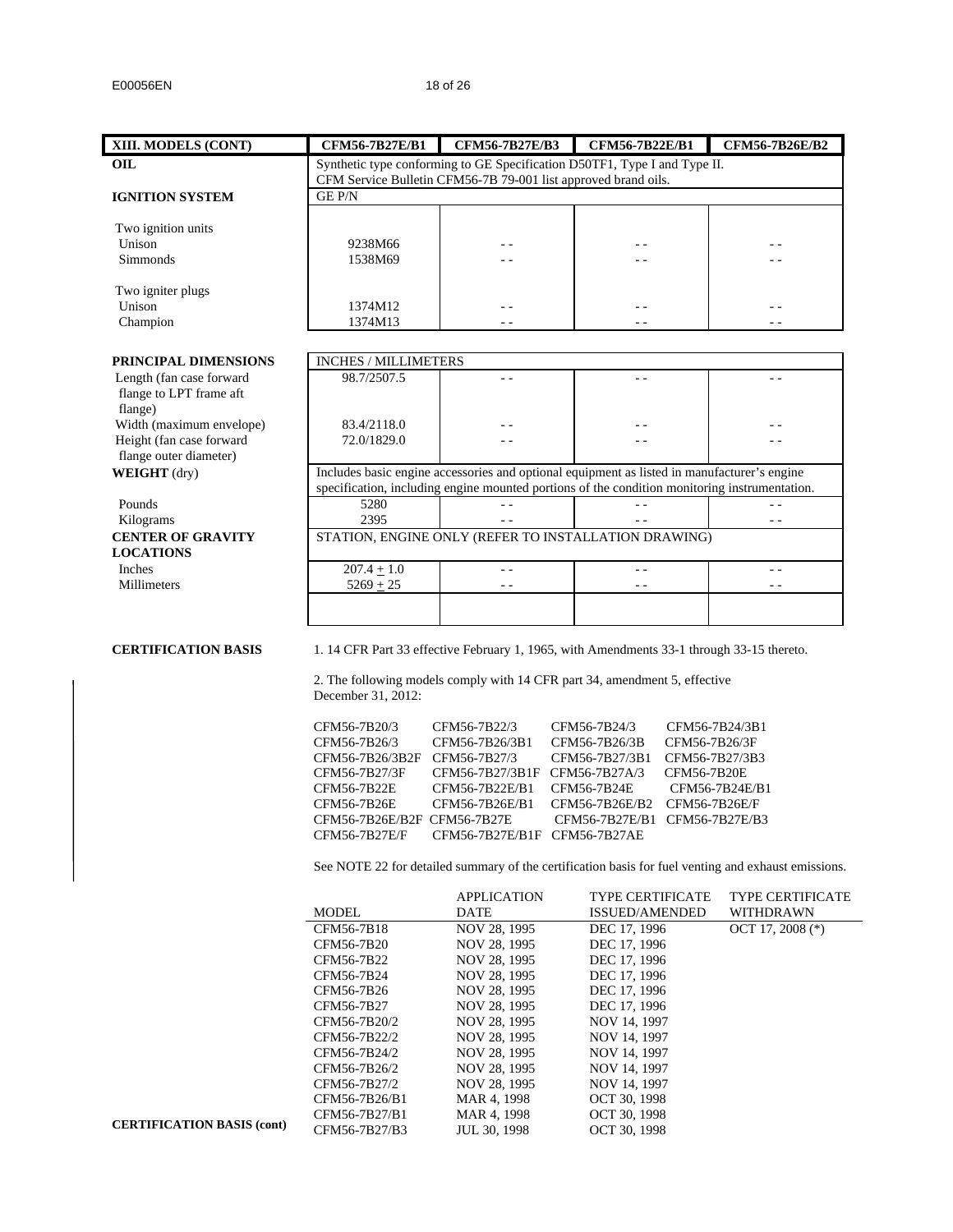| CFM56-7B22/B1      | JUN 11, 1997 | MAY 9, 2000         |                   |
|--------------------|--------------|---------------------|-------------------|
| CFM56-7B24/B1      | JUN 11, 1997 | MAY 9, 2000         |                   |
| CFM56-7B27A        | SEPT 8, 1999 | APR 27, 2001        |                   |
| CFM56-7B22/B2      | AUG 20, 2001 | APR 25, 2003        | OCT 17, $2008(*)$ |
| CFM56-7B26/B2      | AUG 20, 2001 | APR 25, 2003        |                   |
| CFM56-7B18/3       | APR 23, 2004 | <b>JUN 14, 2006</b> | OCT 17, $2008(*)$ |
| CFM56-7B20/3       | APR 23, 2004 | <b>JUN 14, 2006</b> |                   |
| CFM56-7B22/3       | APR 23, 2004 | <b>JUN 14, 2006</b> |                   |
| CFM56-7B22/3B1     | APR 23, 2004 | <b>JUN 14, 2006</b> |                   |
| CFM56-7B22/3B2     | APR 23, 2004 | <b>JUN 14, 2006</b> | OCT 17, $2008(*)$ |
| CFM56-7B24/3       | APR 23, 2004 | <b>JUN 14, 2006</b> |                   |
| CFM56-7B24/3B1     | APR 23, 2004 | <b>JUN 14, 2006</b> |                   |
| CFM56-7B26/3       | APR 23, 2004 | <b>JUN 14, 2006</b> |                   |
| CFM56-7B26/3B1     | APR 23, 2004 | <b>JUN 14, 2006</b> |                   |
| CFM56-7B26/3B2     | APR 23, 2004 | <b>JUN 14, 2006</b> |                   |
| CFM56-7B26/3F      | DEC 15, 2005 | <b>JUN 14, 2006</b> |                   |
| CFM56-7B26/3B2F    | DEC 15, 2005 | <b>JUN 14, 2006</b> |                   |
| CFM56-7B27/3       | APR 23, 2004 | JUN 14, 2006        |                   |
| CFM56-7B27/3B1     | APR 23, 2004 | <b>JUN 14, 2006</b> |                   |
| CFM56-7B27/3B3     | APR 23, 2004 | <b>JUN 14, 2006</b> |                   |
| CFM56-7B27/3F      | APR 23, 2004 | <b>JUN 14, 2006</b> |                   |
| CFM56-7B27/3B1F    | APR 23, 2004 | <b>JUN 14, 2006</b> |                   |
| CFM56-7B27A/3      | APR 23, 2004 | OCT 17, 2008        |                   |
| <b>CFM56-7B20E</b> | AUG 28, 2008 | JUL 30, 2010        |                   |
| <b>CFM56-7B22E</b> | AUG 28, 2008 | JUL 30, 2010        |                   |
| CFM56-7B22E/B1     | AUG 28, 2008 | JUL 30, 2010        |                   |
| <b>CFM56-7B24E</b> | AUG 28, 2008 | JUL 30, 2010        |                   |
| CFM56-7B24E/B1     | AUG 28, 2008 | JUL 30, 2010        |                   |
| CFM56-7B26E        | AUG 28, 2008 | JUL 30, 2010        |                   |
| CFM56-7B26E/B1     | AUG 28, 2008 | JUL 30, 2010        |                   |
| CFM56-7B26E/B2     | AUG 28, 2008 | JUL 30, 2010        |                   |
| CFM56-7B26E/F      | AUG 28, 2008 | JUL 30, 2010        |                   |
| CFM56-7B26E/B2F    | AUG 28, 2008 | JUL 30, 2010        |                   |
| CFM56-7B27E        | AUG 28, 2008 | JUL 30, 2010        |                   |
| CFM56-7B27E/B1     | AUG 28, 2008 | JUL 30, 2010        |                   |
| CFM56-7B27E/B3     | AUG 28, 2008 | JUL 30, 2010        |                   |
| CFM56-7B27E/F      | AUG 28, 2008 | JUL 30, 2010        |                   |
| CFM56-7B27E/B1F    | AUG 28, 2008 | JUL 30, 2010        |                   |
| CFM56-7B27AE       | AUG 28, 2008 | JUL 30, 2010        |                   |
|                    |              |                     |                   |

(\*) Effective October 17, 2008 the models designation CFM56-7B18, CFM56-7B22/B2, CFM56-7B18/3, CFM56-7B22/3B2 were withdrawn at the request of the manufacturer. None of these models were released to revenue service.

The Direction Generale de L'Aviation Civile (DGAC) originally type certificated these engine models under DGAC Certificate de Type Moteur M21. The FAA validated these products under Type Certificate Number E00056EN. Effective September 28, 2003, the European Aviation Safety Agency (EASA) began oversight of these products on behalf of France. EASA Type Certificate Number EASA.E.004 was issued June 14, 2006.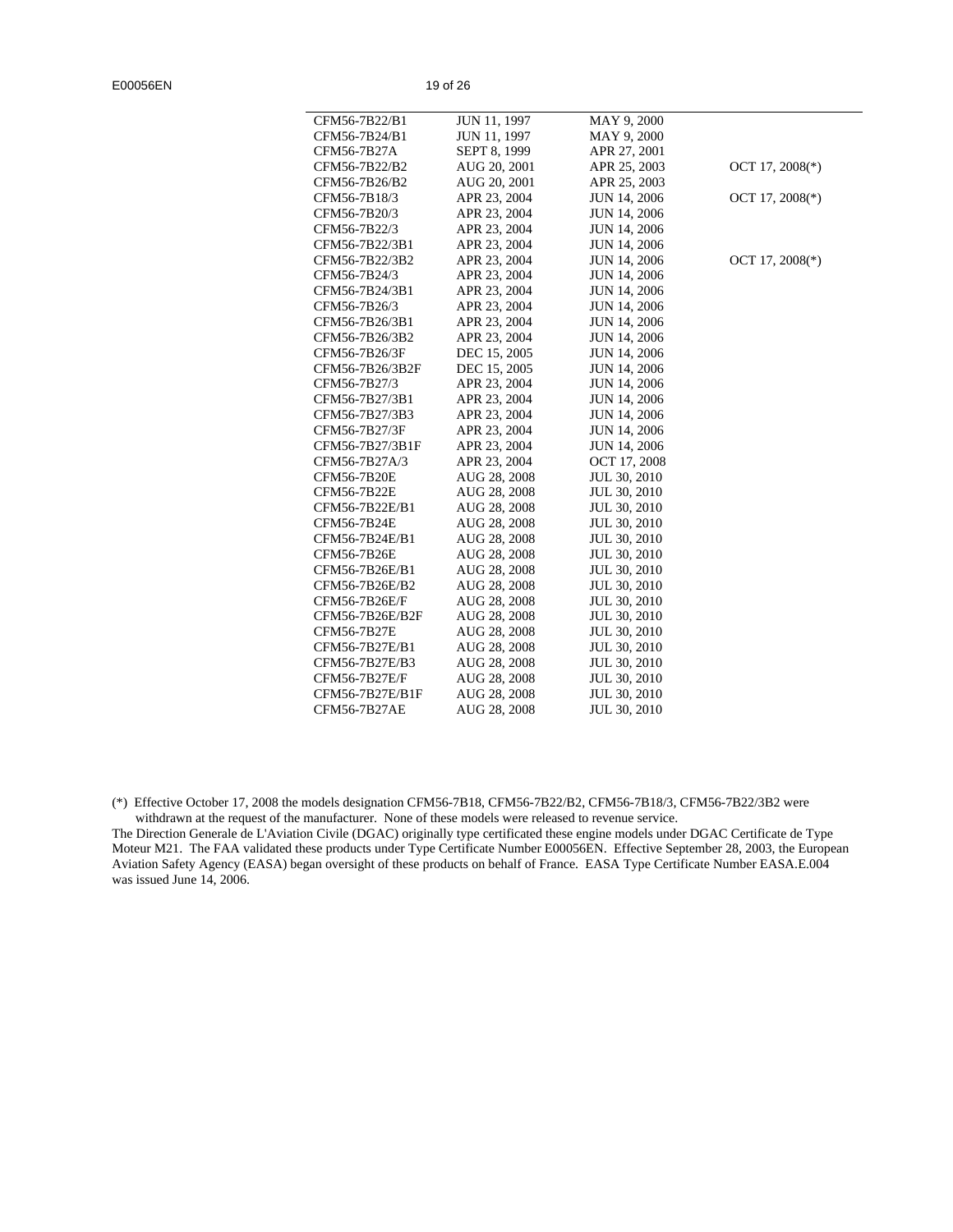The original production basis was French "Agreement de Production" No. F.G.007 or P03 issued by Direction Generale de L'Aviation Civile (DGAC) for engines produced in France by SNECMA under license from CFM International, S.A. Effective September 28, 2004, these engine models were produced under European Aviation Safety Agency (EASA) Production Certificate FR.21G.0007. (See NOTE 10).

**IMPORT REQUIREMENTS** To be considered for installation on aircraft registered in the United States, each individually imported engine must be accompanied by an EASA airworthiness approval certificate (EASA Form 1 – Authorized Release Certificate) or JAA Form 1 issued by SNECMA on behalf of EASA under EASA Production Certificate FR.21G.0007. The EASA Form 1 – Authorized Release Certificate, or JAA Form 1, should contain the following statement: 'The engine covered by this certificate has been examined, tested, and found to conform to U.S. Type Certificate E00056EN and is in a condition for safe operation.'

| <b>NOTES</b>                                       |                                                                                                                                                |                                       |  |
|----------------------------------------------------|------------------------------------------------------------------------------------------------------------------------------------------------|---------------------------------------|--|
|                                                    |                                                                                                                                                |                                       |  |
| NOTE 1.                                            | MAXIMUM PERMISSIBLE TEMPERATURES (ALL MODELS)                                                                                                  |                                       |  |
|                                                    |                                                                                                                                                |                                       |  |
| <b>TURBINE EXHAUST GAS</b><br>(T495) (See NOTE 14) | As measured by a harness of eight thermocouples located at the second stage low pressure<br>turbine vane:                                      |                                       |  |
| Takeoff (5 min.)                                   |                                                                                                                                                | 950°C                                 |  |
| Maximum continuous                                 |                                                                                                                                                | $925^{\circ}$ C                       |  |
| Starting                                           |                                                                                                                                                | $725^{\circ}$ C                       |  |
| Time temperature envelope                          |                                                                                                                                                |                                       |  |
| Refer to model's S.O.I.                            |                                                                                                                                                | CFMI-TP.01.14                         |  |
| <b>FUEL PUMP INLET</b>                             | REFER TO THE APPROPRIATE INSTALLATION MANUAL.                                                                                                  |                                       |  |
| OIL SUPPLY (See NOTE 18)                           |                                                                                                                                                |                                       |  |
| Continuous operation                               |                                                                                                                                                | $140^{\circ}$ C/284 $^{\circ}$ F      |  |
| Transient (45 minutes)                             |                                                                                                                                                | $155^{\circ}$ C/311 $^{\circ}$ F      |  |
| NOTE 2.                                            | FUEL AND OIL PRESSURE LIMITS                                                                                                                   |                                       |  |
| <b>Fuel limits</b>                                 | Fuel system pressure limits required to meet all engine operating conditions extend from a                                                     |                                       |  |
|                                                    | minimum fuel pressure of not less than 5 psia (0.35 bar absolute) above the true fuel vapor                                                    |                                       |  |
|                                                    | pressure to a maximum fuel pressure of 148 psia (10.2 bar absolute) with a fuel vapor/liquid                                                   |                                       |  |
|                                                    | $ratio < 0.45$ at all conditions. For specific installation limits, see Installation Manual,<br>CFM7B01, Part A, Section 5, Figures A2 and A3. |                                       |  |
| Oil limits                                         |                                                                                                                                                |                                       |  |
|                                                    | The minimum pressure limit is 13 psid (90 kPa differential). The maximum pressure limit                                                        |                                       |  |
|                                                    | during cold starts is 305 psid (2102 kPa differential), limited by a pressure-relief valve. See                                                |                                       |  |
|                                                    | NOTE 12.                                                                                                                                       |                                       |  |
| NOTE 3.                                            | <b>ACCESSORY DRIVE PROVISIONS</b>                                                                                                              |                                       |  |
|                                                    | <b>ALL MODELS</b><br>EXCEPT-7B27A, -7B27A/3 & -7B27AE                                                                                          | $-7B27A$ , $-7B27A/3 & -7B27AE * (3)$ |  |
| ELECTRICAL                                         |                                                                                                                                                |                                       |  |
| Rotation (1)                                       | CW                                                                                                                                             | CW                                    |  |
| Speed ratio to core (2)                            | .565<br>0.565                                                                                                                                  |                                       |  |
| Pad Rating (kW)                                    | 135<br>$239.4*(3)$                                                                                                                             |                                       |  |
| Shear Torque (in-lb)                               | 9,000<br>17,500                                                                                                                                |                                       |  |
| Maximum overhung moment<br>$(in-lb)$               | 950<br>1,540                                                                                                                                   |                                       |  |
|                                                    |                                                                                                                                                |                                       |  |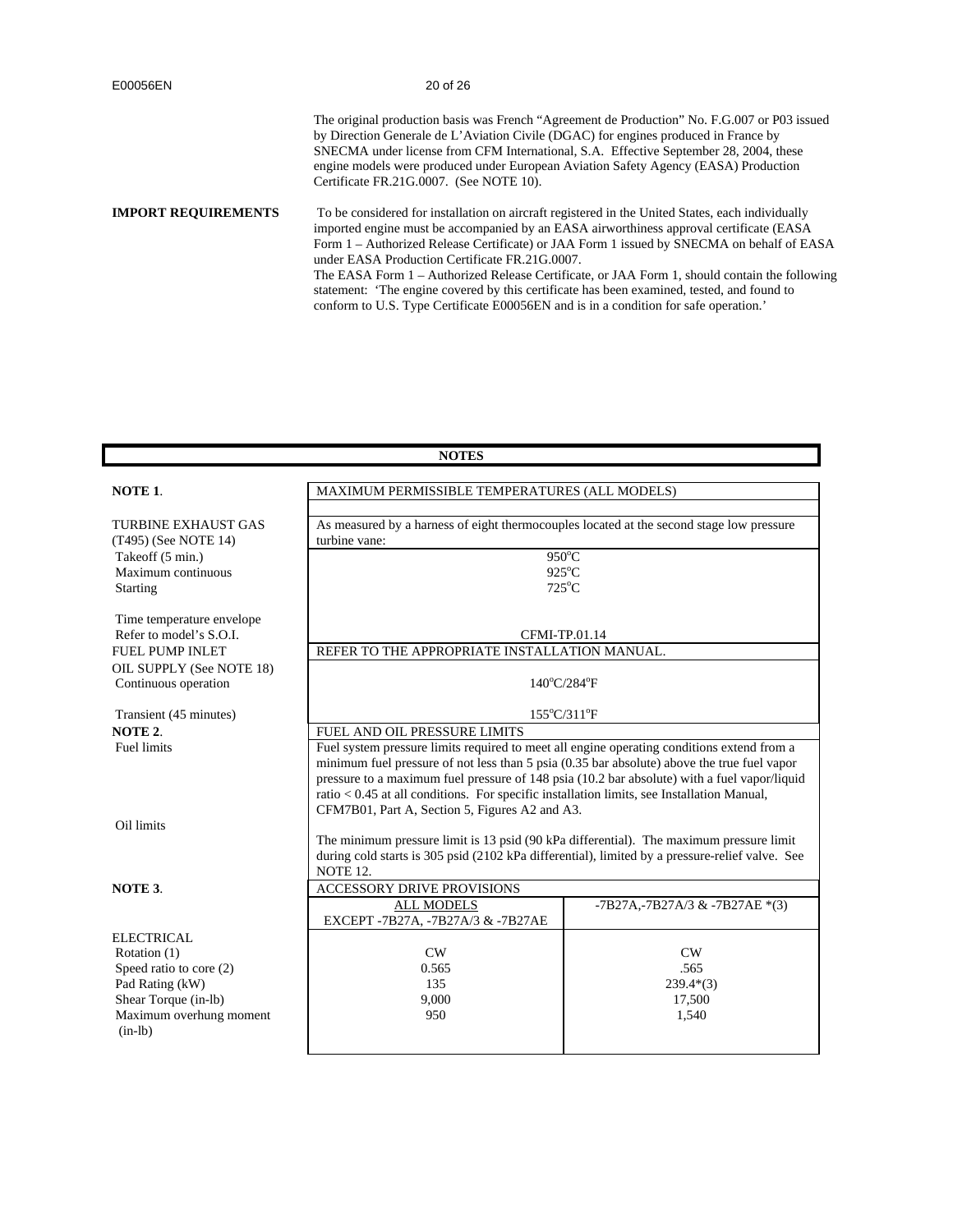| HYDRAULIC PUMP             |                                                                                                                                                                                       |                                                                          |  |  |  |
|----------------------------|---------------------------------------------------------------------------------------------------------------------------------------------------------------------------------------|--------------------------------------------------------------------------|--|--|--|
| Rotation (1)               | CW                                                                                                                                                                                    | CW                                                                       |  |  |  |
| Speed ratio to core (2)    | 0.256                                                                                                                                                                                 | 0.256                                                                    |  |  |  |
| Pad Rating (in-lb)         | 1,550                                                                                                                                                                                 | 1,550                                                                    |  |  |  |
| Shear Torque (in-lb)       | 4,400                                                                                                                                                                                 | 4,400                                                                    |  |  |  |
| Maximum overhung moment    | 166                                                                                                                                                                                   | 166                                                                      |  |  |  |
| $(in-lb)$                  |                                                                                                                                                                                       |                                                                          |  |  |  |
|                            | (1)                                                                                                                                                                                   | $CW = CLOCKWISE$ FACING PAD / $CCW = COUNTERCLOCKWISE$                   |  |  |  |
|                            | <b>FACING PAD</b>                                                                                                                                                                     |                                                                          |  |  |  |
|                            | 100% CORE ENGINE SPEED = 14,460 RPM<br>(2)                                                                                                                                            |                                                                          |  |  |  |
|                            | $*(3)$                                                                                                                                                                                | FOR 7B27A, 7B27A/3 & 7B27AE, UNDER CERTAIN BLEED CONDITIONS,             |  |  |  |
|                            |                                                                                                                                                                                       |                                                                          |  |  |  |
|                            | MAXMUM PAD RATING IS NOT AVAILABLE. REFER TO<br>INSTALLATION MANUAL CFM-7B01 FOR MAX PERMISSIBLE<br>EXTRACTION LOADS UNDER THESE CONDITIONS.                                          |                                                                          |  |  |  |
|                            |                                                                                                                                                                                       |                                                                          |  |  |  |
|                            |                                                                                                                                                                                       |                                                                          |  |  |  |
|                            |                                                                                                                                                                                       |                                                                          |  |  |  |
|                            |                                                                                                                                                                                       |                                                                          |  |  |  |
| NOTE 4.                    | Engine ratings are based on calibrated stand performance (sea level static) under the following                                                                                       |                                                                          |  |  |  |
|                            | conditions:                                                                                                                                                                           |                                                                          |  |  |  |
|                            |                                                                                                                                                                                       |                                                                          |  |  |  |
|                            | Takeoff thrust is nominally independent of ambient temperature (flat rated) up to ambient                                                                                             |                                                                          |  |  |  |
|                            | temperature of:                                                                                                                                                                       |                                                                          |  |  |  |
|                            |                                                                                                                                                                                       |                                                                          |  |  |  |
|                            | • Std + $15^{\circ}$ C (30 $^{\circ}$ C, 86 $^{\circ}$ F) for all models except as noted below                                                                                        |                                                                          |  |  |  |
|                            |                                                                                                                                                                                       |                                                                          |  |  |  |
|                            | • Std + $21^{\circ}$ C (36 $^{\circ}$ C, 96.8 $^{\circ}$ F) for 7B22/B1, 7B22/3B1 and 7B22/B1                                                                                         |                                                                          |  |  |  |
|                            | • Std + $26^{\circ}C$ (41 <sup>°</sup> C, 105.8 <sup>°</sup> F) for 7B24/B1, 7B24/3B1 and 7B24E/B1                                                                                    |                                                                          |  |  |  |
|                            |                                                                                                                                                                                       |                                                                          |  |  |  |
|                            |                                                                                                                                                                                       | • Std + 20 C (35 C, 95 F) for 7B26/B2, 7B26/3B2, 7B26/3B2F, 7B26E/B2 and |  |  |  |
|                            | 7B26E/B2F                                                                                                                                                                             |                                                                          |  |  |  |
|                            |                                                                                                                                                                                       |                                                                          |  |  |  |
|                            | Maximum continuous is nominally independent of ambient temperature (flat rated) up to                                                                                                 |                                                                          |  |  |  |
|                            |                                                                                                                                                                                       |                                                                          |  |  |  |
|                            | ambient temperature of Std. + $10^{\circ}$ C (25 <sup>°</sup> C, 77 <sup>°</sup> F) for all models.                                                                                   |                                                                          |  |  |  |
|                            |                                                                                                                                                                                       |                                                                          |  |  |  |
|                            | Zero customer bleed and horsepower extraction.                                                                                                                                        |                                                                          |  |  |  |
|                            |                                                                                                                                                                                       |                                                                          |  |  |  |
|                            | 100% inlet recovery.                                                                                                                                                                  |                                                                          |  |  |  |
|                            |                                                                                                                                                                                       |                                                                          |  |  |  |
|                            |                                                                                                                                                                                       |                                                                          |  |  |  |
|                            | Based on the production flight exhaust system.                                                                                                                                        |                                                                          |  |  |  |
| NOTE 5.                    | MAXIMUM PERMISSIBLE ENGINE ROTOR SPEEDS (ALL MODELS)                                                                                                                                  |                                                                          |  |  |  |
|                            |                                                                                                                                                                                       |                                                                          |  |  |  |
|                            |                                                                                                                                                                                       |                                                                          |  |  |  |
|                            | <b>RPM</b>                                                                                                                                                                            | %                                                                        |  |  |  |
| Low pressure rotor $(N1)$  | 5,382                                                                                                                                                                                 | 104                                                                      |  |  |  |
| High pressure rotor (N2)   | 15,183                                                                                                                                                                                | 105                                                                      |  |  |  |
|                            |                                                                                                                                                                                       | 100% N1 = 5,175 RPM, 100% N2= 14,460 RPM                                 |  |  |  |
| NOTE 6.                    | MAXIMUM PERMISSIBLE AIR BLEED EXTRACTION (ALL MODELS)*                                                                                                                                |                                                                          |  |  |  |
| <b>LOCATION</b>            | FAN CORRECTED SPEED                                                                                                                                                                   | <b>FLOW LIMIT</b>                                                        |  |  |  |
| Fan Discharge              | All speeds above minimum idle                                                                                                                                                         | 2% fan airflow                                                           |  |  |  |
|                            |                                                                                                                                                                                       |                                                                          |  |  |  |
| HPC Stage 5 only           | All speeds above minimum idle                                                                                                                                                         | 10% core airflow                                                         |  |  |  |
|                            |                                                                                                                                                                                       |                                                                          |  |  |  |
| Compressor discharge only  | Minimum idle to 61% N1K                                                                                                                                                               | 12% core airflow                                                         |  |  |  |
|                            | 61% to 82.5% N1K                                                                                                                                                                      | Linear variation from 12% to 7% core airflow                             |  |  |  |
|                            | Above 82.5% N1K                                                                                                                                                                       | 7% core airflow                                                          |  |  |  |
|                            |                                                                                                                                                                                       |                                                                          |  |  |  |
| HPC Stage 5 and compressor | Minimum idle to 61% N1K                                                                                                                                                               | 13% core airflow                                                         |  |  |  |
| discharge combined         | 61% to 82.5% N1K                                                                                                                                                                      | Linear variation from 13% to 10% core airflow                            |  |  |  |
|                            | Above 82.5% N1K                                                                                                                                                                       | 10% core airflow                                                         |  |  |  |
|                            | * FOR THE 7B27A, 7B27A/3 & 7B27AE ENGINES, UNDER CERTAIN GEARBOX LOAD CONDITIONS, THIS BLEED<br>SCHEDULE WILL NOT BE AVAILABLE. FOR PERMITTED BLEED SCHEDULES UNDER THESE CONDITIONS, |                                                                          |  |  |  |

REFER TO CFM56-7B INSTALLATION MANUAL CFM7B01.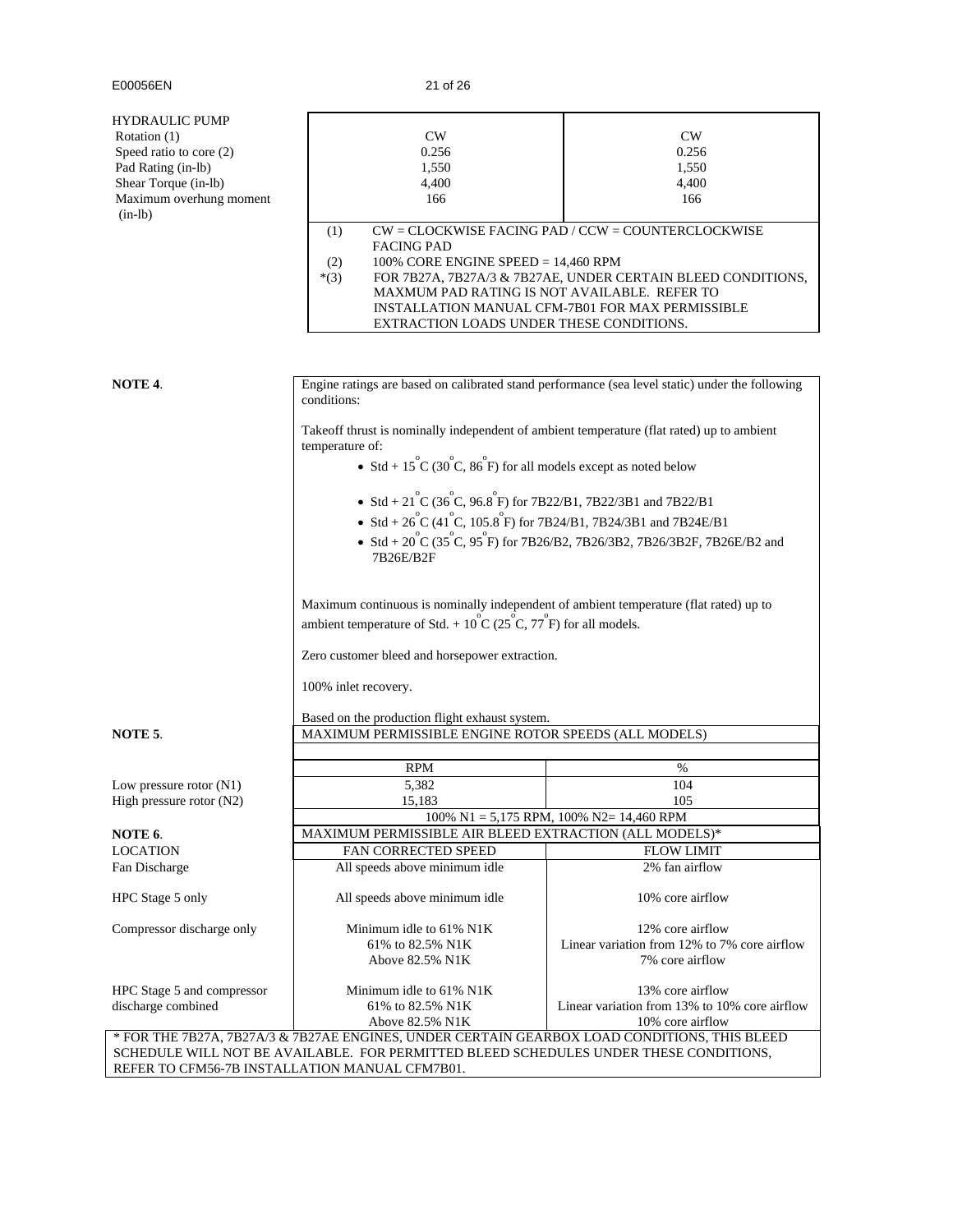| E00056EN            | 22 of 26                                                                                                                                                                                                                                                                                                                                                                                                                                                                                                                                                                                                                                                                                                                                        |
|---------------------|-------------------------------------------------------------------------------------------------------------------------------------------------------------------------------------------------------------------------------------------------------------------------------------------------------------------------------------------------------------------------------------------------------------------------------------------------------------------------------------------------------------------------------------------------------------------------------------------------------------------------------------------------------------------------------------------------------------------------------------------------|
| NOTE 7.             | Approved fuel conforming to GE Specification D50TF2. MIL-T-5624, Grades JP-4 or JP-5,<br>ASTM D 1655, Jet A, A1 and B are consistent with this GE Specification. Primary fuel is Jet<br>A, with other fuels listed being acceptable alternates. No fuel control adjustment is required<br>when changing from primary to alternate fuels. Use of aviation gasoline is not authorized.<br>Consult Specific Operating Instructions, CFMI-TP.01.14, Section 3, for additive usage.                                                                                                                                                                                                                                                                  |
| NOTE 8.             | Life limits established for critical rotating components are published in Chapter 5 of the<br>CFM56-7B Engine Shop Manual, CFM-TP.SM.10.                                                                                                                                                                                                                                                                                                                                                                                                                                                                                                                                                                                                        |
| NOTE 9.             | Power setting, power checks and control of engine thrust output in all operations is to be based<br>on CFM engine charts referring to fan speed. Fan speed sensors are included in the engine<br>assembly for this purpose.                                                                                                                                                                                                                                                                                                                                                                                                                                                                                                                     |
| <b>NOTE 10.</b>     | The type certificate holder, CFM International, S.A., is a company established and jointly<br>owned by Societe Nationale l'Etude et de Construction de Moteurs d'Aviation (SNECMA) of<br>France and the General Electric Company for the certification, sale, and support of CFM56<br>series engines. With respect to the benefits of type certification for production, General<br>Electric and SNECMA function as licensees of CFM International, S.A.                                                                                                                                                                                                                                                                                        |
|                     | This type certificate applies only to engines produced in France under EASA Type Certificate<br>E.004. Engines of the same model designation produced in the United States under Type<br>Certificate No. E00055EN are identical to and fully interchangeable with engines produced<br>under this type certificate. Similarly, modules, assemblies, or parts produced in the United<br>States under Production Certificate No. 108 are eligible for use in engines produced under this<br>type certificate<br>These engines, when produced by General Electric under Production Certificate No.108, are<br>identified by an even numbered serial number prefix (Reference CFM56-7B Service Bulletin<br>72-0747 for a list of approved prefixes). |
|                     | All engines identified by an odd numbered prefix () will be produced by SNECMA under<br>Production Certificate No.F.G.007. (Reference CFM56-7B Service Bulletin 72-0747 for a list<br>of approved prefixes)<br>Effective September 28, 2004, engines produced by SNECMA were produced under EASA<br>Production Certificate FR.21G.0007. Engine serial number 893-133 was the first engine<br>produced by SNECMA under the EASA Production Certificate                                                                                                                                                                                                                                                                                           |
| <b>NOTE 11.</b>     | The minimum permissible idle in flight corresponds to $N2=64.7\%$ (9,350 rpm) below $25^{\circ}$ F.<br>Between $25^{\circ}F$ (-3.8°C) and $40^{\circ}F$ (4.4°C), the idle speed varies from 64.7% (9,350 rpm) to<br>58.8% (8,500 rpm). Above 40°F (4.4°C), the minimum permissible idle speed is 58.8% (8,500<br>rpm). Other EEC schedule limitations, such as minimum fuel flow and minimum PS3<br>(including Mach No. bias for 7B27A,7B27A/3 & -7B27AE), may result in minimum N2 speed<br>limitations in flight that are higher than the N2 limits listed above. All limits are non-<br>adjustable and are preset into the EEC schedules.                                                                                                    |
| <b>NOTE 12.</b>     | During negative-g operation only, it is permissible to operate below minimum oil pressure (13)<br>psid) for a maximum of 10 seconds. See Specific Operating Instructions, CFMI-TP.01.14,<br>Section 6.                                                                                                                                                                                                                                                                                                                                                                                                                                                                                                                                          |
| <b>NOTE 13.</b>     | The normal 5 minute takeoff rating may be extended to 10 minutes for engine out contingency.                                                                                                                                                                                                                                                                                                                                                                                                                                                                                                                                                                                                                                                    |
| <b>NOTE 14 (a).</b> | The indicated maximum permissible takeoff exhaust gas temperature (EGT) is $950^{\circ}$ C. These<br>indicated takeoff EGT redlines are accomplished via an EGT shunt and an EGT trim in the<br>ECU software as noted below.<br>offect on $ECT$ (unite ${}^{0}C$ ) with recreat to the indicated telesoff $ECT$ radling value of $0.50^{\circ}C$                                                                                                                                                                                                                                                                                                                                                                                                |

The effect on EGT (units °C) with respect to the indicated takeoff EGT redline value of 950°C for each of the models is summarized below:

| <b>Model</b>      | <b>Actual Measured</b><br><b>Takeoff Redline Value</b><br><b>Authorized</b> | <b>Indicated Takeoff</b><br>EGT level with $30^{\circ}$ C<br>Shunt Only* | <b>Maximum EGT</b><br>Trim Level** | <b>Indicated Takeoff EGT</b><br><b>Redline</b> |
|-------------------|-----------------------------------------------------------------------------|--------------------------------------------------------------------------|------------------------------------|------------------------------------------------|
|                   |                                                                             |                                                                          |                                    |                                                |
| 7B20, 7B20/3      | 884                                                                         | 914                                                                      | 36                                 | 950                                            |
| 7B22, 7B22/3      | 886                                                                         | 916                                                                      |                                    | 950                                            |
| 7B22/B1, 7B22/3B1 | 907                                                                         | 937                                                                      |                                    | 950                                            |
| 7B24, 7B24/3      | 908                                                                         | 938                                                                      |                                    | 950                                            |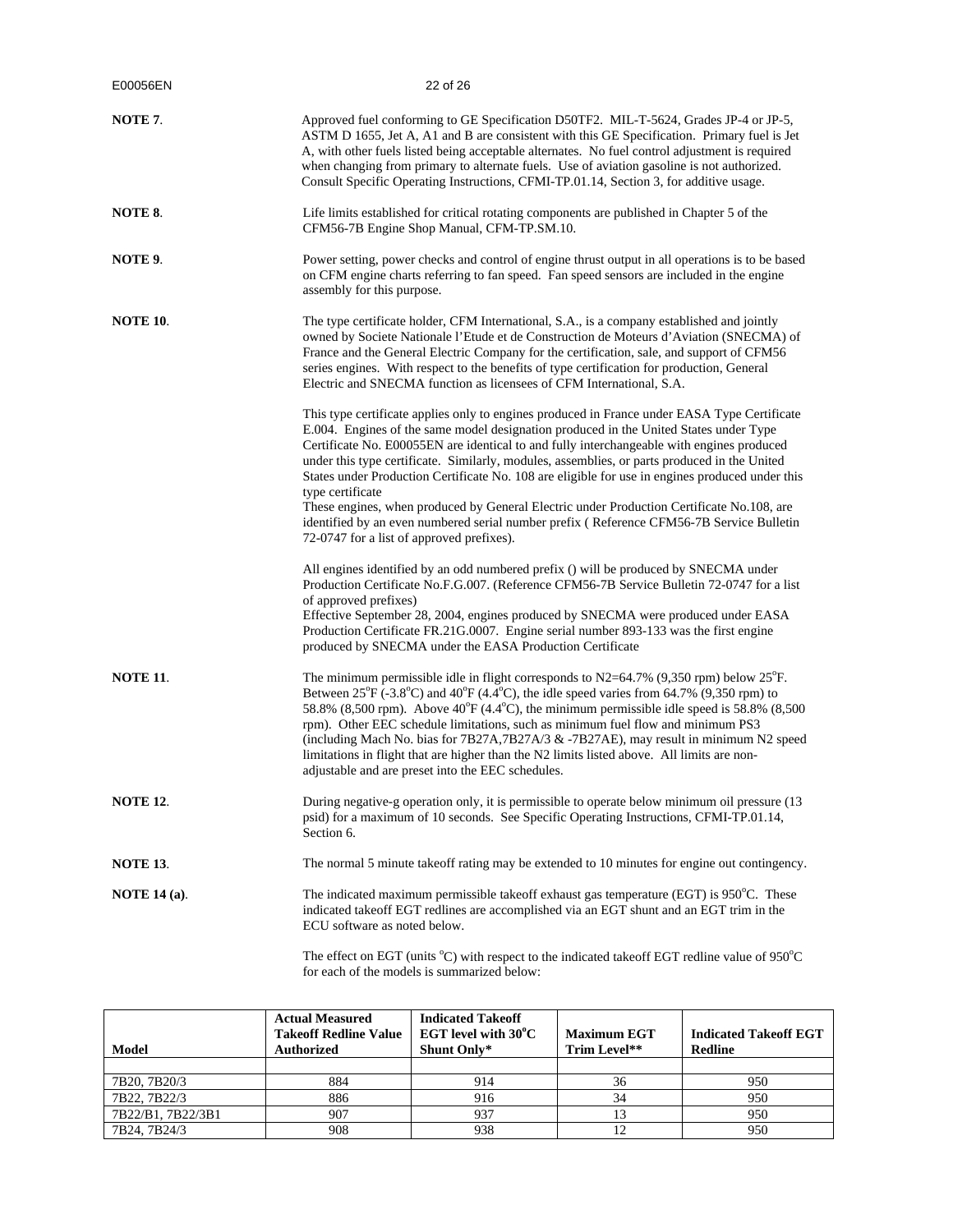| 7B24/B1, 7B24/3B1       | 920 | 950 | $\Omega$       | 950 |
|-------------------------|-----|-----|----------------|-----|
| 7B26, 7B26/B1, 7B26/B2, | 920 | 950 | $\overline{0}$ | 950 |
| 7B26/2, 7B26/3B1,       |     |     |                |     |
| 7B26/3B2, 7B26/3        |     |     |                |     |
| 7B27, 7B27A, 7B27/B1,   | 920 | 950 | $\Omega$       | 950 |
| 7B27/B3, 7B27/3,        |     |     |                |     |
| 7B27/3B1, 7B27/3B3,     |     |     |                |     |
| 7B27A/3                 |     |     |                |     |
| 7B20/2                  | 894 | 914 | 36             | 950 |
| 7B22/2                  | 896 | 916 | 34             | 950 |
| 7B24/2                  | 918 | 938 | 12             | 950 |
| 7B26/2                  | 930 | 950 | $\overline{0}$ | 950 |
| 7B27/2                  | 930 | 950 | $\mathbf{0}$   | 950 |
| 7B26/3F, 7B26/3B2F,     | 940 | 950 | $\overline{0}$ | 950 |
| 7B27/3F, 7B27/3B1F      |     |     |                |     |
| 7B20E                   | 904 | 914 | 36             | 950 |
| 7B22E                   | 906 | 916 | 34             | 950 |
| 7B22E/B1                | 927 | 937 | 13             | 950 |
| 7B24E                   | 928 | 938 | 12             | 950 |
| 7B24E/B1                | 940 | 950 | $\overline{0}$ | 950 |
| 7B26E/B1, 7B26E/B2,     | 940 | 950 | $\Omega$       | 950 |
| 7B26E                   |     |     |                |     |
| 7B27E, 7B27E/B1,        | 940 | 950 | $\Omega$       | 950 |
| 7B27E/B3,               |     |     |                |     |
| <b>7B27AE</b>           | 928 | 938 | 12             | 950 |
| 7B26E/F, 7B26E/B2F,     | 960 | 950 | $\theta$       | 950 |
| 7B27E/F, 7B27E/B1F      |     |     |                |     |

\* EGT shunt adds 30°C to actual measured engine EGT on CFM56-7B, 7B/3 and 7BE series engines,  $10^{\circ}$ C to actual measured engine EGT on CFM56-7B/3F and  $-7BE/F$  series engines, and 20°C to the actual measured engine EGT on CFM56-7B/2 series engines to provide an indicated EGT level. This EGT shunt is triggered above 8,500 RPM core speed for all CFM56 series engines. For E series only, there is a 20°C profile EGT shunt (cooler) in addition to the present +30°C or +10°C (E/F series) shunt. This profile shunt (-20°C) will be active above 10400 rpm Physical Core speed (N2) and -10°C Shunt at ground idle conditions. This profile shunt will be active for all flight conditions.

\*\* The EGT trim function adds the values noted above to the indicated EGT levels. This EGT trim is only triggered at mach numbers from 0 to 0.40 and when the core speed is greater than 11,200 RPM. This function is only applicable for the engine models indicated.

- **NOTE 14 (b).** The indicated maximum permissible maximum continuous EGT is 925<sup>o</sup>C. The same trims and shunts described in Note 14(a) for takeoff EGT are applicable to maximum continuous EGT.
- **NOTE 14 (c).** All CFM56-7B engines are certified with an indicated maximum permissible takeoff EGT transient allowance of 960 $^{\circ}$ C for 20 seconds. This equates to a 10 $^{\circ}$ C increase above the maximum permissible indicated value of 950°C.
- **NOTE 15.** The CFM56-7B27A, CFM56-7B27A/3 and CFM56-7B27AE variants are designed for military application only. The engine serial number of these variants includes 654, 655, 362 or 363 depending on final assembly location. FAA certified engines used in military service are not necessarily operated or maintained in accordance with FAA regulations. Commercial service uses of the CFM56-7B27A, CFM56-7B27A/3 or CFM56-7B27AE variants, and the installation of used CFM56-7B27A, CFM57-7B27A/3 and CFM56-7B27AE parts in another CFM56-7B variant, are subject to prior approval of the FAA (Engine Certification Office, ANE-140).

**NOTE 16.** Note deleted.

.

**NOTE 17.** Criteria pertaining to the dispatch and maintenance requirements for the engine control systems are specified in the airworthiness limitation section of the CFM56-7B Engine Shop Manual (CFM-TP.SM.10), which defines the various configurations and maximum operating intervals.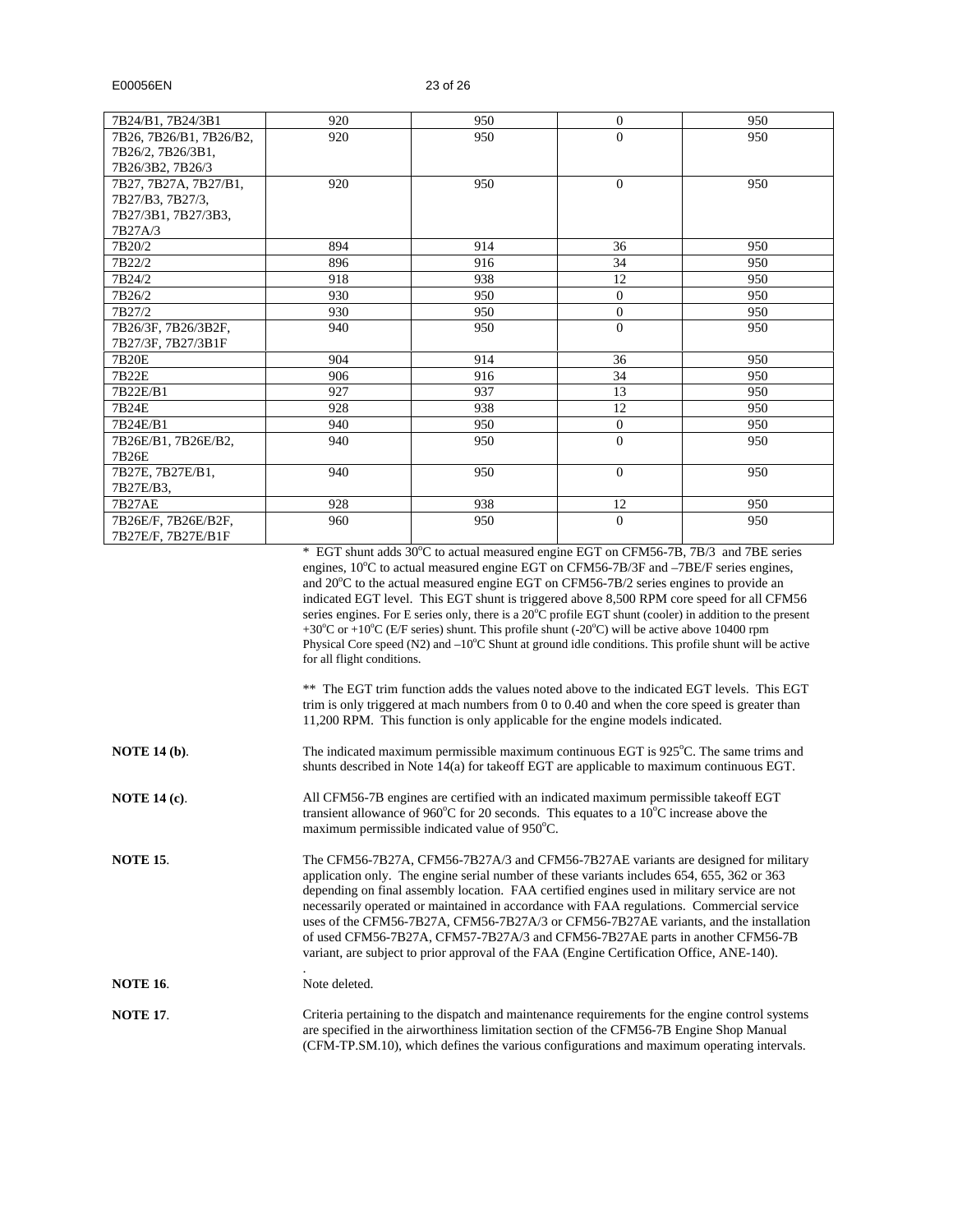| E00056EN        | 24 of 26                                                  |                                                                                                                                                                                                                                                                                                                                                                                                                                                                                                                                                                                                                                                                                                                               |
|-----------------|-----------------------------------------------------------|-------------------------------------------------------------------------------------------------------------------------------------------------------------------------------------------------------------------------------------------------------------------------------------------------------------------------------------------------------------------------------------------------------------------------------------------------------------------------------------------------------------------------------------------------------------------------------------------------------------------------------------------------------------------------------------------------------------------------------|
| <b>NOTE 18.</b> | indicated oil temperatures.                               | The actual maximum permissible oil temperature for starting and idle conditions is $10^{\circ}$ C higher<br>for continuous operation and $5^{\circ}$ C higher for transient operation than the corresponding                                                                                                                                                                                                                                                                                                                                                                                                                                                                                                                  |
|                 | actual oil temperature of 150°C (302°F).                  | An indicated oil temperature for continuous operation of $140^{\circ}C(284^{\circ}F)$ corresponds to an                                                                                                                                                                                                                                                                                                                                                                                                                                                                                                                                                                                                                       |
|                 | oil temperature of 160°C (320°F).                         | An indicated oil temperature for transient operation of $155^{\circ}$ C (311 <sup>°</sup> F) corresponds to an actual                                                                                                                                                                                                                                                                                                                                                                                                                                                                                                                                                                                                         |
| <b>NOTE 19.</b> | CFM56-7B series includes:                                 | CFM56-7B20, -7B22, -7B22/B1, -7B24, -7B24/B1, -7B26, -<br>7B26/B2, -7B27, -7B27A, -7B26/B1, -7B27/B1 and -7B27/B3<br>CFM56-7B/2 series includes: CFM56-7B20/2, -7B22/2, -7B24/2, -7B26/2, and -7B27/2<br>CFM56-7B/3 series includes: CFM56-7B20/3, -7B22/3, -7B22/3B1, -7B22/3B2, -7B24/3, -<br>7B24/3B1, -7B26/3, -7B26/3B1, -7B26/3B2, -7B27/3, -7B27/3B1, -7B27/3B3, and -7B27A/3<br>CFM56-7B/3F series includes: CFM56-7B26/3F, -7B26/3B2F, -7B27/3F, and -7B27/3B1F.<br>CFM56-7BE series includes: CFM56-7B20E, -7B22E, -7B22E/B1, -7B22E/B2, -7B24E, -<br>7B24E/B1, -7B26E, -7B26E/B1, -7B26E/B2, -7B27E, -7B27E/B1, and -7B27E/B3<br>CFM56-7BE/F series includes: CFM56-7B26E/F, -7B26E/B2F, -7B27E/F, and -7B27E/B1F. |
| <b>NOTE 20.</b> | <b>MODEL</b><br>CFM56-7B18                                | The models shown on this TCDS have the following general characteristics:<br><b>CHARACTERISTICS</b><br>Base model. (No longer available)                                                                                                                                                                                                                                                                                                                                                                                                                                                                                                                                                                                      |
|                 | CFM56-7B20<br>CFM56-7B22                                  | Same as CFM56-7B18 except for increased thrust ratings.<br>Same as CFM56-7B18 except for increased thrust ratings.                                                                                                                                                                                                                                                                                                                                                                                                                                                                                                                                                                                                            |
|                 | CFM56-7B24                                                | Same as CFM56-7B18 except for increased thrust ratings.                                                                                                                                                                                                                                                                                                                                                                                                                                                                                                                                                                                                                                                                       |
|                 | CFM56-7B26                                                | Same as CFM56-7B18 except for increased thrust ratings.                                                                                                                                                                                                                                                                                                                                                                                                                                                                                                                                                                                                                                                                       |
|                 | CFM56-7B27<br>CFM56-7B20/2                                | Same as CFM56-7B18 except for increased thrust ratings.<br>Same as CFM56-7B20 except CFM56-7B20/2 has a double annular                                                                                                                                                                                                                                                                                                                                                                                                                                                                                                                                                                                                        |
|                 |                                                           | combustor.                                                                                                                                                                                                                                                                                                                                                                                                                                                                                                                                                                                                                                                                                                                    |
|                 | CFM56-7B22/2                                              | Same as CFM56-7B22 except CFM56-7B22/2 has a double annular<br>combustor.                                                                                                                                                                                                                                                                                                                                                                                                                                                                                                                                                                                                                                                     |
|                 | CFM56-7B24/2                                              | Same as CFM56-7B24 except CFM56-7B24/2 has a double annular<br>combustor.                                                                                                                                                                                                                                                                                                                                                                                                                                                                                                                                                                                                                                                     |
|                 | CFM56-7B26/2                                              | Same as CFM56-7B26 except CFM56-7B26/2 has a double annular<br>combustor.                                                                                                                                                                                                                                                                                                                                                                                                                                                                                                                                                                                                                                                     |
|                 | CFM56-7B27/2                                              | Same as CFM56-7B27 except CFM56-7B27/2 has a double annular<br>combustor.                                                                                                                                                                                                                                                                                                                                                                                                                                                                                                                                                                                                                                                     |
|                 | CFM56-7B27/B1                                             | Same as CFM56-7B27 except CFM56-7B27/B1 has optimized power<br>management at takeoff.                                                                                                                                                                                                                                                                                                                                                                                                                                                                                                                                                                                                                                         |
|                 | CFM56-7B26/B1                                             | Same as CFM56-7B26 except CFM56-7B26/B1 is intended for a<br>business jet application (different mission).                                                                                                                                                                                                                                                                                                                                                                                                                                                                                                                                                                                                                    |
|                 | CFM56-7B27/B3                                             | Same as CFM56-7B27 except CFM56-7B27/B3 is intended for a<br>business jet application (different mission).                                                                                                                                                                                                                                                                                                                                                                                                                                                                                                                                                                                                                    |
|                 | CFM56-7B22/B1                                             | Same as CFM56-7B22 except CFM56-7B22/B1 has an extended flat<br>rated temperature for takeoff.                                                                                                                                                                                                                                                                                                                                                                                                                                                                                                                                                                                                                                |
|                 | CFM56-7B24/B1                                             | Same as CFM56-7B24 except CFM56-7B24/B1 has an extended flat<br>rated temperature for takeoff.                                                                                                                                                                                                                                                                                                                                                                                                                                                                                                                                                                                                                                |
|                 | CFM56-7B27A                                               | Same as CFM56-7B27, except CFM56-7B27A has increased                                                                                                                                                                                                                                                                                                                                                                                                                                                                                                                                                                                                                                                                          |
|                 | capability for gearbox power extraction.<br>CFM56-7B26/B2 | Same as CFM56-7B26, except CFM56-7B26/B2 has an extended high                                                                                                                                                                                                                                                                                                                                                                                                                                                                                                                                                                                                                                                                 |
|                 | CFM56-7B20/3                                              | altitude and temperature rating above corner point takeoff.<br>Same as CFM56-7B20 except for low emissions combustor and                                                                                                                                                                                                                                                                                                                                                                                                                                                                                                                                                                                                      |
|                 |                                                           | redesigned compressor and HPT rotor.                                                                                                                                                                                                                                                                                                                                                                                                                                                                                                                                                                                                                                                                                          |
|                 | CFM56-7B22/3                                              | Same as CFM56-7B20 except for increased thrust, low emissions<br>combustor and redesigned compressor and HPT rotor.                                                                                                                                                                                                                                                                                                                                                                                                                                                                                                                                                                                                           |
|                 | CFM56-7B24/3                                              | Same as CFM56-7B20 except for increased thrust, low emissions<br>combustor and redesigned compressor and HPT rotor.                                                                                                                                                                                                                                                                                                                                                                                                                                                                                                                                                                                                           |
|                 | CFM56-7B26/3                                              | Same as CFM56-7B20 except for increased thrust, low emissions<br>combustor and redesigned compressor and HPT rotor.                                                                                                                                                                                                                                                                                                                                                                                                                                                                                                                                                                                                           |
|                 | CFM56-7B27/3                                              | Same as CFM56-7B20xcept for increased thrust, low emissions                                                                                                                                                                                                                                                                                                                                                                                                                                                                                                                                                                                                                                                                   |
|                 | CFM56-7B22/3B1                                            | combustor and redesigned compressor and HPT rotor.<br>Same as CFM56-7B22/B1 except for low emissions combustor and<br>redesigned compressor and HPT rotor.                                                                                                                                                                                                                                                                                                                                                                                                                                                                                                                                                                    |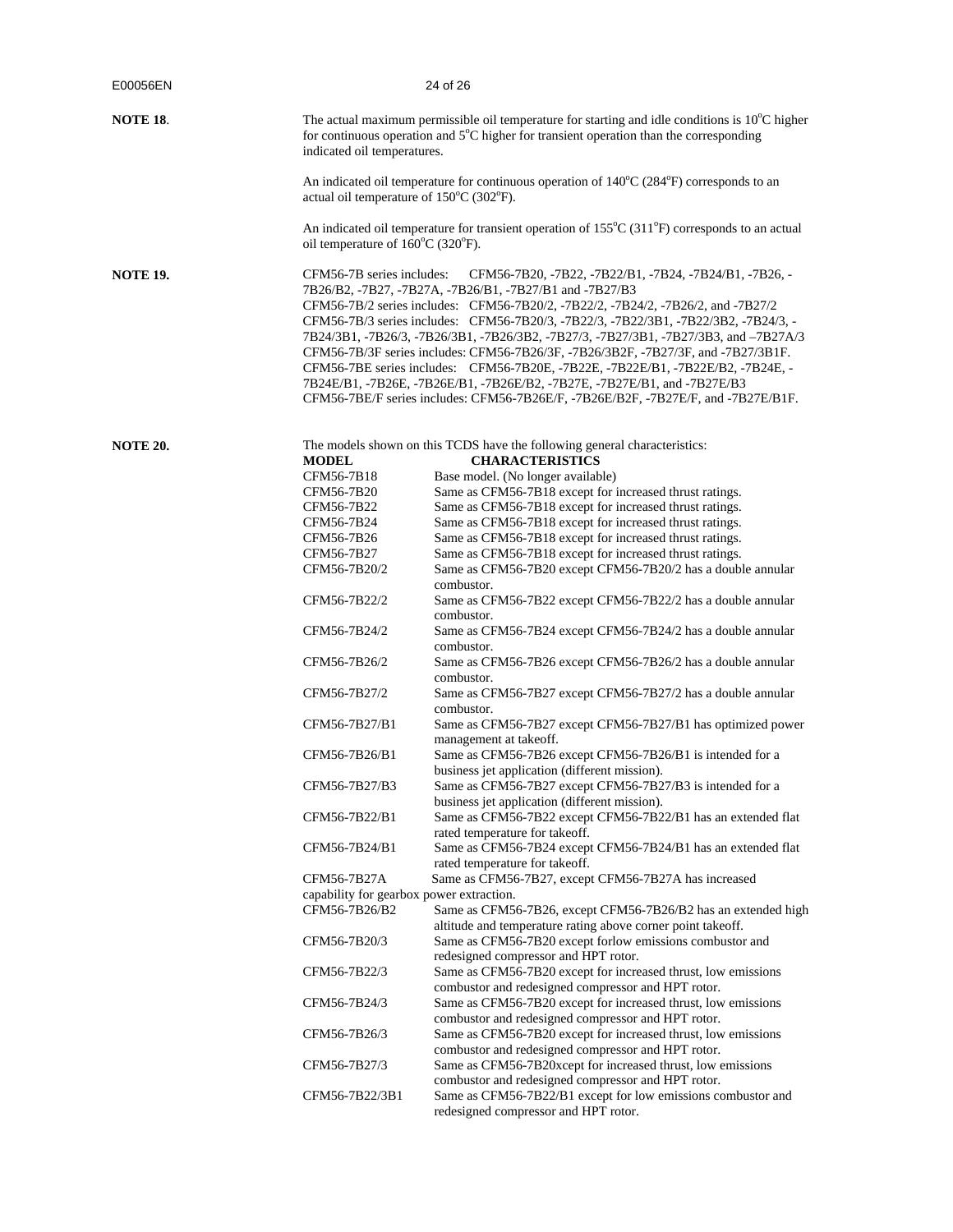| CFM56-7B24/3B1     | Same as CFM56-7B24/B1 except for low emissions combustor and           |
|--------------------|------------------------------------------------------------------------|
|                    | redesigned compressor and HPT rotor.                                   |
| CFM56-7B26/3B1     | Same as CFM56-7B26/B1 except for low emissions combustor and           |
|                    | redesigned compressor and HPT rotor.                                   |
| CFM56-7B26/3B2     | Same as CFM56-7B26/B2 except for low emissions combustor and           |
|                    | redesigned compressor and HPT rotor.                                   |
| CFM56-7B27/3B1     | Same as CFM56-7B27/B1 except for low emissions combustor and           |
|                    | redesigned compressor and HPT rotor.                                   |
| CFM56-7B27/3B3     | Same as CFM56-7B27/B3 except for low emissions combustor and           |
|                    | redesigned compressor and HPT rotor.                                   |
| CFM56-7B26/3F      | Same as CFM56-7B26/3 except for increased EGT limits                   |
| CFM56-7B26/3B2F    | Same as CFM56-7B26/3B2 except for increased EGT limits.                |
| CFM56-7B27/3F      | Same as CFM56-7B27/3 except for increased EGT limits.                  |
| CFM56-7B27/3B1F    | Same as CFM56-7B27/3B3 except for increased EGT limits.                |
| CFM56-7B27A/3      | Same as CFM56-7B27A except for low emissions combustor and             |
|                    | redesigned compressor and HPT rotor.                                   |
| CFM56-7BE series   | The E models incorporate, with respect to $/3$ models, improved HPC    |
|                    | diffuser, new HPT, new LPT and new exhaust diffuser (Boeing Part).     |
| CFM56-7BE/F series | The E/F models incorporate, with respect to /3F models, improved       |
|                    | HPC diffuser, new HPT, new LPT and new exhaust diffuser (Boeing Part). |
|                    |                                                                        |

**NOTE 21.**

Installation Manuals, Specific Operating Instructions, Service Bulletins, Overhaul and Maintenance Manuals, Repair Manuals, Vendor Manuals, and Design Changes which contain a statement that the document is EASA approved or approved under authority of DOA No. EASA.21J.086 or for approvals made before September 28, 2003 by DGAC are accepted by the FAA and considered FAA approved. Repair data and related instructions are considered FAA approved or accepted as applicable. These approvals pertain to the type design only.